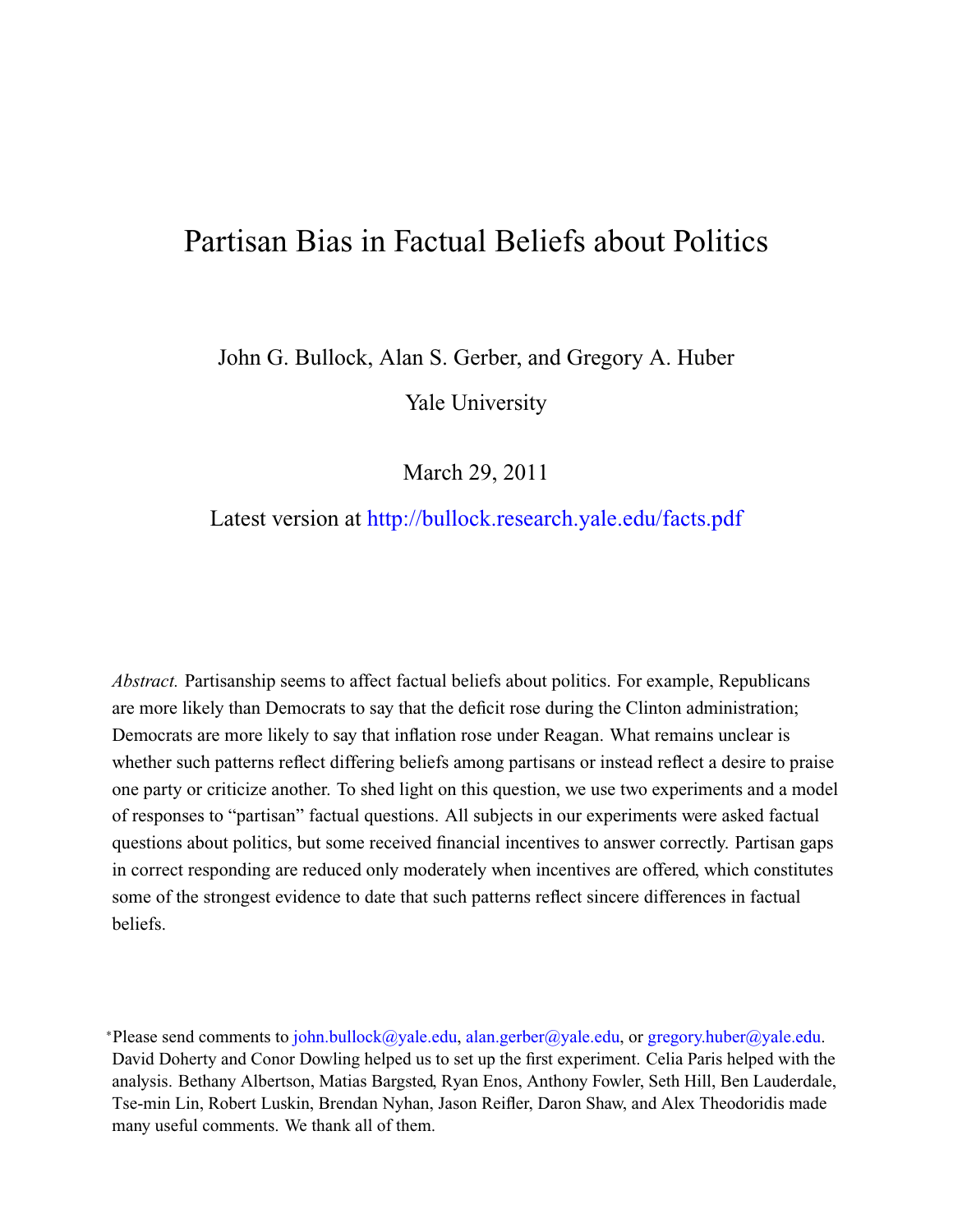One year ago, Harris Interactive surveyed U.S. adults to determine their beliefs about Barack Obama. Majorities of Republicans claimed to believe that Obama is a Muslim and that he wants to "turn over the sovereignty of the United States to a one world government." Forty-five percent also claimed to believe that he was not born in the United States. Far fewer Democrats claimed to hold the same beliefs [\(Harris Interactive](#page-27-0) 2010). Subsequent polls suggested that Harris may have overstated the proportions of Americans holding such beliefs, but even in these polls, the gap between Democrats and Republicans was substantial (e.g., Pew Research Center [2010\)](#page-27-1).

Such poll results may seem extreme, but they exemplify a common pattern in American public opinion: people's tendency to give "partisan" answers to survey questions that may not reflect their beliefs. The pattern would be less noteworthy if it were confined to questions about political attitudes or tastes. But it exists even in responses to factual questions about politics. These questions may be about economic trends during the tenure of the incumbent President [\(Bartels](#page-26-0) [2002,](#page-26-0) 133-38). Or about the President's foreign policy stands [\(PIPA/Knowledge](#page-27-2) [Networks](#page-27-2) [2004,](#page-27-2) 13-17). Or about whether Iraq possessed weapons of mass destruction at the time of the U.S. invasion [\(ABC News/The Washington Post](#page-26-1) [2004,](#page-26-1) [2005\)](#page-26-2), or about whether the United States has discovered such weapons [\(Harris Interactive](#page-26-3) 2006; see also [Duelfer](#page-26-4) [2004,](#page-26-4) 6).

Systematic errors in responses to factual questions about politics are not mere curiosities. They call into question the ability of voters to judge politicians' performance in office. For example, anti-tax voters who believe that an incumbent has raised taxes when he has instead lowered them will be unable to reward him for his stance on taxes [\(Cooper](#page-26-5) 2010). The errors also call into question a widespread assumption about legislators' duties: should legislators heed constituents' views if those views are rooted in false beliefs?

These dilemmas aside, many constituents may not believe their own incorrect statements about factual matters. Their statements may instead be "expressive," intended to make themselves feel good by promoting one political party or denigrating another. This possibility arises for many factual questions on which partisan differences have been observed. But little research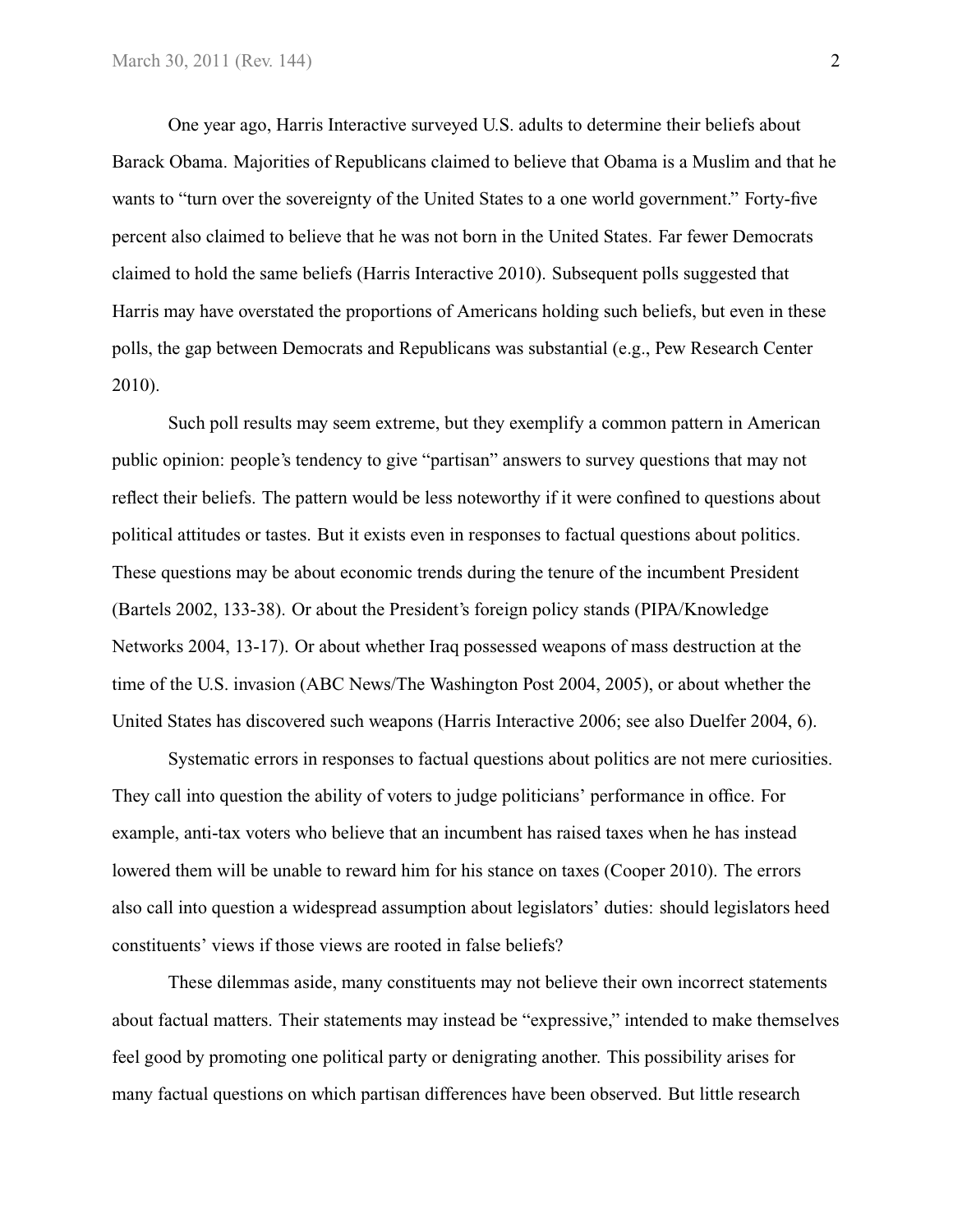has attempted to determine whether responses to such questions are sincere. Making such determinations is the point of this paper.

To determine the extent to which responses to "partisan" factual questions are sincere, we conducted two experiments. All subjects in both experiments were asked questions about politics, but some were given a financial incentive to answer correctly. Partisan gaps in correct responding proved largely invariant to incentives, suggesting that most partisans sincerely believe their answers—even when those answers are starkly at odds with the truth.

We begin by reviewing theory and evidence about partisan response patterns in answers to factual questions. The next sections introduce experiments and discuss what they reveal about sincere responding and partisan cheerleading in response to charged factual questions about politics. The final section considers normative implications and avenues for future research.

# Theory and Prior Evidence

The most common model of responses to factual questions is the "Rasch model" [\(Rasch](#page-28-0) [1960,](#page-28-0) [1966\)](#page-28-1), which holds that a person's probability of answering a question correctly depends on only his level of knowledge and the question's difficulty. Rasch's model rarely appears directly in political science, but [Lord and Novick](#page-27-3) [\(1968,](#page-27-3) 426-49) show that sums of correct answers to questions with binary (correct/incorrect) scoring are sufficient statistics for knowledge under the Rasch model. The Rasch model thus underpins most scholarship on political knowledge, which relies heavily on summing correct answers to factual questions (e.g., [Delli Carpini and Keeter](#page-26-6) [1996,](#page-26-6) esp. 296-98).

The Rasch model is noteworthy for what it leaves out. There is no place in it for partisanship or person-to-person variation in the desire to answer questions accurately. In most cases, the omission of these factors may be unimportant. For example, a workhorse of political knowledge studies like "How much of a majority is required for the U.S. Senate and House to override a presidential veto?" affords little opportunity to express a partisan attitude by giving an incorrect answer. The desire to answer accurately is also unimportant: one is likely to either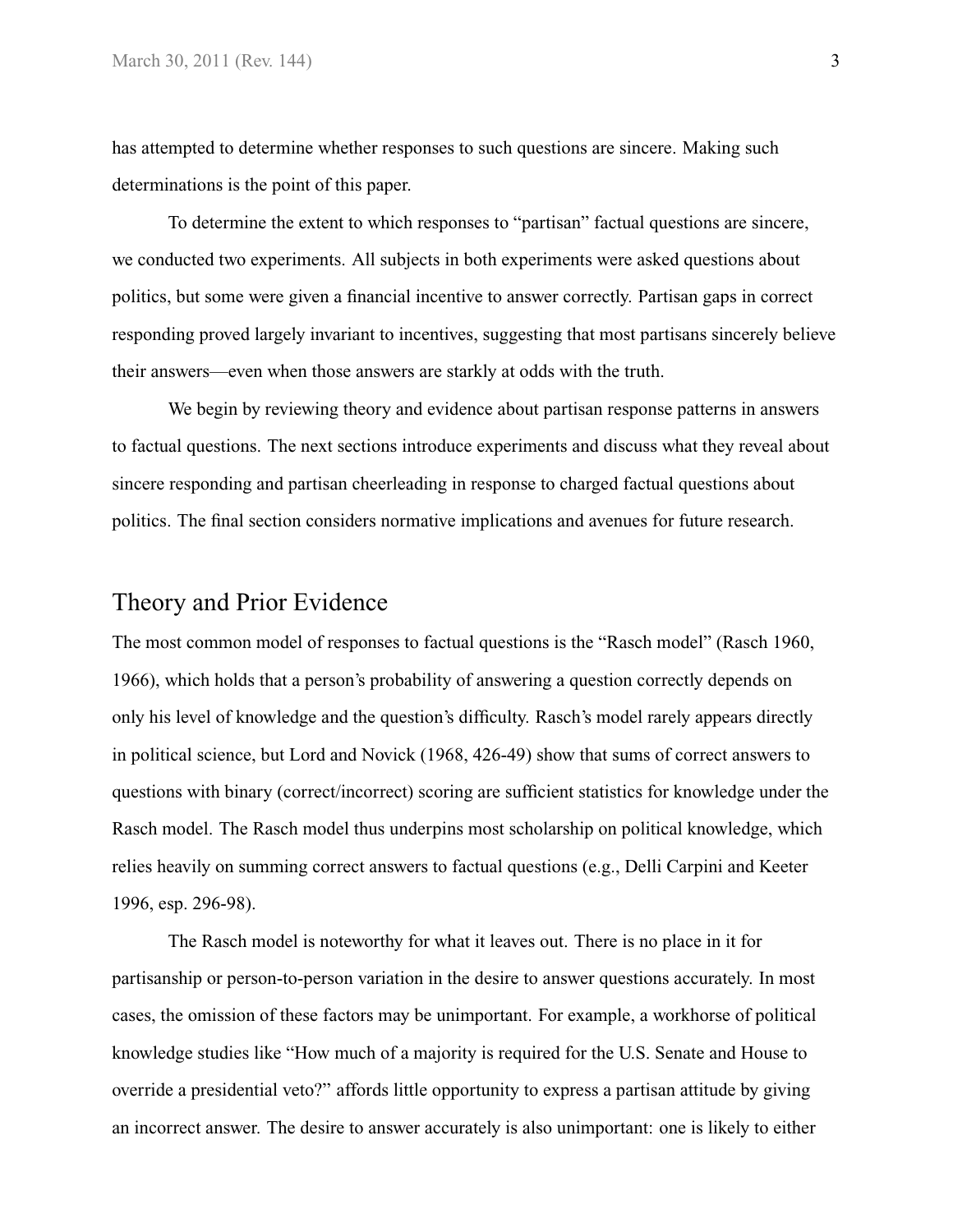know the answer or not know it, so increasing one's motivation to respond accurately is unlikely to affect one's response.<sup>1</sup> For such items, the Rasch model may do a good job of capturing the qualities that lead people to answer questions correctly.

But many items do not fit this description. [Bartels](#page-26-0) [\(2002,](#page-26-0) 133-38) describes some prominent examples: retrospective questions about economic trends. In the 1988 American National Election Study, subjects were asked whether, "compared to 1980, the level of unemployment in the country" had increased, decreased, or stayed about the same. It had decreased: the average unemployment rate was 7.0% in 1980, 5.4% in 1988 [\(U.S. Census](#page-28-2) [Bureau](#page-28-2) [1990,](#page-28-2) 378). Subjects were asked asked a similar question about inflation, which had also declined. Such questions afford an opportunity for partisan attitude expression: the ANES interview was conducted in the context of the 1988 Presidential campaign, and Democrats who knew the correct answers may nevertheless have seized the opportunity to criticize Ronald Reagan, even if doing so required answering incorrectly. Indeed, nearly 50% of strong Democrats responded that unemployment and inflation had increased "since 1980" [\(Bartels](#page-26-0) [2002,](#page-26-0) 135). Republicans were much more likely to answer correctly. The opposite patterns appeared in 2000 among ANES subjects who answered questions about crime rates and federal deficit trends during Bill Clinton's terms in office [\(Bartels](#page-26-0) [2002,](#page-26-0) 137).

A small but growing body of literature is devoted to identifying partisan gaps in correct responding to factual questions [\(Bartels](#page-26-0) [2002;](#page-26-0) [Prior](#page-27-4) [2007;](#page-27-4) [Shapiro and Bloch-Elkon](#page-28-3) [2008\)](#page-28-3). But little of this research attempts to determine the extent to which the gaps reflect sincere differences in knowledge and the extent to which they instead reflect partisan cheerleading. To be sure, many social scientists have wrestled with the problem of inauthentic survey responses (e.g., [Berinsky](#page-26-7) [2005;](#page-26-7) [Kuklinski, Cobb, and Gilens](#page-27-5) [1997;](#page-27-5) [Noelle-Neumann](#page-27-6) [1993\)](#page-27-6). But their concern lies far more with social desirability biases than with the problems that may be caused by "expressive benefits" in survey responses. And the methods used to overcome problems associated with

<sup>&</sup>lt;sup>1</sup> See [Luskin and Bullock](#page-27-7) [\(2011,](#page-27-7) 4-5) for a discussion of "partial knowledge."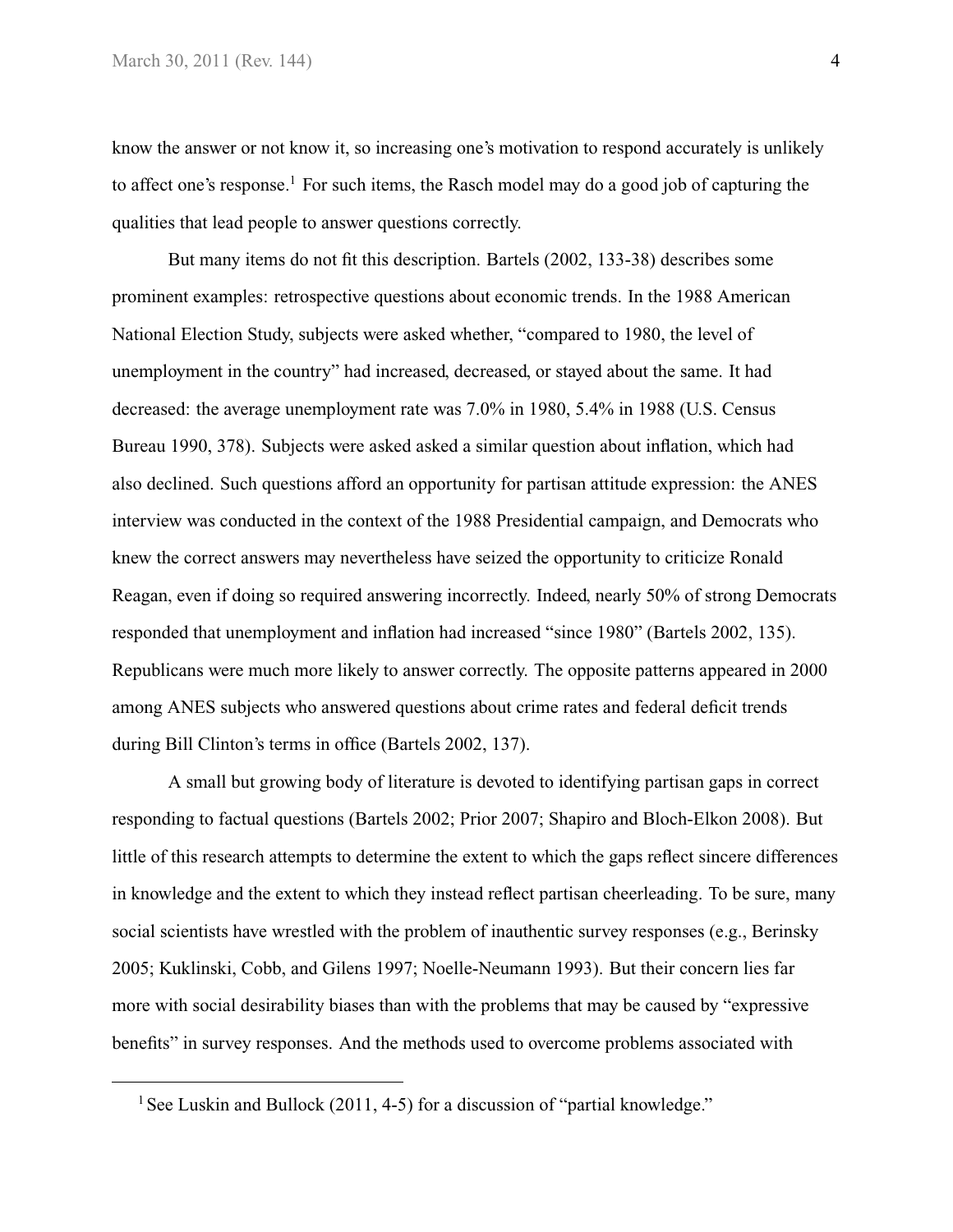social desirability or sensitive topics—for example, the "list experiment" [\(Kuklinski, Cobb, and](#page-27-5) [Gilens](#page-27-5) [1997\)](#page-27-5)—do not seem applicable to the problem of eliciting sincere responses when people derive "expressive benefits" from answering insincerely.

Instead, experimenters have long turned to incentives to induce honest responses or rational behavior. In a review of experiments involving incentives, [Morton and Williams](#page-27-8) [\(2010,](#page-27-8) 358-61) argue that incentives are often successful at reducing the size and frequency of decision-making errors. But almost all of the studies that they survey are apolitical and do not involve tests of knowledge. [Prior and Lupia](#page-28-4) [\(2008\)](#page-28-4) do study the effects of financial incentives on responses to factual questions about politics, and they find that the effects are weak.<sup>2</sup> But they do not examine partisan patterns in responses to factual questions, leaving open the possibility that incentives are effective in combating partisan responses to factual questions even if they are ineffective on average.

To date, only one study has examined the effects of incentives on partisan response patterns to factual questions about politics: [Prior](#page-27-4) [\(2007\)](#page-27-4). Subjects in the study were asked to answer 14 factual questions about politics; some were randomly assigned to receive \$1 for each correct answer. The results were mixed, but they suggested that \$1 incentives can reduce the gap in partisans' responses to such questions.<sup>3</sup> Prior examined differences in the average answers given by Democrats and Republicans; he did not focus on whether incentives made partisans more likely to respond correctly.

<sup>&</sup>lt;sup>2</sup> All subjects in the [Prior and Lupia](#page-28-4) [\(2008\)](#page-28-4) study were asked 14 factual questions about politics. Subjects in a control condition averaged 4.5 correct answers, while those who were paid \$1 for each correct answer averaged 5.0 correct answers [\(Prior and Lupia](#page-28-4) [2008,](#page-28-4) 175). Subjects who were paid \$1 for each correct answer and given a day to look up the answers—rather than one minute per question, as in the other conditions—averaged 5.6 correct answers [\(Prior and](#page-28-4) [Lupia](#page-28-4) [2008,](#page-28-4) 177).

<sup>&</sup>lt;sup>3</sup> Incentives reduced the partisan gap in responses to four items. Results on a fifth item were mixed. Results were null for two other items. There was no partisan gap in the control-group for three further items, and results for the remaining four items were not reported.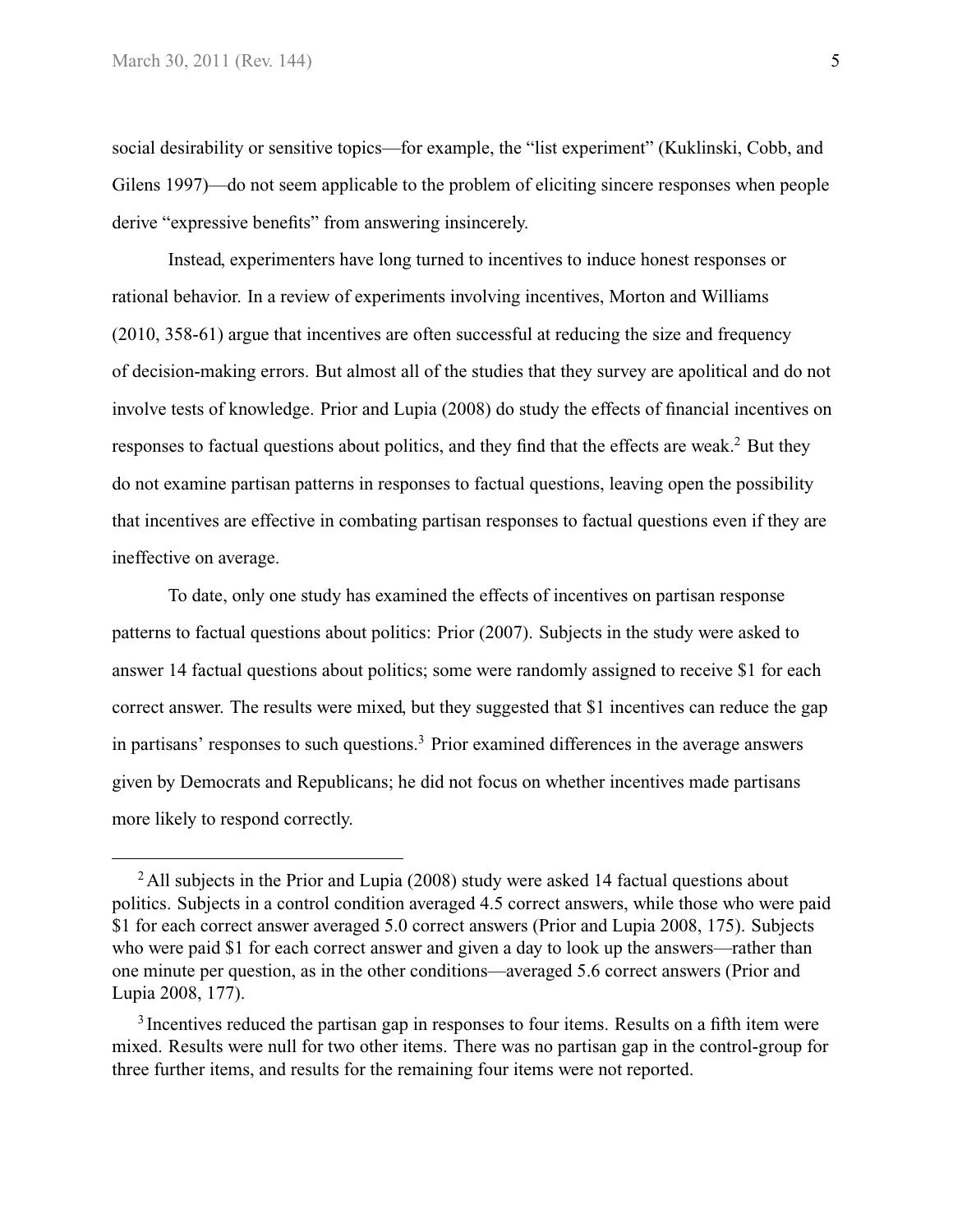None of this research directly considers the extent to which answers to factual questions are sincere or the extent to which they represent cheerleading. The problem is that data alone cannot tell us about the proportion of "true believers" or cheerleaders in any sample. These are unobservable quantities: we can elicit responses from subjects and we can pay them to give correct answers, but we cannot peer inside their minds. To estimate these unobservable proportions, we need an organized set of assumptions—a model.

#### Model of Sincere Responses and Partisan Cheerleading

Assume an experiment in which all subjects are asked factual questions about politics. Some subjects are randomly assigned to a treatment that induces sincere responding. Let  $y_{ij} \in \{0, 1\}$  be *i*'s answer to item *j*. It is correct  $(y_{ij} = 1)$  or incorrect  $(y_{ij} = 0)$ . Let  $x_i \in \{0, 1\}$  equal 1 if *i* knows the correct answer to *j*, 0 if he does not. Of course, some people will guess when they do not know the answer: we say that  $g_{ij} \in \{0, 1\}$  indicates whether *i* correctly guesses the answer to *j*.

Assume that all of the people whose answers we study are Democrats or Republicans. We make this assumption for notational convenience, and it can easily be relaxed. Let  $Dem_i, Rep_i \in$ {0, 1} indicate whether *i* is a Democrat or a Republican. Let  $p_{ij} \in \{0, 1\}$  equal 1 if *i* is a *partisan responder:* unless he is paid, he answers *j* in the way that casts his party in the best light or the other party in the worst light. If  $p_{ij} = 0$ , *i* is a *sincere responder*: his response is never dictated by his partisanship. And let  $\delta_{ij} \in \{0, 1\}$  equal 1 when the correct answer favors *i*'s party, 0 otherwise. We assume that there is an *advantaged party* and a *disadvantaged party* for each question, i.e.,  $\delta_{ij}$  = 1 for all members of one party and  $\delta_{ij}$  = 0 for all members of the other.

Finally, let  $t_i \in \{0, 1\}$  equal 1 if *i* is assigned to the treatment condition, 0 if he is not. By random assignment,  $t_i \perp x_{ij}, p_{ij}, \delta_{ij}$ .

Our model of correct response is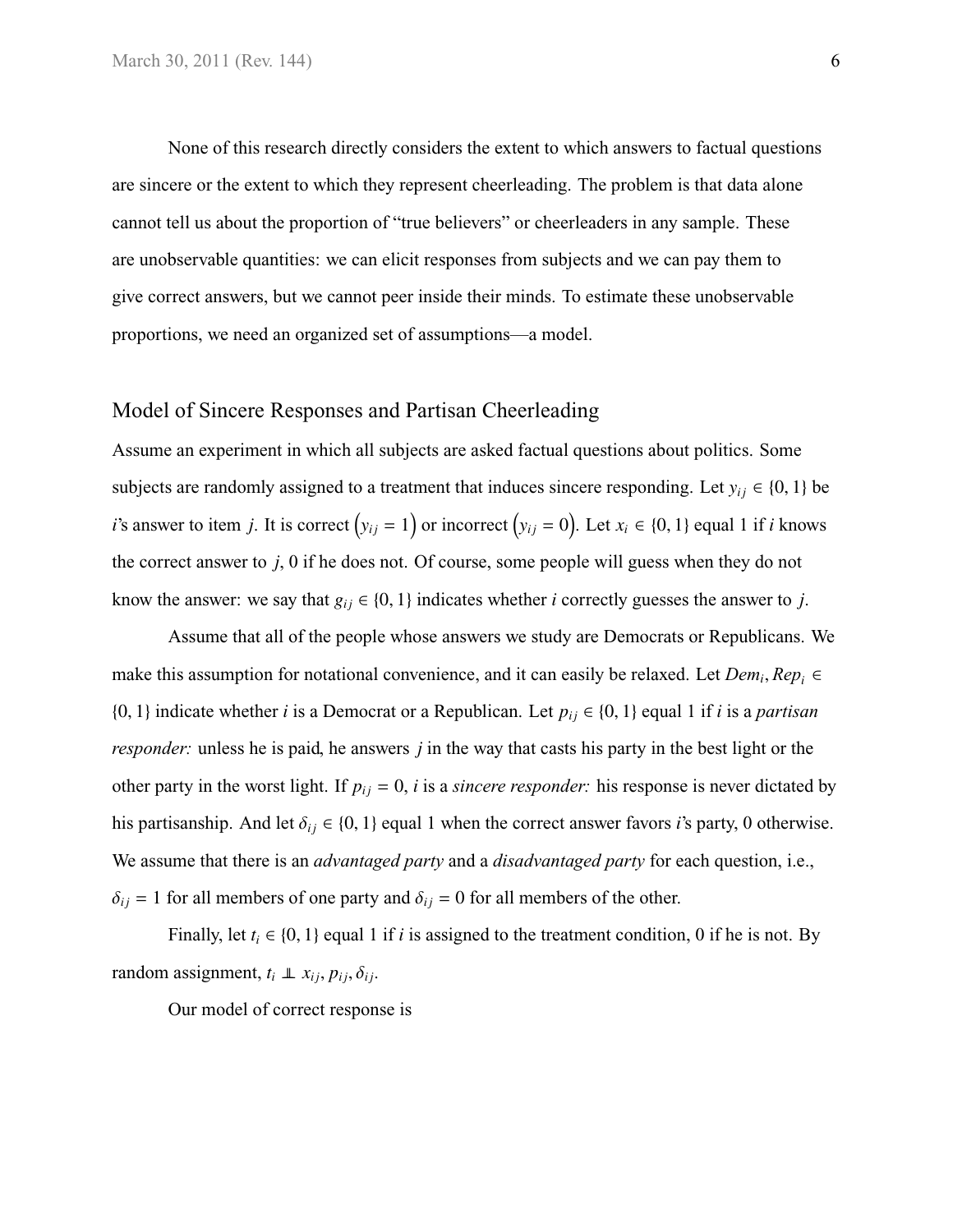$$
y_{ij} = (1 - t_i) \left[ p_{ij} \delta_{ij} + \left( 1 - p_{ij} \right) x_{ij} + \left( 1 - p_{ij} \right) \left( 1 - x_{ij} \right) g_{ij} \right] + t_i \left[ x_{ij} + \left( 1 - x_{ij} \right) g_{ij} \right]
$$
(1)  

$$
g_{ij} \stackrel{\text{iid}}{\sim} \text{Bernoulli} \left( \frac{1}{J} \right)
$$

By this model, subject *i* answers question *j* correctly if he (a) is untreated, sincere, and knows the answer, (b) is untreated and a partisan responder but is answering a question whose correct answer favors his party, (c) is treated and knows the answer, or (d) guesses correctly. Otherwise, he answers incorrectly.

In the model, all guessers are ignorant, i.e., people guess only when  $x_{ij} = 0$ . The assumption that  $g_{ij} \stackrel{\text{iid}}{\sim}$  Bernoulli(1/*J*) implies that guessers distribute their guesses evenly over all possible response options. (For example, a guesser confronting a true/false question has a 50% chance of answering correctly, and increasing the number of response options always decreases the guesser's chance of answering correctly.) This assumption is consistent with [Luskin and](#page-27-9) [Bullock](#page-27-9) [\(2005\)](#page-27-9), who investigate guessing in response to political knowledge questions.

This model captures three important aspects of political reality that are not captured by most studies of political knowledge. First, it acknowledges that responses to factual questions about politics are affected not only by knowledge but by guessing and partisan responding. Second, it allows that the influence of partisanship varies across issues and people, such that one may give a partisan response to a question about (say) health care but a sincere answer to a question about immigration, while another member of the same party may answer the health-care question sincerely and the immigration question in a partisan way. Third, it allows that partisan responding can cause people to answer correctly as well as incorrectly. For example, an ignorant Democrat asked about the budget deficit under Bill Clinton may answer correctly in spite of his ignorance because he wants to cast Clinton in a favorable light, and because the answer that achieves this end happens to be the correct answer.

The most critical assumption in the model is that the treatment completely eliminates partisan responding: no matter how partisan they are, treated subjects answer correctly if they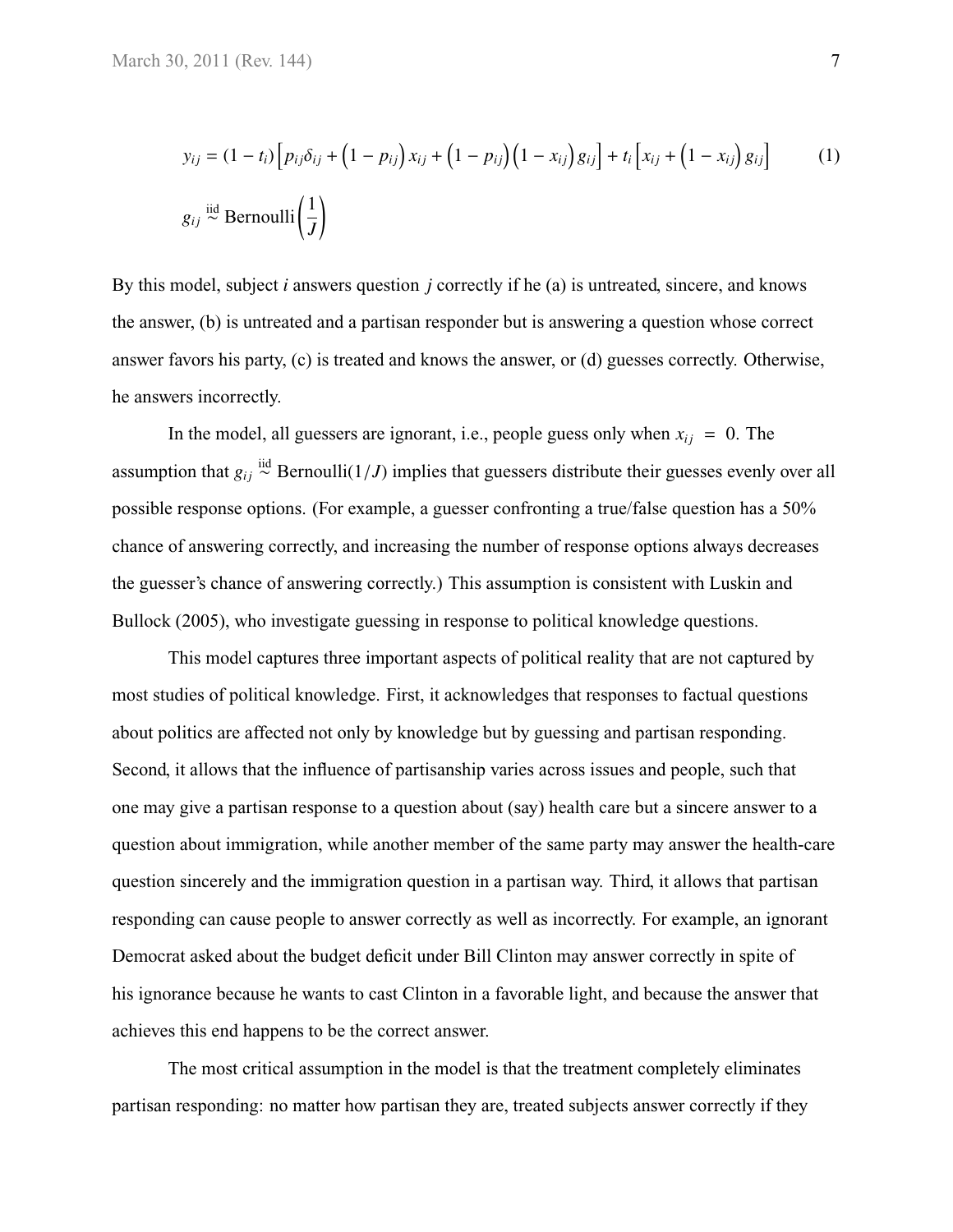know the answer and guess if they do not. The assumption is strong, and in the following sections, we test it and consider the implications of violating it. A second, subtler assumption is that members of both parties share the same understanding of "favorable" and "unfavorable" outcomes and thus agree on which party is favored or disfavored by any particular political outcome. Of course, this assumption will not always hold. The existence of such cases does not invalidate the model, but it does restrict its scope.

The model's main virtue is that it gives us a principled way of estimating political knowledge in spite of problems caused by guessing and partisan responding. Specifically, it implies that the proportion of people who know the answer to any question *j* is

<span id="page-7-0"></span>
$$
E_i\left[x_{ij}\right] = E_i\left[y_{ij}\,\middle|\,t_i = 1\right] - E_i\left[\left(1 - y_{ij}\right)\,\middle|\,t_i = 1\right]\left[\frac{1}{J - 1}\right].\tag{2}
$$

We can estimate this proportion separately for Democrats and Republicans. In turn, we can estimate the true knowledge gap between the parties for any question of interest and compare it to the gap that we might observe under ordinary conditions—for example, a control group or a political poll.<sup>4</sup>

# Experiment 1

Subjects were asked five questions about politics. They were given 20 seconds to answer each question. Some subjects were assigned to receive an entry in a lottery for each correct answer. Other subjects were offered no incentive to answer correctly.

<sup>&</sup>lt;sup>4</sup>By adding further assumptions, we might also estimate other quantities of interest. For example, we might estimate the proportion of people in each party who are partisan responders for a given question. To date, our efforts along these lines have produced implausible estimates, suggesting that the additional assumptions are flawed. We therefore focus in this draft on estimating the actual knowledge gap between the parties and comparing it to the ordinary (i.e., control-group) gap in correct responding.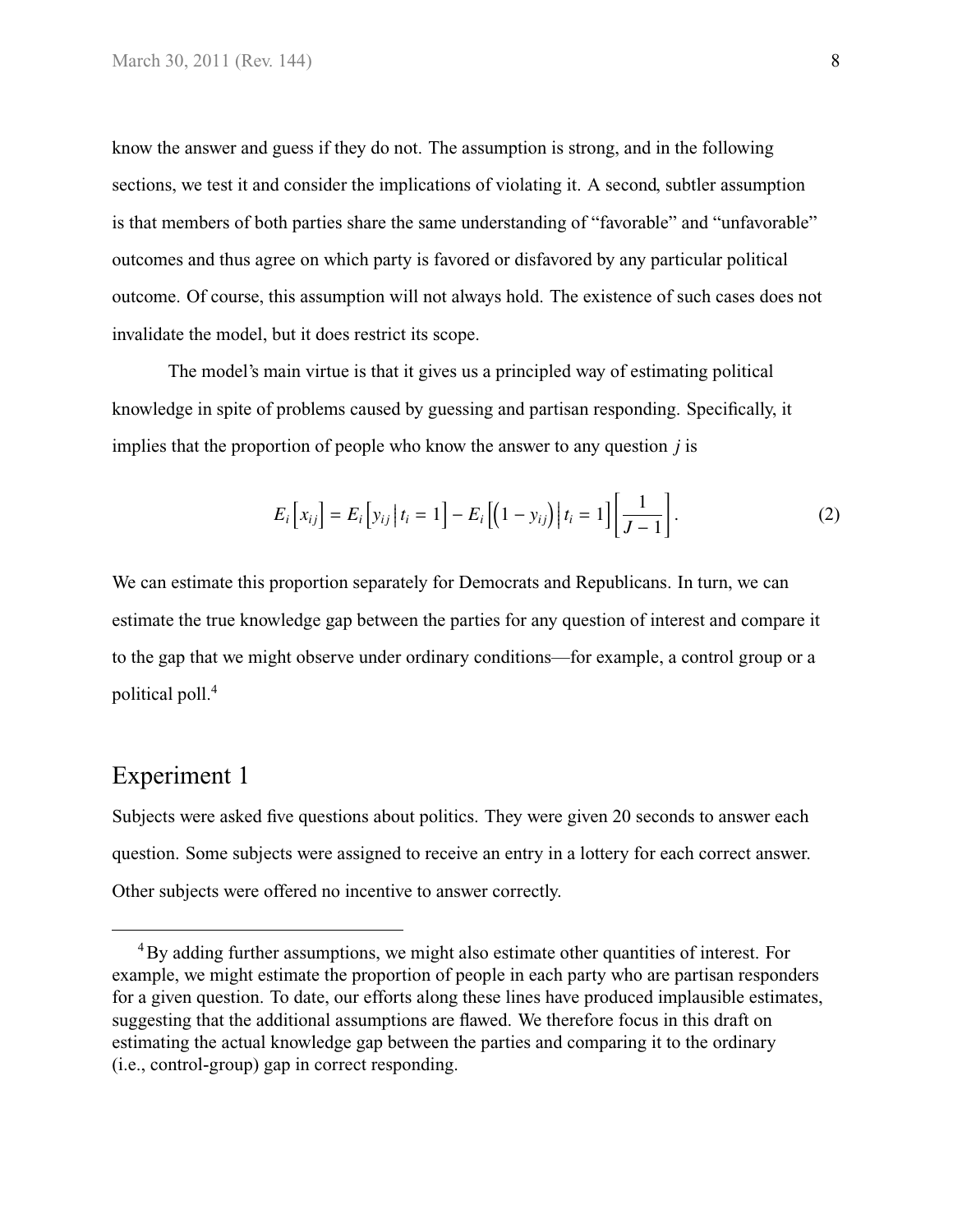### Participants, Design, and Procedure

Experiment 1 was embedded within the pre-election wave of the 2008 Cooperative Congressional Election Study, an Internet survey of U.S. citizens that was fielded in October 2008. The CCES sample closely matched the population of adult U.S. citizens on age, race, gender, education, income, and other demographic variables [\(Ansolabehere](#page-26-8) [2009,](#page-26-8) 7-17). Six hundred and twenty-six members of the sample were randomly assigned to participate in our experiment. These subjects were randomly assigned to a control group ( $N = 312$ ) or a treatment group ( $N = 314$ ). A randomization check indicated that assignment to these groups was independent of observed pre-treatment covariates: see [Table A2](#page-32-0) of the appendix.<sup>5</sup>

Control-group subjects were told that they would see a series of questions about politics, that they would have 20 seconds to answer each question, and that their scores would not be shared with anyone. Treated subjects received the same instructions and were also told

> For each question that you answer correctly, your name will be entered in a drawing for a \$200 Amazon.com gift certificate. For example, if you answer 10 questions correctly you will be entered 10 times. The average chance of winning is about 1 in 100, but if you answer many questions correctly, your chance of winning will be much higher.

After receiving the instructions, all subjects were asked five closed-ended factual questions. Two were about U.S. fatalities in Iraq, two were about the ages of Barack Obama and John McCain, and one was about the level of national unemployment "compared to January 2001, when President Bush first took office." [Table 1](#page-9-0) reports the text of each question.<sup>6</sup>

<sup>&</sup>lt;sup>5</sup>Our experiment also included a "score" condition to which 267 other subjects were assigned. Subjects in this condition were not given any financial incentive to answer questions correctly, but they were told that we were tracking their performance. Our data suggest that this treatment induces correct responding to a much lesser extent than the prize treatment. For simplicity, we omit further discussion of the score condition, focusing instead on the contrast between subjects in the control and prize conditions.

<sup>&</sup>lt;sup>6</sup>We also asked all subjects about Bush's job approval ratings and about the deficit and inflation during the Bush presidency. We omit the inflation question from our analysis because it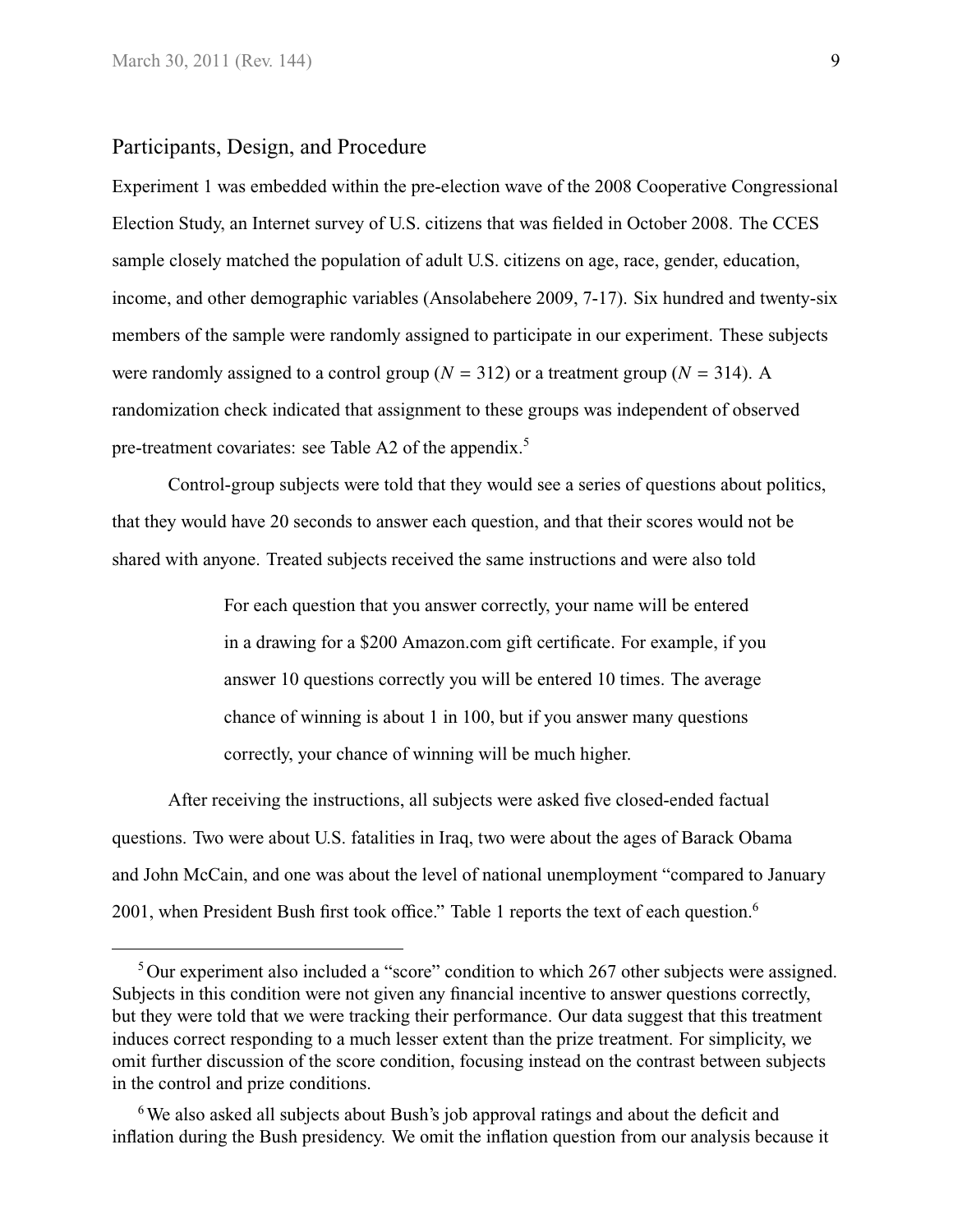<span id="page-9-1"></span><span id="page-9-0"></span>

| Questions                                                                                                                                                                           | Control-group<br>partisan gap favors |
|-------------------------------------------------------------------------------------------------------------------------------------------------------------------------------------|--------------------------------------|
| Compared to January 2001, when President Bush first took office,<br>has the level of unemployment in the country <i>increased</i> , stayed<br>about the same, or decreased?         | Democrats                            |
| About how many U.S. soldiers have been killed in Iraq since the<br>invasion in March 2003? [Response options: 4,000, 8,000,<br>12,000, 16,000, 20,000.                              | Republicans                          |
| Was the number of U.S. soldiers killed in Iraq in the first half of<br>2008 <i>lower</i> , about the same, or higher than the number who were<br>killed in the second half of 2007? | Republicans                          |
| How old is Barack Obama? [Response options: 37, 42, 47, 52.]                                                                                                                        | Democrats                            |
| How old is John McCain? [Response options: 62, 67, 72, 77.]                                                                                                                         | Republicans                          |

*Table 1: Factual Questions in the Experiment.* Each question was put to every subject in the experiment. Questions were presented in the order listed here. Italicized response options were coded as correct; other options were coded as incorrect. The second column indicates which party answered correctly more often in the control group.

All subjects were asked about the year of Bangladeshi independence, the political offices held by George von L. Meyer, and the price of gold on January 18, 1980. We presumed that almost no one would be able to answer these questions correctly without looking up the answers, and we included them to determine how many subjects were in fact looking up the answers. Fewer than 1% of subjects in any condition answered any of these questions correctly, suggesting that almost no one was doing research before answering our questions.

A common concern about factual questions in a political survey is that they may be preceded by items that prime subjects' partisanship or emotions and thereby distort subjects'

was ambiguous: whether an answer was correct or incorrect depended on which Bureau of Labor Statistics definition of inflation one used. (See [ftp://ftp.bls.gov/pub/special.requests/cpi/cpiai.txt.](ftp://ftp.bls.gov/pub/special.requests/cpi/cpiai.txt)) We omit the other items because they failed to generate partisan gaps in correct responding in the control group. Our analysis concerns questions that generate such gaps under ordinary conditions; we have little to say about items that do not meet this criterion.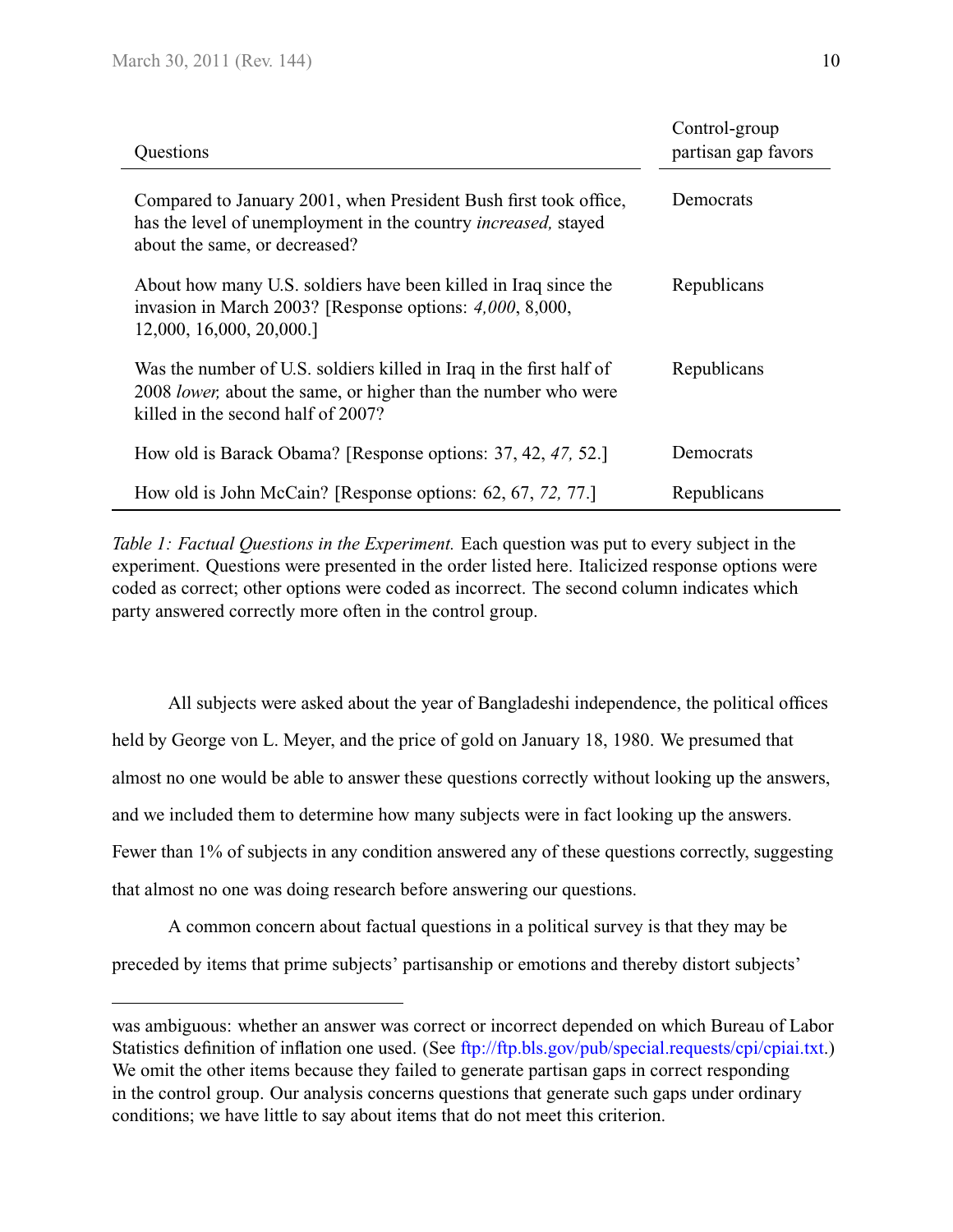answers to the factual questions. For example, factual questions about economic trends in the 1988 ANES were immediately preceded by items that asked subjects about their emotional reactions to Ronald Reagan [\(Bartels](#page-26-0) [2002,](#page-26-0) 134n30). Such items may lead subjects to answer subsequent factual questions as they would not otherwise do. But no such items appeared in the CCES: our factual items were immediately preceded by questions about the subjects' personalities and perceptions of ballot secrecy. Subjects' party identification was measured at the beginning of the interview with a standard seven-category branching item; more than 40 items intervened between the party-ID question and the beginning of our experiment. Most importantly, our model explicitly accounts for the possibility that people may respond in a "partisan way" to factual questions—either because they have been primed or for other reasons.

#### Results

[Figure 1](#page-11-0) reports the average proportions of correct answers in each condition. It shows that the treatment had little overall effect. In each condition, subjects answered 64% of questions correctly and the median number of correct responses was 3. The middle panels of [Figure 1](#page-11-0) show that the treatment had a weak effect on Democrats (raising correct-response rates from 63% to 64%) and none on Republicans (66% correct in both conditions). The largest effect appears among independents, who were substantially *less* likely to answer correctly when offered an incentive. Control-group independents answered 61% of questions correctly, against only 53% in the prize condition. The difference is statistically insignificant ( $p = .26$ , two-tailed), but it is quite contrary to our expectations, and we investigate it below.<sup>7</sup>

The average results in [Figure 1](#page-11-0) reflect responses to all items in our study. But following our model, we expect the treatment to have positive effects only on those questions that members of the party were less likely to answer correctly in the control group. [Figure 2](#page-12-0) reports the average

<sup>&</sup>lt;sup>7</sup>When we also consider the questions for which we observed no control-group partisan gap—questions about Bush's approval rating and changes in the deficit under Bush—the gap for independents widens to  $10\%$  and  $p = .10$ , two-tailed.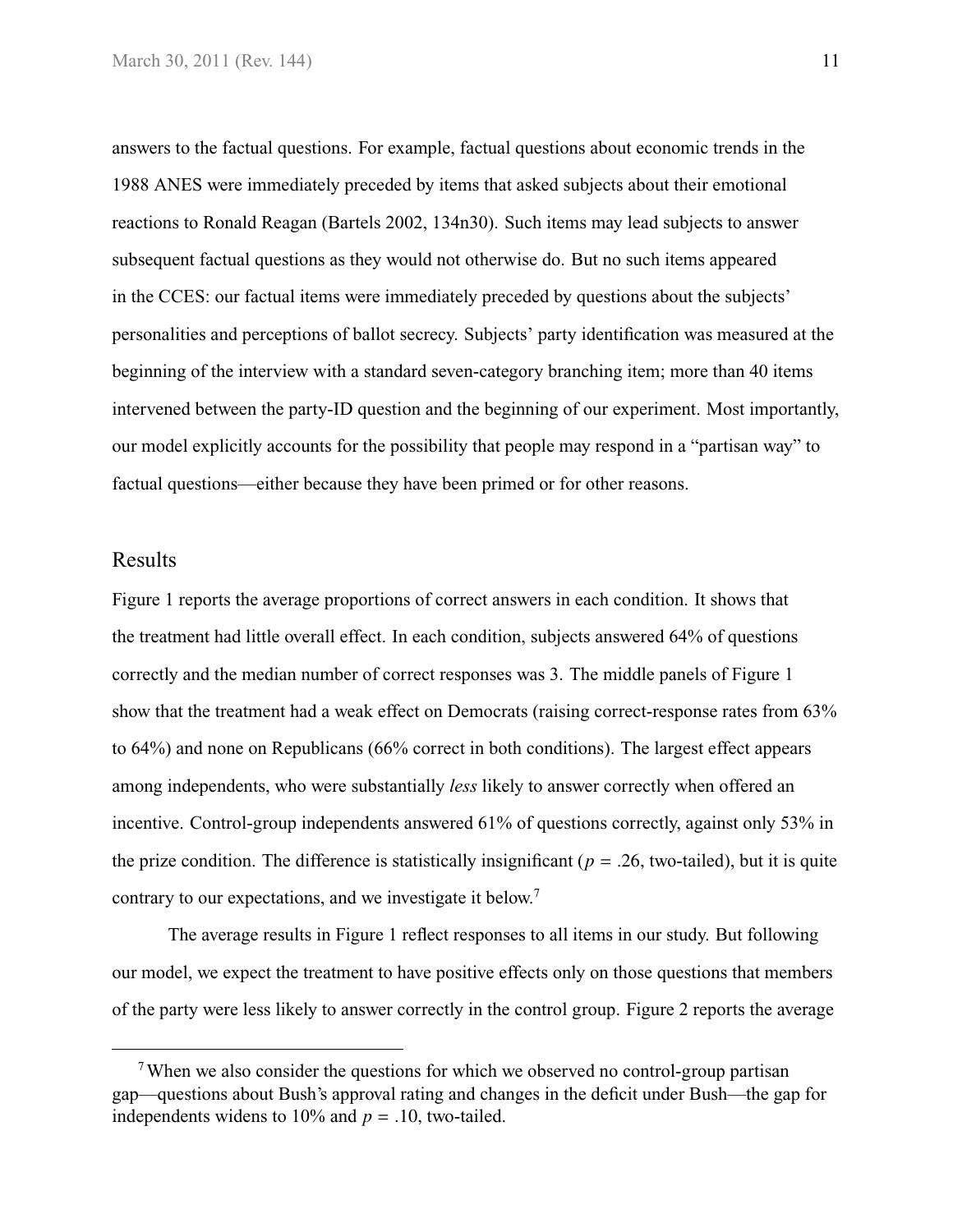<span id="page-11-0"></span>

*Figure 1: Proportions of Subjects Answering Correctly.* Each panel plots the average proportion of correct answers in the control and prize conditions. Black lines are 95% confidence intervals. The results show that the treatment had little overall effect on partisans. Contrary to our expectations, the largest effects were found among independents: incentives to answer correctly made independents more likely to answer *in*correctly.

percentages correct in each condition when we consider only these items: for Democrats, we consider the item about John McCain's age and the two items about Iraq; for Republicans, we consider the items about unemployment and Obama's age. For both Democrats and Republicans, the results are in the expected direction: treated subjects are more likely than control-group subjects to answer correctly. Control-group Democrats answer correctly 60% of the time while their treated counterparts answer correctly 64% of the time ( $p = .16$ ). Among Republicans, the percentages are 50% and 55% (*<sup>p</sup>* <sup>=</sup> .13).

#### PARTISAN DIFFERENCES IN CORRECT RESPONDING

Our chief interest lies with partisan gaps in correct responding and in knowledge. [Figure 3](#page-13-0) is instructive on this topic. Its left-hand panel reports, for each item, the partisan gaps (Democratic % correct – Republican % correct) in the control and treatment conditions. It also reports the partisan gaps in actual knowledge that we estimate via [Equation 2.](#page-7-0) There is wide variation in all of these gaps from item to item, but the most telling parts of the panel are the summary rows at the bottom. Averaging across all five items, they show that the mean treatment-group gap (9%) is scarcely half the size of the mean control-group gap  $(16\%$ ; for the difference,  $p = .02$ ). But the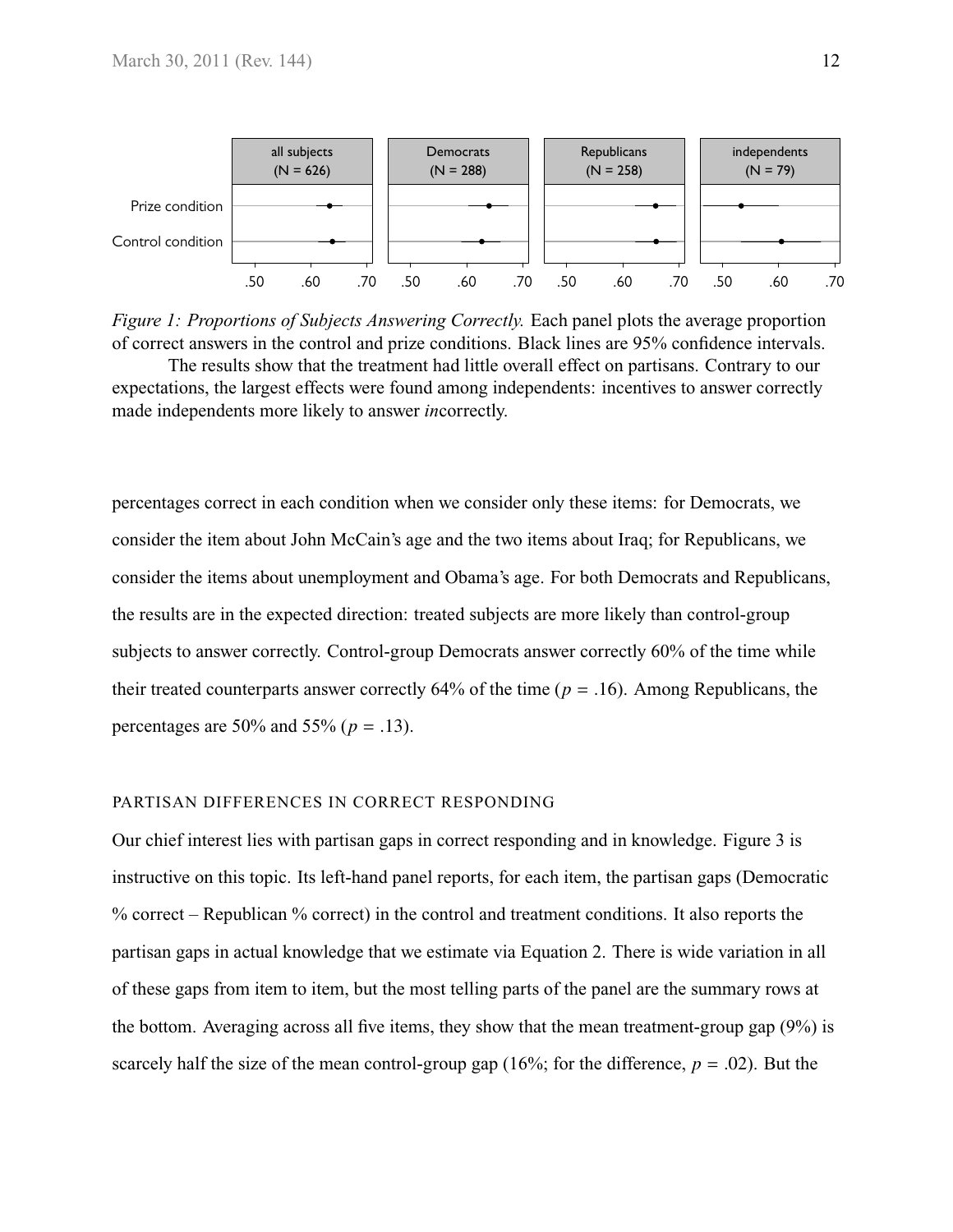<span id="page-12-0"></span>

*Figure 2: Proportions of Subjects Answering Correctly: "Observed Partisan Bias" Items Only.* Each panel plots the average proportion of correct answers in the control and prize conditions. Black lines are 95% confidence intervals.

For each party, the averages are computed for only those items that the party was less likely to answer correctly in the control group. Thus, the averages for Democrats in the left-hand panel are taken over the two questions about Iraq and the question about John McCain's age. And the averages for Republicans in the right-hand panel are taken over the questions about unemployment and Obama's age. (See [Table 1](#page-9-0) for the text of each question.)

For both Democrats and Republicans, the results are in the expected order: treated subjects are more likely to answer correctly than their control-group counterparts. Among Democrats, 60% of control-group subjects and 64% of treated subjects answer correctly (*<sup>p</sup>* <sup>=</sup> .16). Among Republicans, 50% of control-group subjects and 55% of treated subjects answer correctly ( $p = .13$ ).

mean estimated knowledge gap, 13%, is only insignificantly different from the control-group gap in correct responding  $(p=.30)$ .

The second panel of [Figure 3](#page-13-0) casts the connection between responding and knowledge in a slightly different light. It does so by reporting

<span id="page-12-1"></span>
$$
1 - \frac{\text{estimated partisan gap in knowledge}}{\text{control-group partisan gap in correct responding}} \tag{3}
$$

for each item. This quantity equals 1 when there is no estimated knowledge gap between the parties. It equals 0 when the estimated knowledge gap is the same as the observed gap in correct responding. And in practice, [Figure 3](#page-13-0) shows that it is typically closer to 0 than to 1. Averaging over the five items, it is only .21 ( $p = .16$ ). Further inspection of [Figure 3](#page-13-0) shows that the corresponding ratio for the treatment group,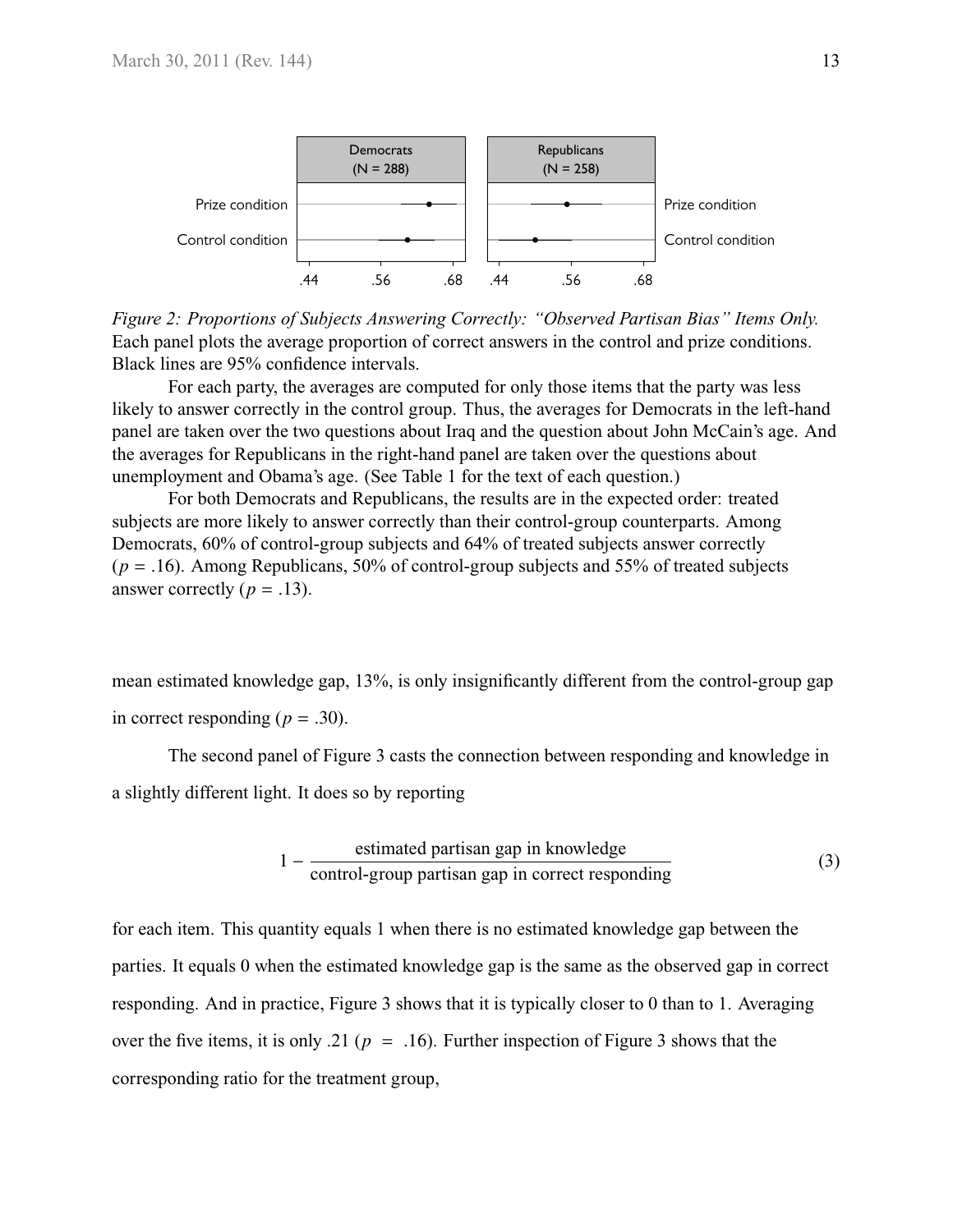<span id="page-13-0"></span>

*Figure 3: Partisan Gaps in Correct Responding.* The left-hand panel plots the difference between the proportions of correct answers given by Democrats and Republicans. Differences are plotted for the control- and treatment-group gaps in correct responding (C and T). Differences are also plotted for the gaps in actual knowledge between the parties (K). These differences are estimated via [Equation 2.](#page-7-0) In all cases, positive values indicate that Democrats answered correctly more often (or knew more) than Republicans. Negative values indicate that Democrats answered correctly less often (or knew less) than Republicans. Black lines are 95% confidence intervals. The exact wording of each item is given in [Table 1.](#page-9-0)

The right-hand panel represents the treatment-group gap in correct responding and the estimated knowledge gap on the scale of the control-group gap in correct responding. (See expressions [\(3\)](#page-12-1) and [\(4\)](#page-14-0).) The plotted quantities equal 1 when they are equal to the control-group gap. The second-to-bottom row in the panel shows that, on average, the estimated knowledge gap was only 21% smaller than the control-group gap in correct responding.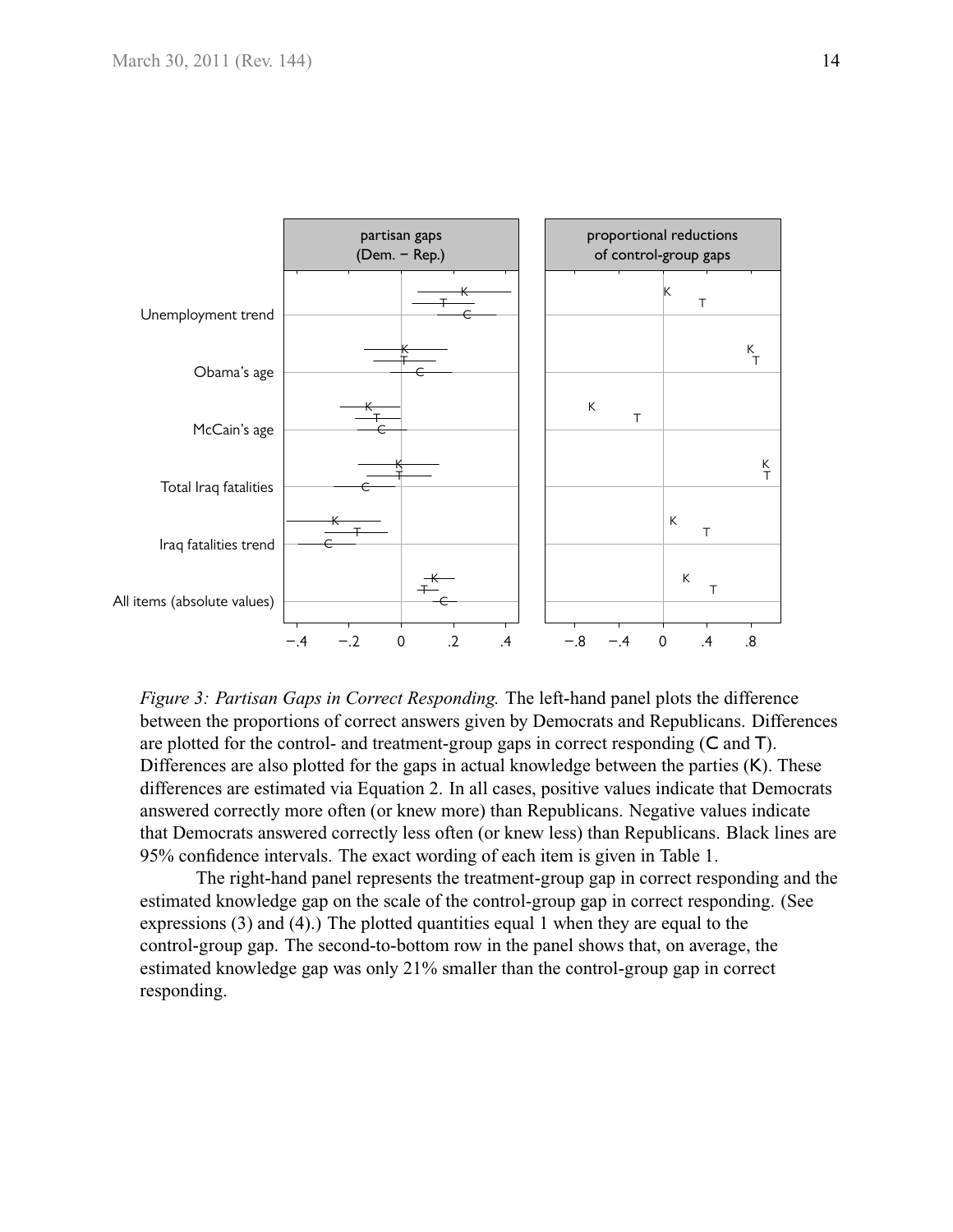<span id="page-14-0"></span>
$$
1 - \frac{\text{treatment-group partisan gap in correct responding}}{\text{control-group partisan gap in correct responding}},\tag{4}
$$

is larger for all five items. The treatment-group results reflect diminished partisan responding (because treated subjects were paid to give correct answers), but they do not adjust for guessing. Comparison of terms [\(3\)](#page-12-1) and [\(4\)](#page-14-0) for any particular item therefore suggests that the control group gap is better than the treatment group at reflecting the actual gap in knowledge. The general lesson is that trying to estimate a gap in knowledge by accounting for partisanship but not guessing may be worse than tying to estimate a gap in knowledge without accounting for either confound.

Experiment 1 therefore suggest that ordinary gaps in correct responding owe more to real partisan differences in knowledge than to "partisan cheerleading." But the results are far from dispositive. In particular, Experiment 1 contained only five items, and a wider range of items might have yielded different results. Experiment 2 addresses this concern.

# Experiment 2

Subjects were asked 10 questions about politics. They were given 35 seconds to answer each question. Some subjects were randomly assigned to receive \$0.50, \$1, \$1.50, or \$2 for each correct answer. The order of questions in the battery and the order of response options for particular questions were also randomized.

#### Participants, Design, and Procedure

One thousand, five hundred and fifty-two American adults were recruited through Amazon Mechanical Turk to participate in a study of "what people know about politics." The study was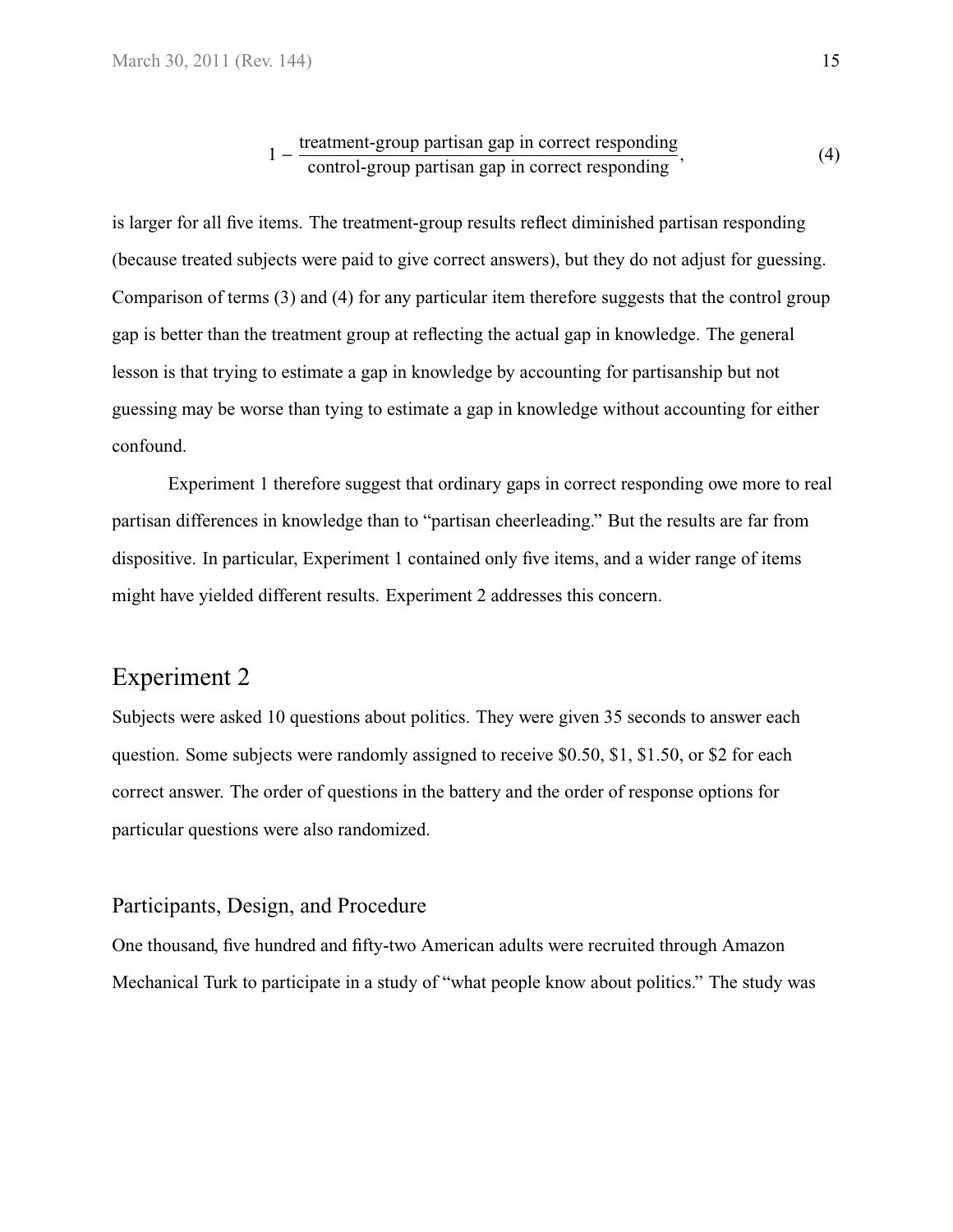estimated to take eight minutes. All subjects were paid \$0.75 for agreeing to participate. The study was fielded from September 2, 2010 through October 18, 2011.<sup>8</sup>

Four hundred and seventy-two subjects were randomly assigned to a control group. One thousand and eighty subjects were randomly assigned with equal probability to receive \$0.50, \$1, \$1.50, or \$2 for each correct answer to a set of questions. They were given 35 seconds to answer each question. The appendix includes the text of the instructions given to subjects [\(page A13\)](#page-41-0), the distribution of subjects across parties and conditions [\(Table A3\)](#page-42-0), and information about a randomization check which indicates that assignment to the treatments was independent of observed pre-treatment covariates [\(Table A4\)](#page-43-0).

After receiving the instructions, all subjects were asked ten factual questions. Six were about changes in unemployment, inflation, and the federal budget deficit under Presidents Obama, Clinton, and Reagan. Two others were about American's recent wars: one about weapons of mass destruction in Iraq, another about changes ordered by Obama to the number of U.S. troops in Afghanistan. The remaining questions were about Obama's position on gay marriage and the proportion of people who would be affected by a federal estate tax. Except for the estate-tax question, all questions were closed-ended. The text of each question is given in [Table 2.](#page-16-0)<sup>9</sup>

As in Experiment 1, all subjects were also asked about the year of Bangladeshi independence, the political offices held by George von L. Meyer, and the price of gold on January 18, 1980. We presumed that almost no one would be able to answer these questions

<sup>&</sup>lt;sup>8</sup> An additional 138 subjects were recruited but failed a prescreening task intended to filter out survey-taking software programs and subjects who were not paying minimal attention. The task asked subjects to read two short news articles; subjects who spent fewer than eight seconds doing so were not invited to take the study. The prescreening task was given before treatment was assigned and it therefore does not affect the randomizations in our analysis. The text of the prescreening articles appears in the appendix; see Berinsky and Lenz (2011) for more on the use of prescreening tasks in survey experiments.

<sup>9</sup>We also asked all subjects about the total value of President Obama's assets, including his property and his investments. There was no partisan gap in correct responding to this item in the control group, and we therefore omit it from our analysis.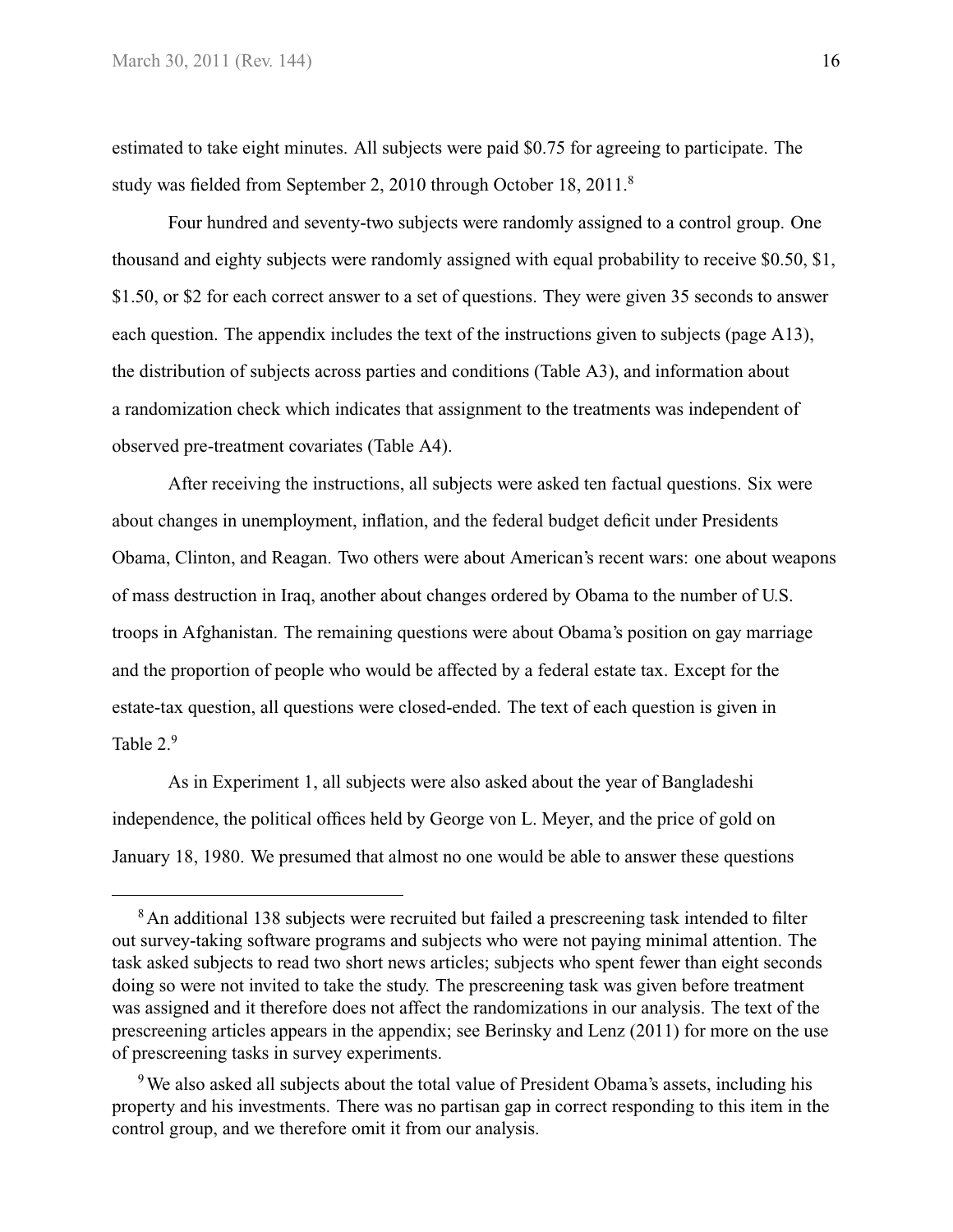<span id="page-16-1"></span><span id="page-16-0"></span>

| Questions                                                                                                                                                                                                                                                                                                                                                                                                              | Control-group<br>partisan gap favors |
|------------------------------------------------------------------------------------------------------------------------------------------------------------------------------------------------------------------------------------------------------------------------------------------------------------------------------------------------------------------------------------------------------------------------|--------------------------------------|
| Which of the following is closest to President Obama's position?<br>[Response options: The Constitution should be amended to<br>explicitly permit gay marriage, Gay marriage should be allowed,<br>Gay marriage should not be allowed, but other kinds of legal<br>partnership should be encouraged, Gay marriage should not be<br>allowed, The Constitution should be amended to explicitly prohibit<br>gay marriage] | Democrats                            |
| "Weapons of mass destruction" (WMD) are chemical, biological,<br>or nuclear weapons that can kill many people at once. Just before<br>the U.S. invasion of Iraq in 2003, Iraq had [working WMD; no<br>working WMD, but an active program for developing them; neither<br>WMD nor an active program for developing them]                                                                                                | Democrats                            |
| In 2011, there will be a federal estate tax—a tax on money that<br>people leave to others when they die. If current law does not<br>change, about what percentage of people who die in 2011 will<br>leave enough to others for the federal estate tax to kick in?<br>[Subjects were asked to type an answer between 0 and 100.]                                                                                        | Democrats                            |
| Since taking office in January 2009, how has President Obama<br>changed the number of U.S. soldiers in <i>Afghanistan</i> ? [reduced<br>troop levels, no significant changes, <i>increased troop levels</i> ]                                                                                                                                                                                                          | Republicans                          |
| Compared to January 2009, when President Obama first took<br>office, how has the level of <i>unemployment</i> in the country changed?'<br>[decreased, stayed the same, <i>increased</i> ]                                                                                                                                                                                                                              | Republicans                          |
| Compared to January 2009, when President Obama first took<br>office, how has the <i>federal budget deficit</i> changed? [decreased,<br>stayed about the same, increased]                                                                                                                                                                                                                                               | Republicans                          |
| Consider the presidency of Ronald Reagan, which began in January<br>1981 and ended in January 1989. Between the start and the end of<br>his presidency, how did the level of <i>inflation</i> in the country change?<br>[decreased, stayed about the same, increased]                                                                                                                                                  | Republicans                          |
| Consider the presidency of Ronald Reagan, which began in January<br>1981 and ended in January 1989. Between the start and the end of<br>his presidency, how did the <i>federal budget deficit</i> in the country<br>change? [decreased, stayed about the same, increased]                                                                                                                                              | Democrats                            |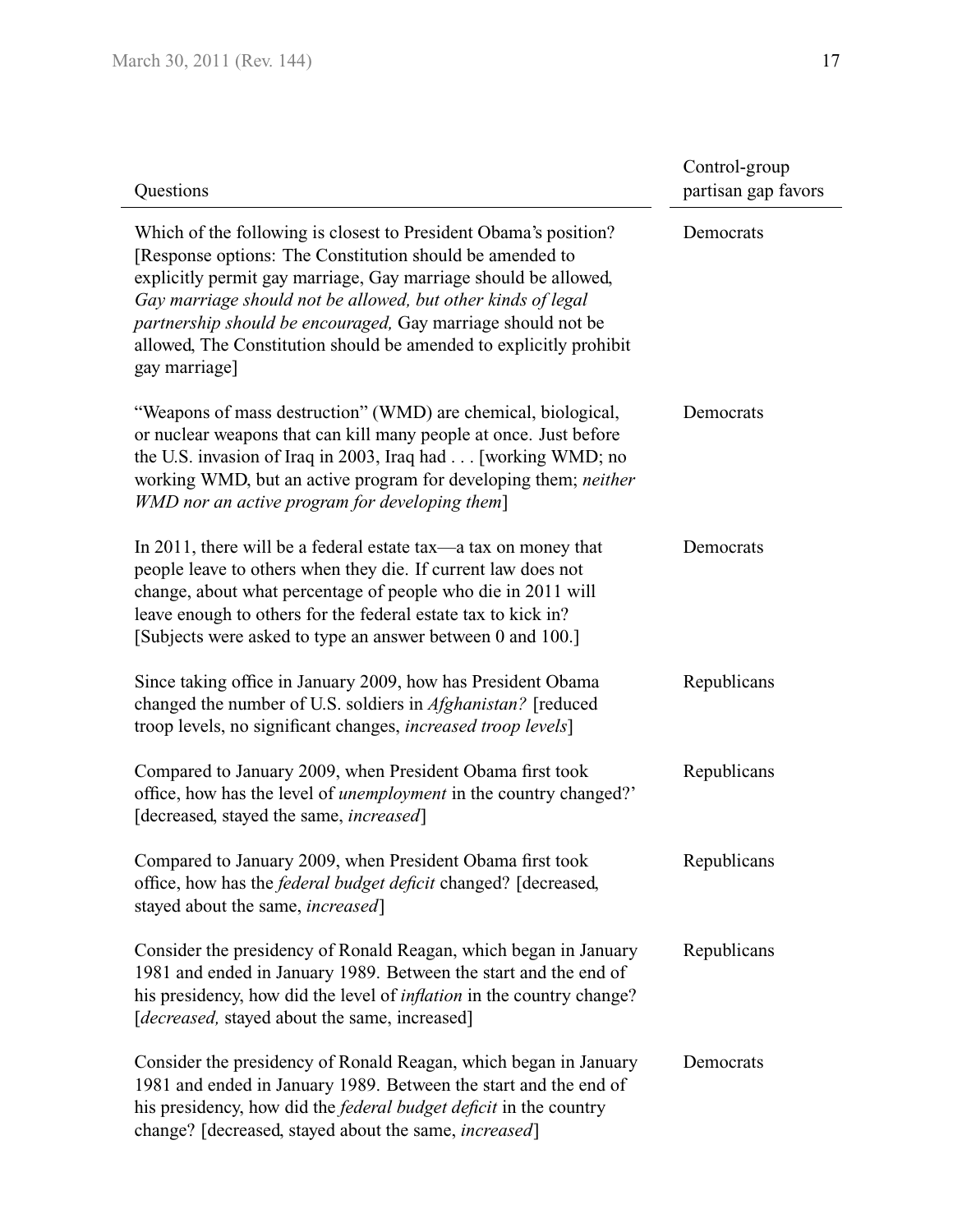| Questions                                                                                                                                                                                                                                                                         | Control-group<br>partisan gap favors |
|-----------------------------------------------------------------------------------------------------------------------------------------------------------------------------------------------------------------------------------------------------------------------------------|--------------------------------------|
| Consider the presidency of Bill Clinton, which began in January<br>1993 and ended in January 2001. Between the start and the end of<br>his presidency, how did the level of <i>inflation</i> in the country change?<br>[ <i>decreased</i> , stayed about the same, increased]     | Democrats                            |
| Consider the presidency of Bill Clinton, which began in January<br>1993 and ended in January 2001. Between the start and the end of<br>his presidency, how did the <i>federal budget deficit</i> in the country<br>change? [ <i>decreased</i> , stayed about the same, increased] | Democrats                            |

*Table 2: Factual Questions in Experiment 2.* Each question was put to every subject in the experiment. Questions were presented in the order listed here. Italicized response options were coded as correct; other options were coded as incorrect. Entries in the "partisan gap favors" column indicate which party answered correctly more often in the control group.

correctly without looking up the answers, and we included them to determine how many subjects were in fact looking up the answers. Fewer than 1% of subjects answered the question about gold correctly, but 7% of subjects correctly answered the question about Meyer, and 9% correctly answered the question about Bangladesh. 13% of Democrats and 12% of Republicans answered at least one of these questions correctly ( $p = .77$ ). But having measured these responses, we can control for them in our analyses. Most importantly, for our purposes, correct responding to these questions does not differ significantly across parties, suggesting that research effort does not differ significantly across parties, either.

#### Results

[Figure 4](#page-18-0) reports the average proportions of correct answers in each payment condition. The bottom two rows of each panel show that paid subjects answer correctly 3% more often than unpaid subjects ( $p = .01$ ). The same 3% result holds among Democrats alone ( $p = .07$ ), Republicans alone ( $p = .10$ ), and independents alone ( $p = .12$ ).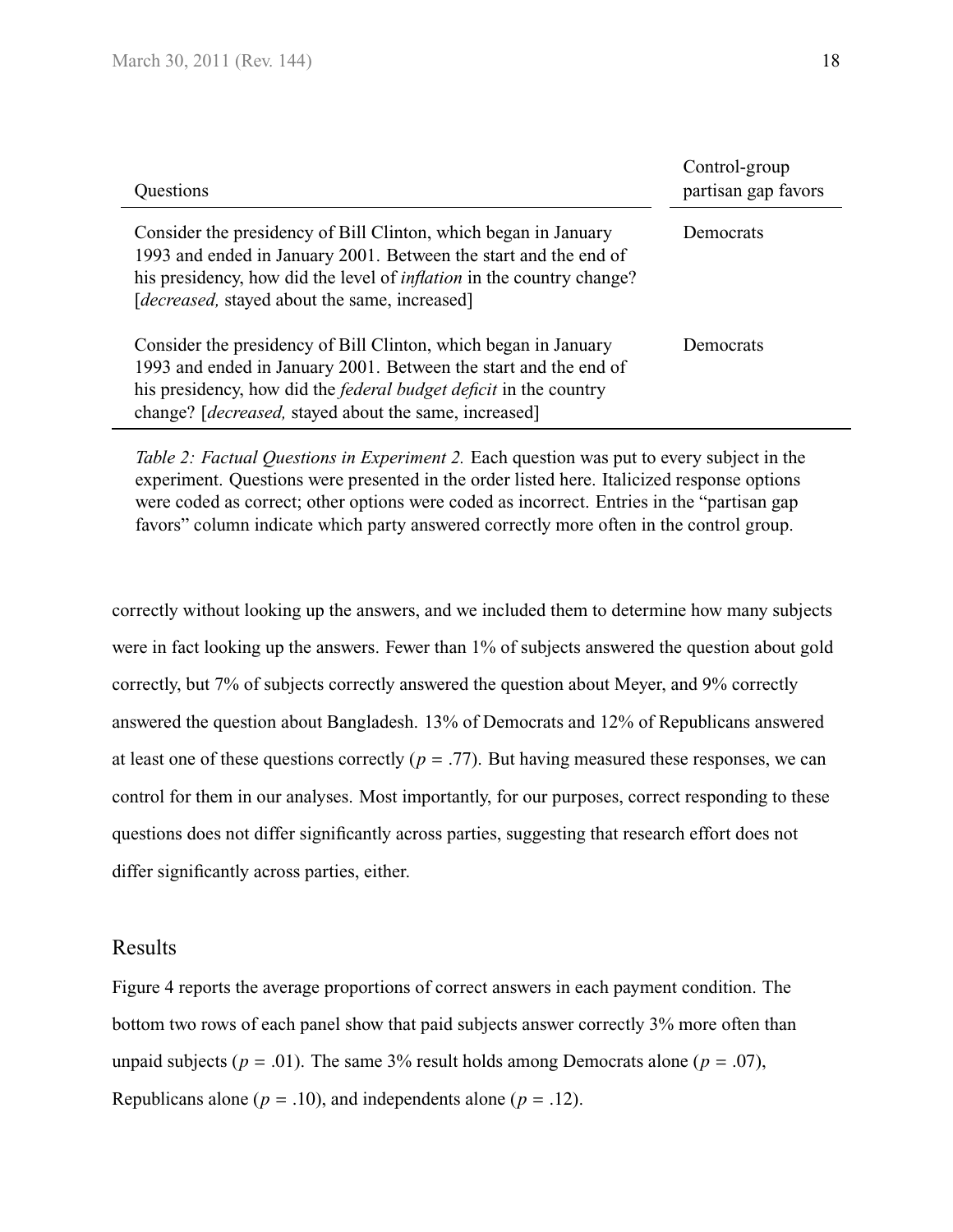<span id="page-18-0"></span>

*Figure 4: Proportions of Subjects Answering Correctly in Experiment 2.* Each panel plots the average proportion of correct answers in the control and treatment conditions. Black lines are 95% confidence intervals. Some subjects did not answer the party ID question; these subjects' answers are reflected in the first panel.

As in Experiment 1, these overall results may obscure important effects among Democrats and Republicans by averaging over items on which no partisan bias should be expected. We refine the analysis with [Figure 5,](#page-20-0) which reports the average percentages correct in each payment condition when we consider only these items. For Democrats, we consider the questions about troop levels in Afghanistan, the deficit and unemployment under Obama, and inflation under Reagan. For Republicans, we consider the questions about the estate tax, Obama's stand on gay marriage, weapons of mass destruction in Iraq, changes in the deficit under Reagan and Clinton, and changes in inflation under Clinton.

Two patterns stand out in [Figure 5.](#page-20-0) The first is that incentives have a substantial six-percentage-point effect on correct-response rates among members of each party when we narrow our analysis to the items on which partisan bias should be expected. Democrats answered such questions correctly 50% of the time when unpaid, 56% when paid some amount of money per correct answer ( $p = .001$ ). The corresponding percentages for Republicans are 28% and 34%  $(p=.006).$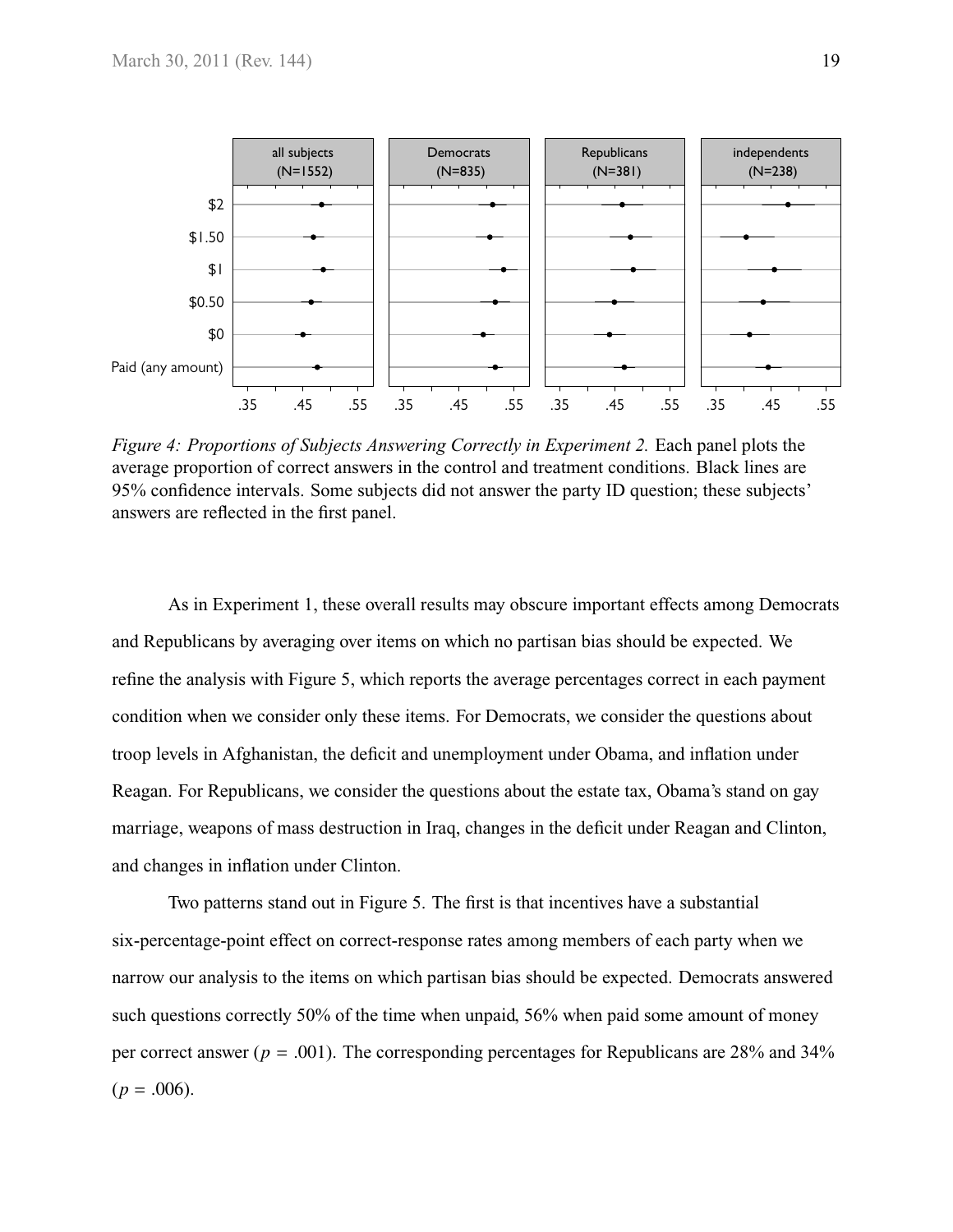The second and more striking result is that, conditional on being paid, the *amount* paid per correct answer matters to Republicans but not to Democrats. The right-hand panel of [Figure 5](#page-20-0) reveals a clear linear trend: the more that Republicans are paid, the more likely they are to answer correctly. Correct-response rates rise from 32% among Republicans who are paid 50 cents per correct answer to 37% among those who are paid \$2 per correct answer. This difference is only marginally statistically significant ( $p = .14$ ), perhaps owing to the relatively small number of Republicans in the study. But the regression estimates in [Table 3](#page-21-0) offer stronger evidence.

[Table 3](#page-21-0) reports OLS estimates from four models:

sum of correct answers = 
$$
\beta_0 + \beta_1
$$
(paid) +  $\beta_2$ (amount paid) +  $\epsilon$ , (5)

sum of correct answers = 
$$
\beta_0 + \beta_1
$$
(paid) +  $\beta_2$ (amount paid) +  $\beta$ **X** +  $\epsilon$ , (6)

sum of correct answers =  $\beta_0 + \beta_3$ (paid \$0.50) +  $\beta_4$ (paid \$1) +  $\beta_5$ (paid \$1.50)

<span id="page-19-4"></span><span id="page-19-3"></span><span id="page-19-2"></span><span id="page-19-1"></span>
$$
+\beta_6(\text{paid }\$2) + \epsilon, \text{ and } (7)
$$

sum of correct answers =  $\beta_0 + \beta_3$ (paid \$0.50) +  $\beta_4$ (paid \$1) +  $\beta_5$ (paid \$1.50)

<span id="page-19-0"></span>
$$
+\beta_6(\text{paid }\$2) + \beta \mathbf{X} + \epsilon. \tag{8}
$$

Each model is estimated twice: once for Democrats and once for Republicans. "Sum of correct answers" ranges from 0 to 4 for Democrats, 0 to 6 for Republicans. "Paid" equals 0 if subjects were in the control group, 1 if they were paid any positive amount per correct answer. "Amount paid" ranges from 0 to 2 in increments of .5. "Paid \$0.50," "paid \$1," "paid \$1.50," and "paid \$2" are scored 0 or 1 for each subject depending on the payment condition to which he was assigned. **X** is a matrix of control variables that includes general political knowledge (the subject's score on a battery of seven general political knowledge items), a dummy variable indicating whether the subject answered at least one of the "placebo" questions correctly, and dummy variables measuring sex, level of education, age, age squared, and region of residence (Northeast, Midwest, South, and West, as defined by the Census Bureau).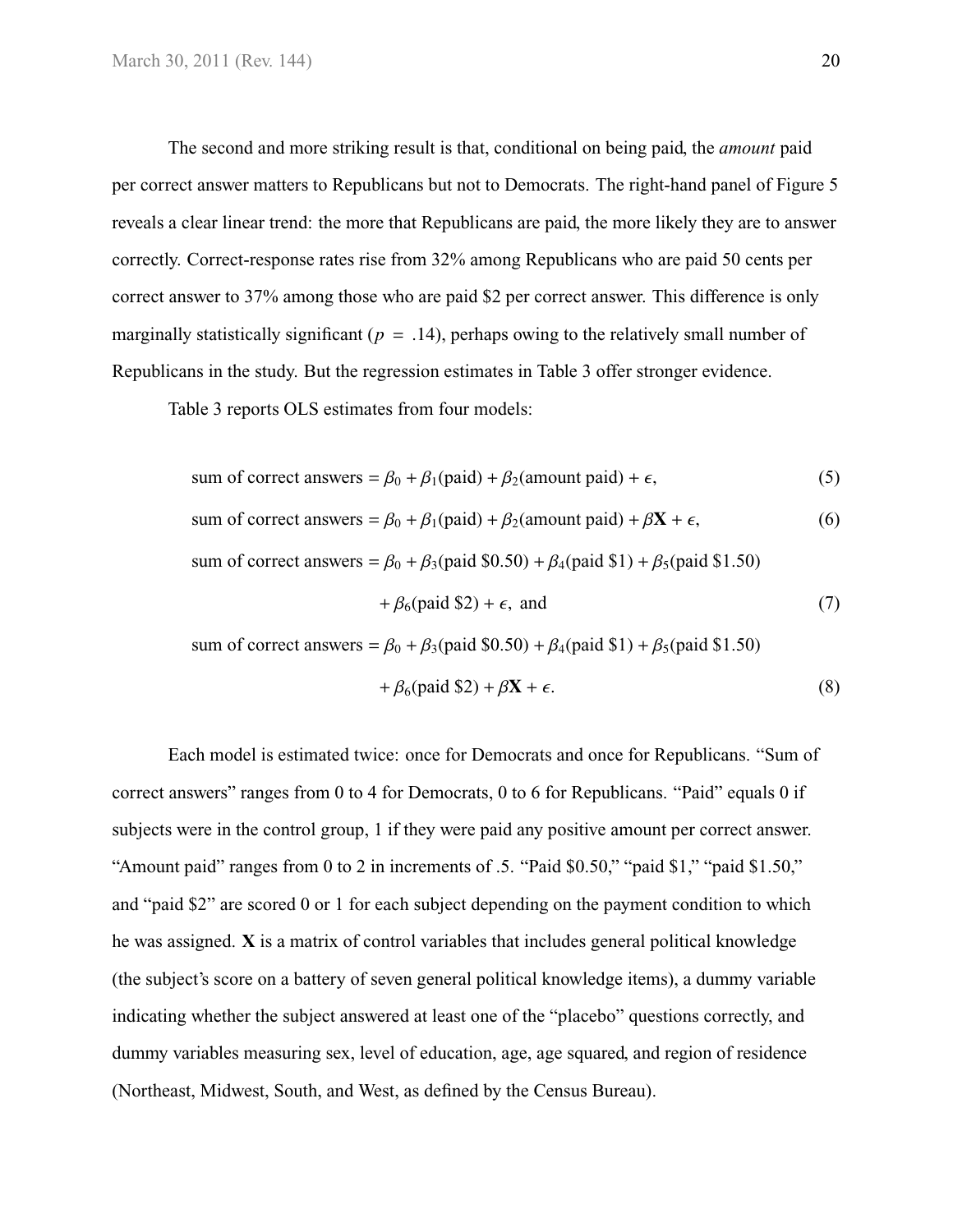<span id="page-20-0"></span>

*Figure 5: Proportions of Subjects Answering Correctly: "Observed Partisan Bias" Items Only.* Each panel plots the average proportion of correct answers in the control and treatment conditions. Black lines are 95% confidence intervals.

The averages in each panel are computed only for items on which we expected to observe a partisan response bias. Thus, the averages for Democrats in the left-hand panel are taken over the questions about troop levels in Afghanistan, the deficit and unemployment under Obama, and inflation under Reagan. And the averages for Republicans in the right-hand panel are taken over the questions about the estate tax, Obama's stand on gay marriage, weapons of mass destruction in Iraq, changes in the deficit under Reagan and Clinton, and changes in inflation under Clinton. (See [Table 2](#page-16-0) for the text of each question.)

For both Democrats and Republicans, the effect of being paid is as expected: it induces correct responding. Among Democrats, 49% of unpaid subjects and 56% of paid subjects answer correctly  $(p = .001)$ . Among Republicans, 28% of control-group subjects and 34% of treated subjects answer correctly  $(p = .01)$ . But disaggregating these results by amount of payment per correct answer reveals a sharp partisan difference: Republicans' performance improved with every 50-cent increment in the amount offered, while Democrats' performance did not vary according to the amount paid (so long as some amount was paid). See [Table 3](#page-21-0) for further analysis.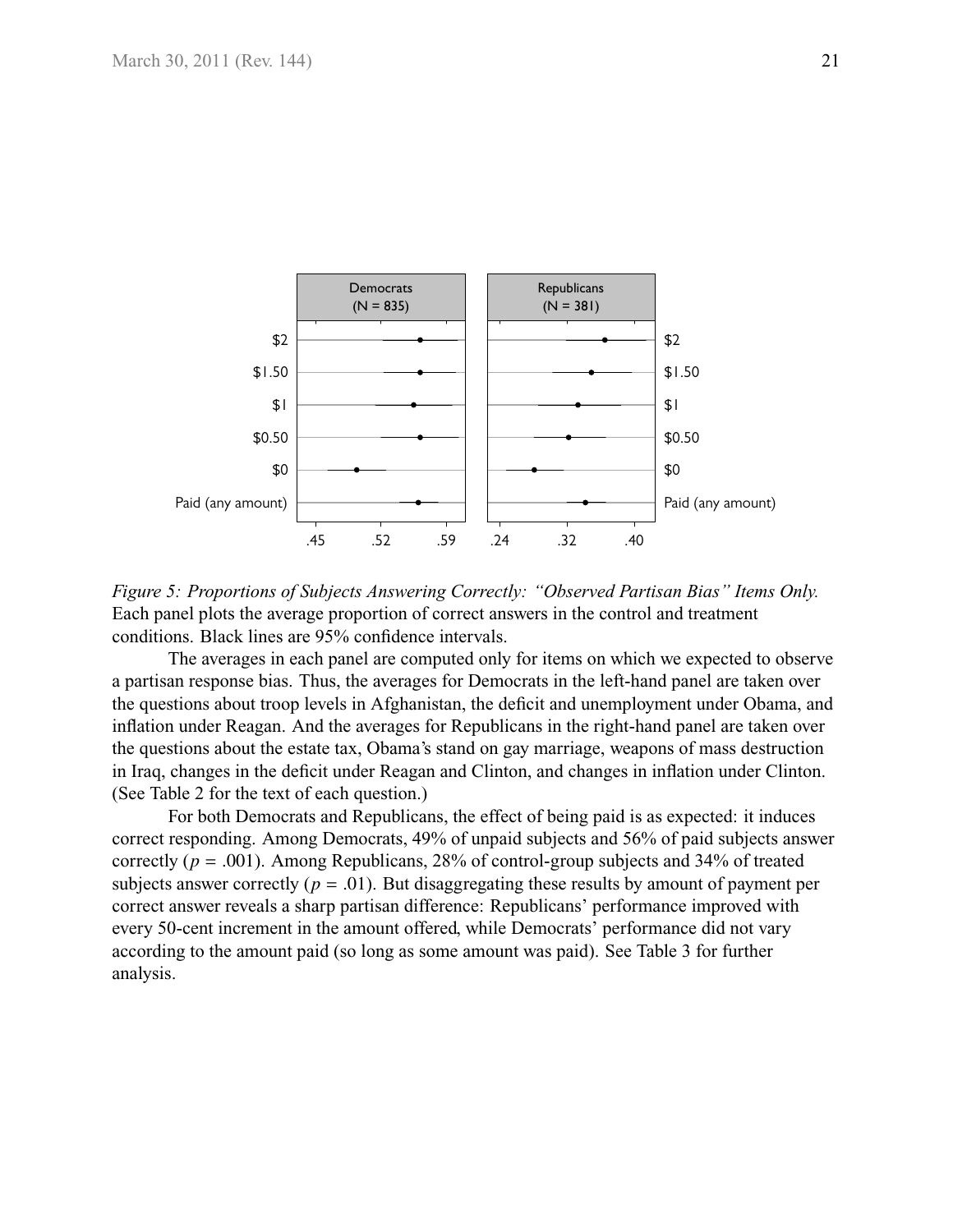<span id="page-21-0"></span>

|                              |      |     |             |     | Democratic subjects |     |             |             |          |     |        |     | Republican subjects |     |        |     |
|------------------------------|------|-----|-------------|-----|---------------------|-----|-------------|-------------|----------|-----|--------|-----|---------------------|-----|--------|-----|
| Intercept                    | 1.98 | .07 | .97         | .29 | 1.98                | .07 | .98         | .29         | 1.68 .13 |     | 1.02   | .61 | 1.68 .13            |     | .94    | .61 |
| Paid                         | .26  | .13 | .25         | .12 |                     |     |             |             | .16      | .24 | .13    | .22 |                     |     |        |     |
| Amount paid                  | .00  | .08 | .00.        | .07 |                     |     |             |             | .17      | .15 | .18    | .14 |                     |     |        |     |
| Paid \$0.50                  |      |     |             |     | $.27$ .11           |     | $.26$ .11   |             |          |     |        |     | .25                 | .20 | .30    | .19 |
| Paid \$1.00                  |      |     |             |     | .24                 | .11 | .27         | .10         |          |     |        |     | .32                 | .22 | .13    | .21 |
| Paid \$1.50                  |      |     |             |     | .27                 | .11 | .20         | .10         |          |     |        |     | .41                 | .21 | .39    | .20 |
| Paid \$2.00                  |      |     |             |     | .27                 | .11 | .29 .10     |             |          |     |        |     | .51                 | .21 | .53    | .20 |
| General political knowledge  |      |     | $1.00$ .13  |     |                     |     | 1.00 .13    |             |          |     | 1.41   | .28 |                     |     | 1.44   | .29 |
| Answered placebo correctly   |      |     | $-.05$      | .10 |                     |     | $-.06$ .10  |             |          |     | .26    | .21 |                     |     | .27    | .21 |
| Female                       |      |     | $-.36$ .07  |     |                     |     | $-.37$ .07  |             |          |     | $-.56$ | .14 |                     |     | $-.56$ | .14 |
| Some college                 |      |     | $.02$ .12   |     |                     |     |             | $.02$ .12   |          |     | .26    | .21 |                     |     | .24    | .21 |
| B.A.                         |      |     | $.11$ .13   |     |                     |     | $.12$ $.13$ |             |          |     | .33    | .22 |                     |     | .33    | .22 |
| Postgraduate degree          |      |     | $.14$ $.14$ |     |                     |     |             | $.14$ $.14$ |          |     | .57    | .26 |                     |     | .57    | .26 |
| Age                          |      |     | .01 .01     |     |                     |     | $.01\,$     | .01         |          |     | .00    | .03 |                     |     | .01    | .03 |
| Age <sup>2</sup>             |      |     | 00.         | .00 |                     |     |             | .00.00      |          |     | .00    | .00 |                     |     | .00    | .00 |
| Midwest                      |      |     | .29         | .10 |                     |     |             | .30.10      |          |     | $-.29$ | .22 |                     |     | $-.31$ | .22 |
| South                        |      |     | $.16$ .10   |     |                     |     |             | $.16$ .10   |          |     | $-.21$ | .21 |                     |     | $-.21$ | .21 |
| West                         |      |     | .29         | .10 |                     |     | .28         | .10         |          |     | $-.21$ | .24 |                     |     | $-.23$ | .24 |
| $R^2$                        | .01  |     | .18         |     | .01                 |     | .18         |             | .02      |     | .18    |     | .02                 |     | .19    |     |
| Standard error of regression | 1.06 |     | .97         |     | 1.06                |     | .97         |             | 1.36     |     | 1.26   |     | 1.37                |     | 1.27   |     |
| Number of observations       | 835  |     | 830         |     | 835                 |     | 830         |             | 381      |     | 377    |     | 381                 |     | 377    |     |

*Table 3: Experiment 2 Knowledge Scores.* Each column reports OLS estimates and standard errors. In the "Democratic subjects " regressions, the outcome is the sum of correct answers to the four questions that control-group Democrats were less likely to answer correctly than control-group Republicans. In the "Republican subjects" regressions, the outcome is the sum of correct answers to the six questions that control-group Republicans were less likely to answer correctly than control-group Democrats. See [Table](#page-16-1) <sup>2</sup> for the text of each question and [page](#page-19-0) <sup>20</sup> for descriptions of the predictors.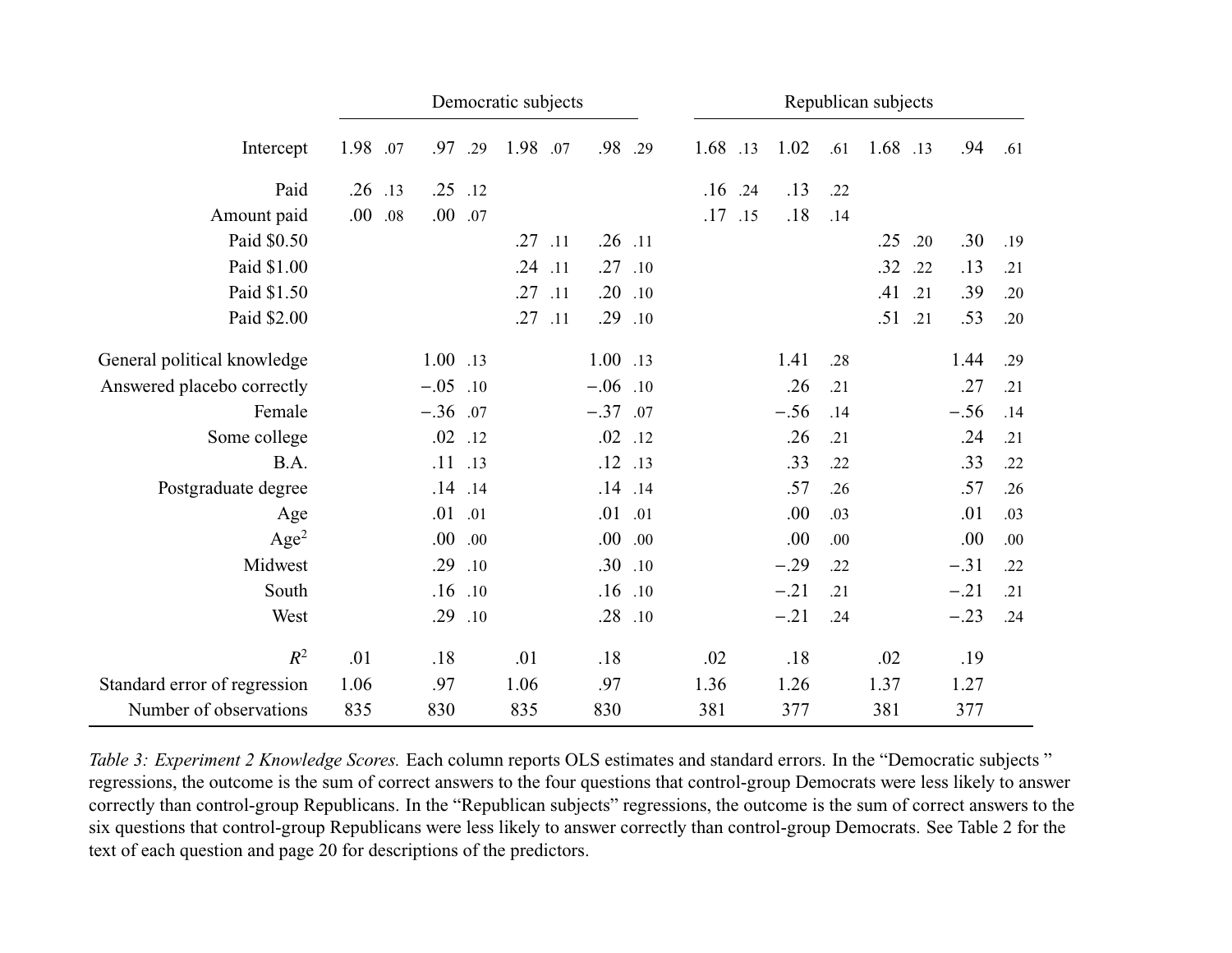These regressions provide stronger evidence for a linear effect of amount of payment on Republican correct-response rates. In our preferred specification, [Equation 6,](#page-19-1) increasing the amount that Republicans are paid per correct answer by \$1 increases the mean number of correct responses by .18, or 3% of the range of the scale ( $p = .10$ ). The [Table 3](#page-21-0) also strongly suggest that, conditional on being paid, the amount that Democrats are paid does not make a difference to correct response rates. Democrats receiving fifty cents per correct answer answered correctly 56.3% of the time; those paid \$2 per correct answer answered correctly 56.2% of the time. The results in [Table 3](#page-21-0) also confirm that the amount that Democrats are paid makes approximately no difference to their answers: the estimated effect of amount of payment is .00 under specifications [5](#page-19-2) and [6,](#page-19-1) and under specifications [7](#page-19-3) and [8,](#page-19-4) there is neither a substantive nor a statistically significant difference between any of the different payment conditions.

This difference between Democrats and Republicans is not just interesting in itself: it suggests differences in our ability to draw inferences about the extent to which survey responses are influenced by "partisan cheerleading." For Democrats, the results suggest that incentives greater than \$2 per correct answer would be no more effective at inducing truthful responses. We may therefore be able to speak with relative precision about the extent to which Democrats' answers to factual questions are sincere and the extent to which they are informed by partisan cheerleading. But the results for Republicans suggest that we cannot be as precise when evaluating their responses. We return to this idea below.

#### PARTISAN DIFFERENCES IN CORRECT RESPONDING

[Table 3](#page-21-0) cannot speak to the way in which incentives affect the partisan gap in correct responding, but [Figure 6](#page-24-0) does. It shows that incentives reduced the magnitude of the partisan gap in correct responding on nine of the ten questions in Experiment 2. The exception is the question about Obama's stand on gay marriage, and here, the effect of incentives is trivial: among control-group subjects, the Democratic correct-response rate was higher than the Republican correct-response rate by 9.4%; among paid subjects, the Democratic advantage rose to 9.5%.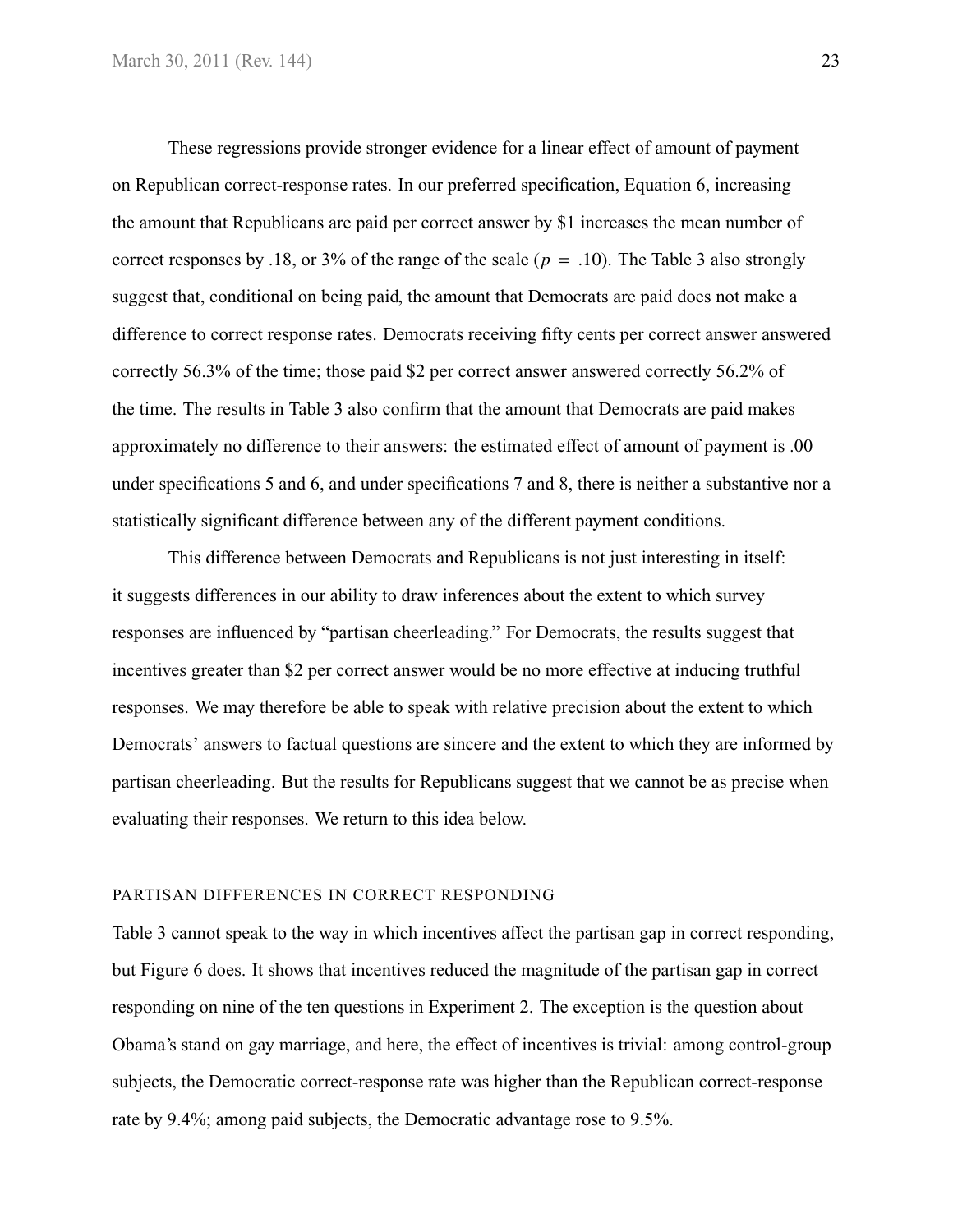But—and more importantly[—Figure 6](#page-24-0) also suggests that actual knowledge gaps between the parties correspond rather closely to the control-group gaps in correct responding. Averaging over all ten items, the mean absolute control-group gap in correct responding between the parties is 20%. The estimated absolute knowledge gap,  $13\%$ , is smaller ( $p = .16$ ), but only by about one third. As in Experiment 1, these results suggest that the partisan gaps that appear in response to ordinary survey questions—represented here by the gaps in responses to control-group questions—may be surprisingly good indicators of actual gaps in knowledge.

[Figure 6](#page-24-0) considers a single set of "treated" subjects—those who were offered any amount of money for correct answers. One may therefore wonder whether it elides differences between the different treatment levels. For example, perhaps the \$2-per-correct-answer treatment is especially successful at eliminating partisan responding. If this is so—and [Figure 5](#page-20-0) suggests that it may be[—Figure 6](#page-24-0) overstates the actual gap in knowledge between the parties. But analyses in the appendix suggest that focusing on those who received the maximum treatment (\$2 per correct answer) makes only a modest difference. In particular, [Figure A9](#page-47-0) shows that the estimated mean knowledge gap in this condition is still more than 60% of the mean control-group gap.

# Conclusion

Partisan differences in responses to factual questions about politics are attracting increasing attention from both political scientists and the news media. But observed partisan gaps appear chiefly for questions on which the correct answer casts a party in a positive or negative light. This invites the suspicion that partisan gaps in correct responding are due to partisan motivations rather than sincere differences in beliefs. Little research has spoken to this possibility.

Our experiment is consistent with the suggestion that partisan gaps are due chiefly to sincere differences of belief between members of different parties. Telling subjects that their chances of winning a \$200 prize would be increased by answering correctly had real but modest effects: it increased the percentages of partisans responding correctly by four to five percentage points on questions for which partisanship might have deterred subjects from answering correctly.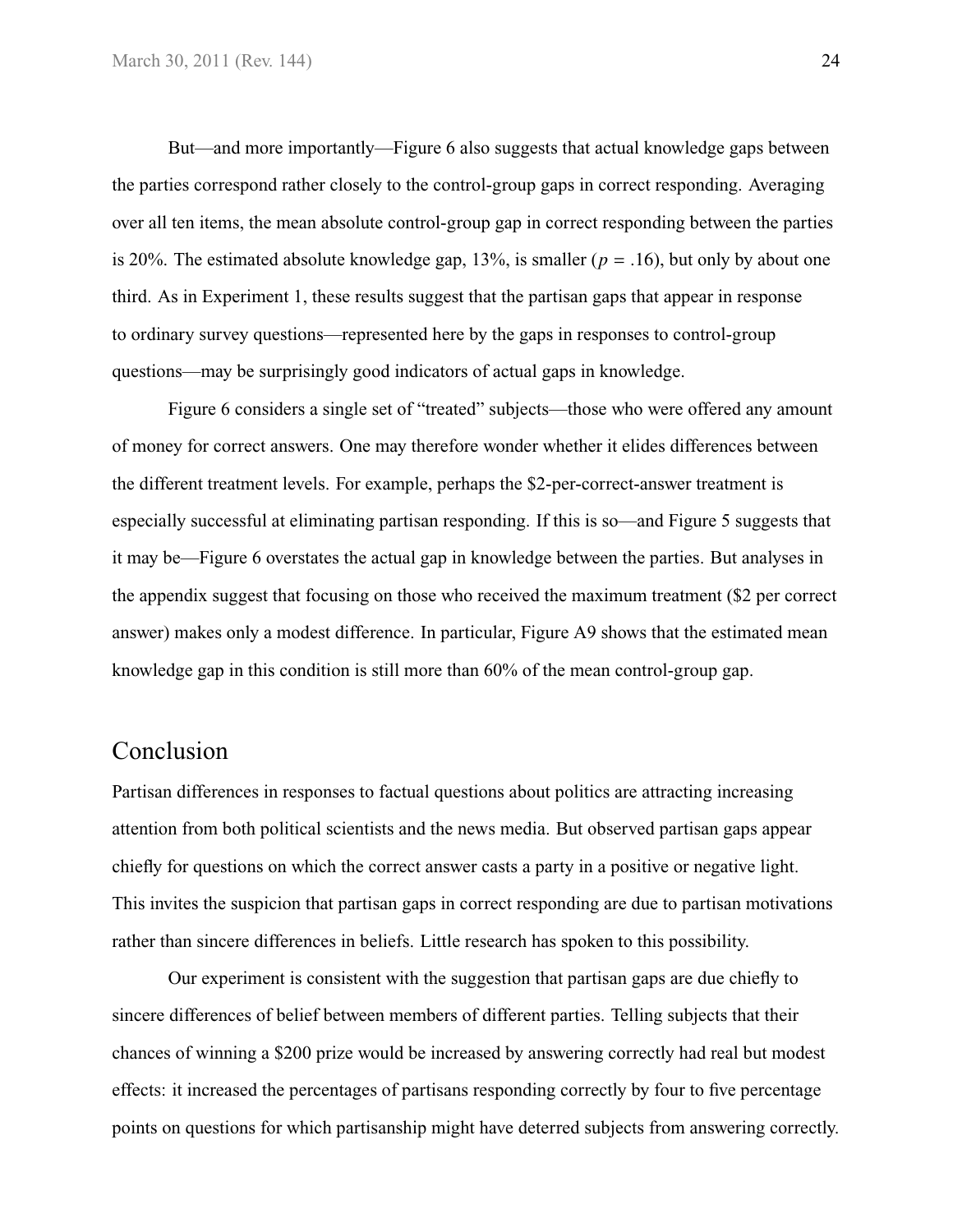<span id="page-24-0"></span>

*Figure 6: Partisan Gaps in Correct Responding in Experiment 2.* The left-hand panel plots the difference between the proportions of correct answers given by Democrats and Republicans. Differences are plotted for the control- and treatment-group gaps in correct responding (C and T). Differences are also plotted for the gaps in actual knowledge between the parties (K). These differences are estimated via [Equation 2.](#page-7-0) In all cases, positive values indicate that Democrats answered correctly more often (or knew more) than Republicans. Negative values indicate that Democrats answered correctly less often (or knew less) than Republicans. Black lines are 95% confidence intervals. The exact wording of each item is given in [Table 1.](#page-9-0)

For the purposes of this figure, the "treatment group" includes all subjects who were offered money in exchange for correct responding. See the appendix for a related figure that accounts for only those subjects who received the maximum treatment, \$2 per correct answer.

The right-hand panel represents the treatment-group gap in correct responding and the estimated knowledge gap on the scale of the control-group gap in correct responding. (See expressions [\(3\)](#page-12-1) and [\(4\)](#page-14-0).) The plotted quantities equal 1 when they are equal to the control-group gap. The second-to-bottom row in the panel shows that, on average, the estimated knowledge gap was only 35% smaller than the control-group gap in correct responding.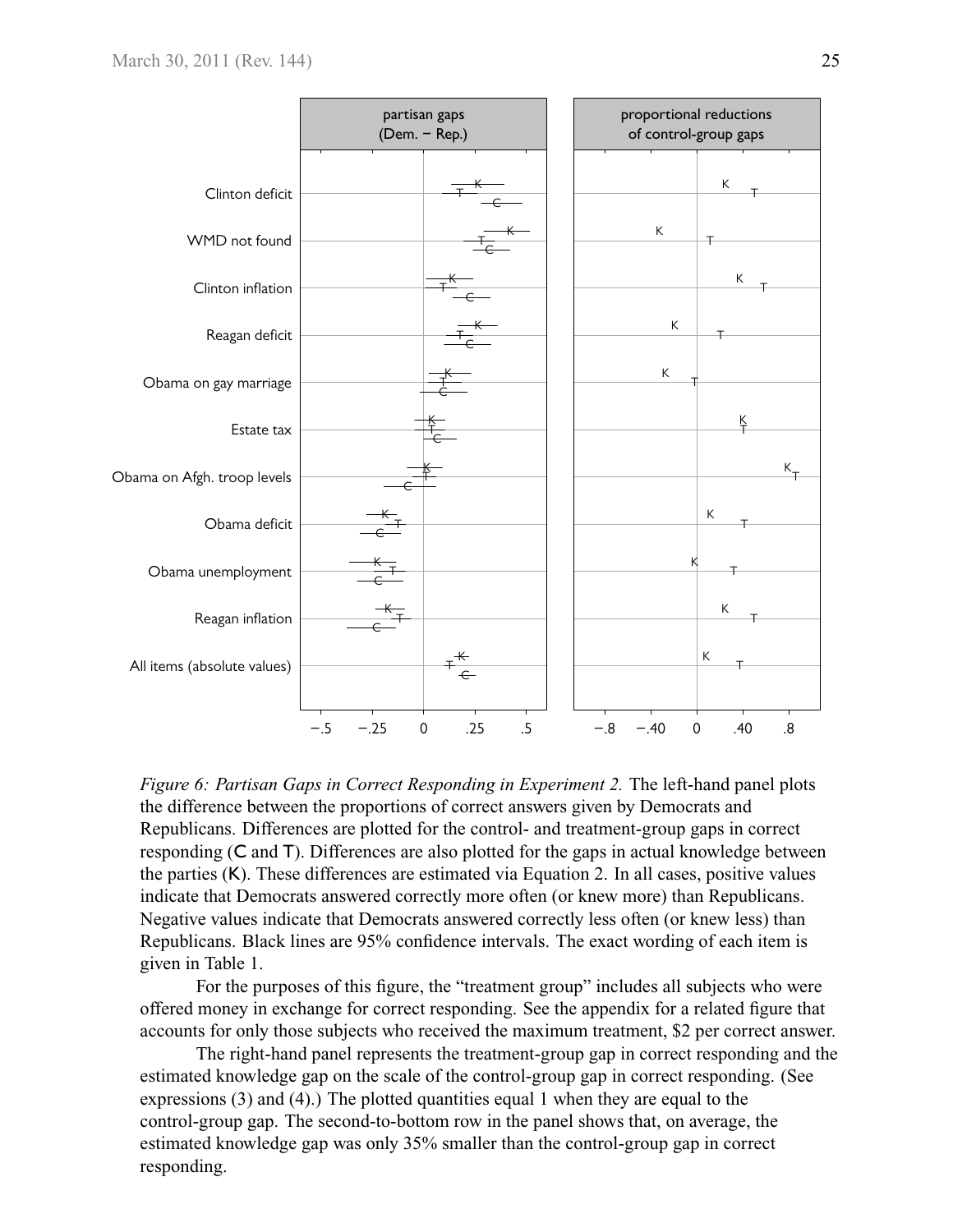(See [Figure 2.](#page-12-0)) Offering subjects fixed amounts of money for correct answers had slightly greater effects, but even at their most effective, they reduced the average partisan gap in correct responding by only 50%.

Most importantly, estimated gaps in knowledge between the parties are, in general, close to the observed gaps in correct responding that we obtain from our control groups. This is surprising. Our control-group analyses, like analyses of almost all ordinary surveys, make no effort to account for the influences of either guessing or partisan cheerleading. The results in both experiments suggest that naive control-group estimates of knowledge are inflated by partisan responding. But guessing works in the opposite direction, causing the control-group estimates to understate the gaps in knowledge between the parties. Accounting for both of partisan cheerleading and guessing thus produces estimates of knowledge that are quite close to the control-group gaps in correct response.

These results are far from dispositive, and they suggest other experiments that might be conducted. Stronger incentives might be offered: perhaps the incentives that we offered were simply too weak to diminish the partisan gaps that we observed. Other questions might be asked: the partisan gaps that have attracted recent media attention are typically very large, and the gaps for such questions may be especially susceptible to our treatments. And the motivation to answer correctly or incorrectly might be manipulated in other ways, e.g., by priming accuracy or honesty for some subjects before asking them factual questions about politics. If such manipulations increased accuracy among partisans, it would suggest that their errors in control conditions and ordinary surveys are not entirely due to sincere differences in beliefs.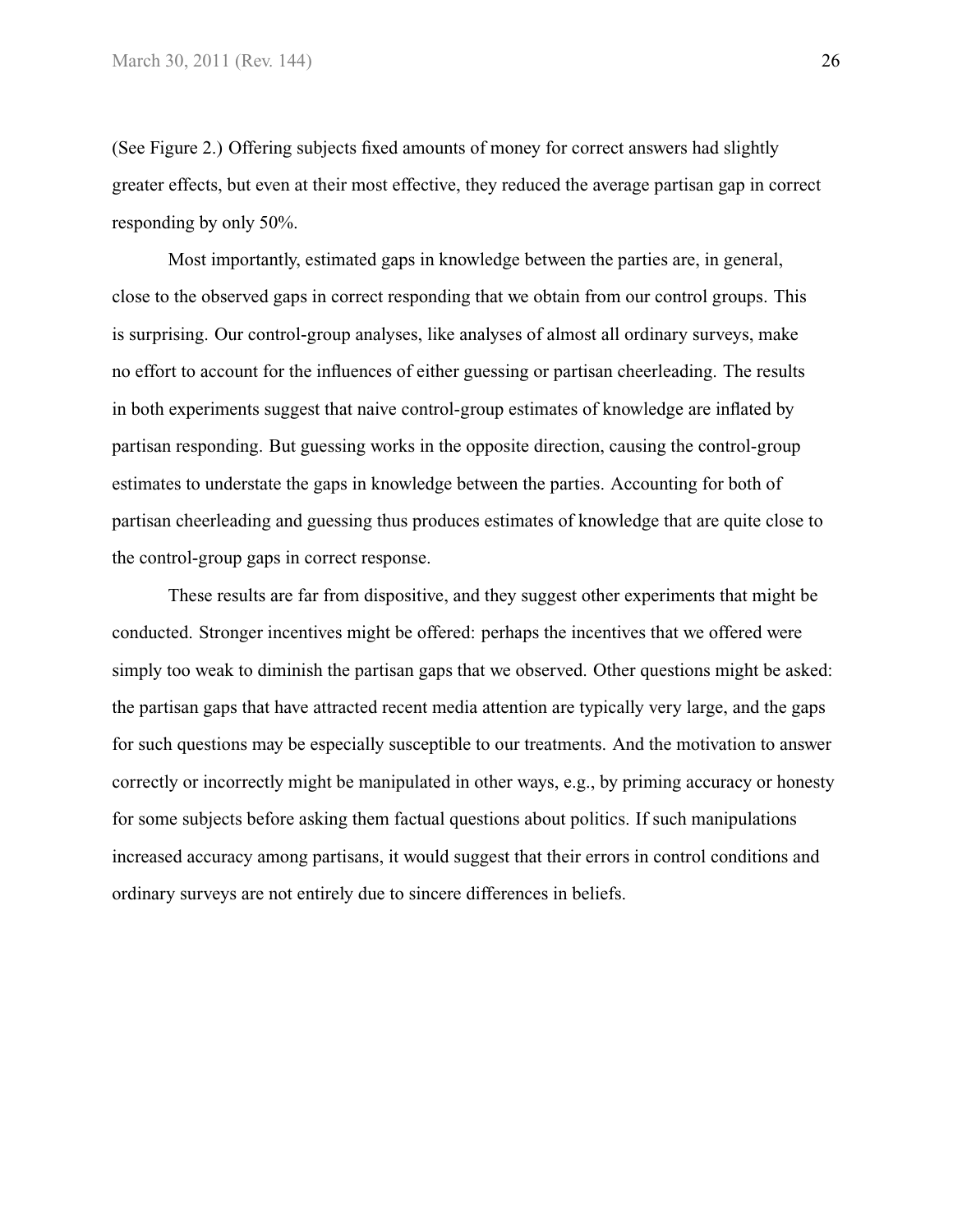# <span id="page-26-1"></span>References

- ABC News/The Washington Post. 2004. ABC News/Washington Post Weapons of Mass Destruction Poll, February 2004 [computer file] (Study 4034). ICPSR version. Horsham, PA: Taylor Nelson Sofres Intersearch [producer], 2004. Ann Arbor, MI: Inter-university Consortium for Political and Social Research [distributor], 2004.
- <span id="page-26-2"></span>ABC News/The Washington Post. 2005. ABC News/Washington Post Poll, March 2005 [computer file] (Study 4319-v1). ICPSR version. Horsham, PA: Taylor Nelson Sofres Intersearch [producer], 2005. Ann Arbor, MI: Inter-university Consortium for Political and Social Research [distributor], 2005.
- <span id="page-26-8"></span>Ansolabehere, Stephen. 2009. "Guide to the 2008 Cooperative Congressional Election Survey." [http://web.mit.edu/polisci/portl/cces/material/CCES\\_Guide\\_2008\\_Rough\\_Draft\\_v2.pdf](http://web.mit.edu/polisci/portl/cces/material/CCES_Guide_2008_Rough_Draft_v2.pdf) (accessed March 26, 2010).
- <span id="page-26-0"></span>Bartels, Larry M. 2002. "Beyond the Running Tally: Partisan Bias in Political Perceptions." *Political Behavior* 24 (June): 117-50.
- <span id="page-26-7"></span>Berinsky, Adam J. 2005. *Silent Voices: Public Opinion and Participation in America*. Princeton, NJ: Princeton University Press.
- <span id="page-26-5"></span>Cooper, Michael. 2010 October 18. "From Obama, the Tax Cut Nobody Heard Of." *New York Times*: A1.
- <span id="page-26-9"></span>Cragg, John G., and Russell S. Uhler. 1970. "The Demand for Automobiles." *Canadian Journal of Economics* 3 (August): 386-406.
- <span id="page-26-6"></span>Delli Carpini, Michael X., and Scott Keeter. 1996. *What Americans Know about Politics and Why It Matters*. New Haven, CT: Yale University Press.
- <span id="page-26-4"></span>Duelfer, Charles. 2004. "Comprehensive Report of the Special Advisor to the Director of Central Intelligence on Iraq's Weapons of Mass Destruction." [http://www.gpoaccess.gov/duelfer/index.](http://www.gpoaccess.gov/duelfer/index.html) [html](http://www.gpoaccess.gov/duelfer/index.html) (accessed October 1, 2009).
- <span id="page-26-3"></span>Harris Interactive. 2006 July 21. "Belief that Iraq Had Weapons of Mass Destruction Has Increased Substantially." [http://news.harrisinteractive.com/profiles/investor/ResLibraryView.](http://news.harrisinteractive.com/profiles/investor/ResLibraryView.asp?ResLibraryID=34134&GoTopage=4&Category=1777&BzID=1963&t=8)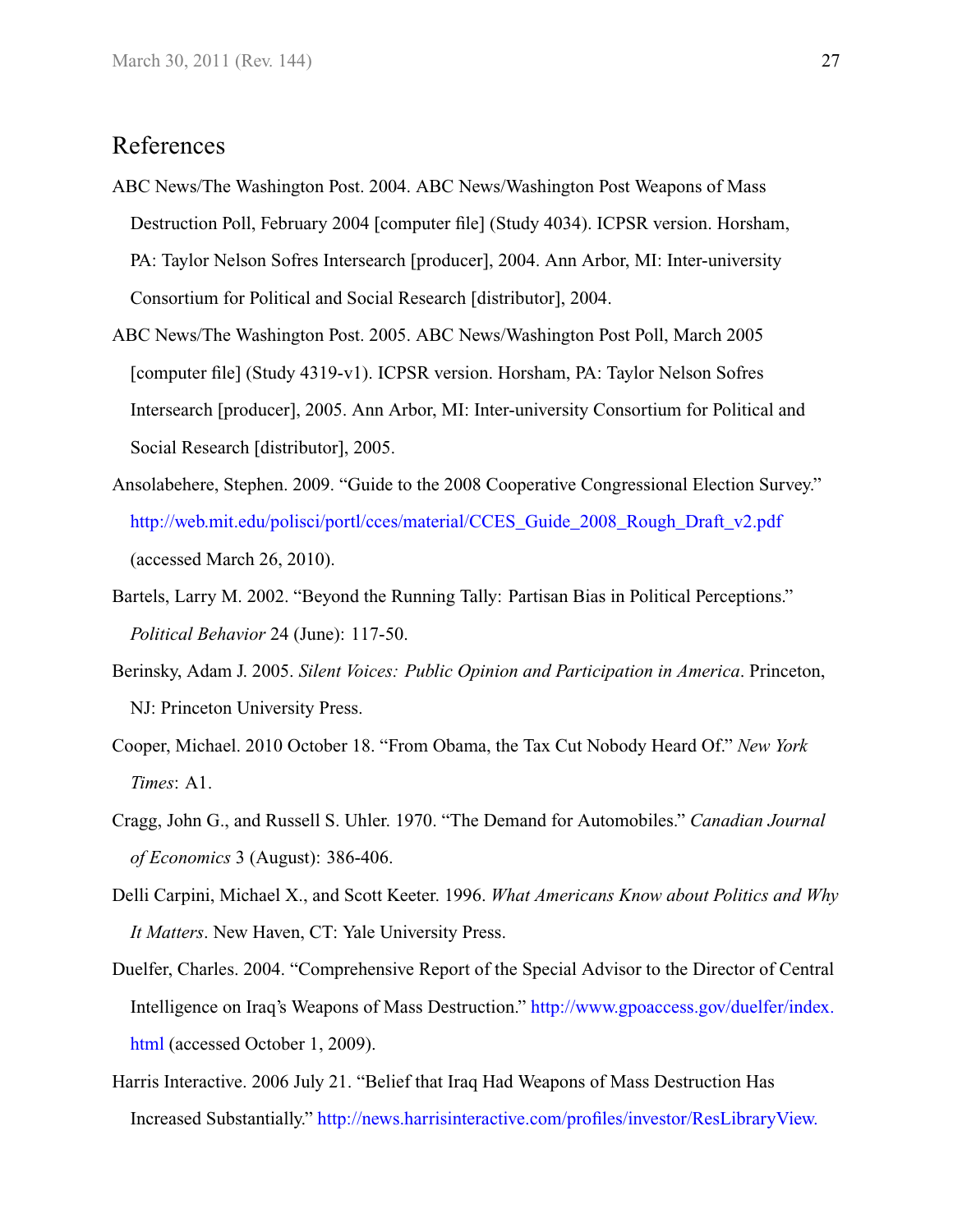[asp?ResLibraryID=34134&GoTopage=4&Category=1777&BzID=1963&t=8.](http://news.harrisinteractive.com/profiles/investor/ResLibraryView.asp?ResLibraryID=34134&GoTopage=4&Category=1777&BzID=1963&t=8)

- <span id="page-27-0"></span>Harris Interactive. 2010 March 24. "'Wingnuts' and President Obama." [http://news.](http://news.harrisinteractive.com/profiles/investor/ResLibraryView.asp?ResLibraryID=37050&Category=1777&BzID=1963) [harrisinteractive.com/profiles/investor/ResLibraryView.asp?ResLibraryID=37050&Category=](http://news.harrisinteractive.com/profiles/investor/ResLibraryView.asp?ResLibraryID=37050&Category=1777&BzID=1963) [1777&BzID=1963.](http://news.harrisinteractive.com/profiles/investor/ResLibraryView.asp?ResLibraryID=37050&Category=1777&BzID=1963)
- <span id="page-27-5"></span>Kuklinski, James H., Michael D. Cobb, and Martin Gilens. 1997. "Racial Attitudes and the 'New South'." *Journal of Politics* 59 (May): 323-49.
- <span id="page-27-3"></span>Lord, Frederic M., and Melvin R. Novick. 1968. *Statistical Theories of Mental Test Scores*. Reading, MA: Addison-Wesley.
- <span id="page-27-9"></span>Luskin, Robert C., and John G. Bullock. 2005. "Measuring Political Knowledge." University of Texas at Austin. Typescript.
- <span id="page-27-7"></span>Luskin, Robert C., and John G. Bullock. 2011. "'Don't Know' Means 'Don't Know': DK Responses and the Public's Level of Political Knowledge." *Journal of Politics*.
- <span id="page-27-8"></span>Morton, Rebecca C., and Kenneth C. Williams. 2010. *Experimental Political Science and the Study of Causality: From Nature to the Lab*. New York: Cambridge University Press.
- <span id="page-27-6"></span>Noelle-Neumann, Elisabeth. 1993. *The Spiral of Silence: Public Opinion, Our Social Skin*. Chicago: University of Chicago Press.
- <span id="page-27-1"></span>Pew Resarch Center for People & the Press. 2010. "Growing Number of Americans Say Obama is a Muslim." [http://pewforum.org/uploadedFiles/Topics/Issues/Politics\\_and\\_Elections/](http://pewforum.org/uploadedFiles/Topics/Issues/Politics_and_Elections/growingnumber-full-report.pdf) [growingnumber-full-report.pdf.](http://pewforum.org/uploadedFiles/Topics/Issues/Politics_and_Elections/growingnumber-full-report.pdf)
- <span id="page-27-2"></span>PIPA/Knowledge Networks. 2004. "Separate Realities

of Bush and Kerry Supporters." Questionnaire.

<http://www.worldpublicopinion.org/pipa/pdf/oct04/IraqRealities%20Oct04%20quaire.pdf> (accessed April 16, 2010).

<span id="page-27-4"></span>Prior, Markus. 2007. "Is Partisan Bias in Perceptions of Objective Conditions Real? The Effect of an Accuracy Incentive on the Stated Beliefs of Partisans." Presented at the Annual Conference of the Midwest Political Science Association, Chicago.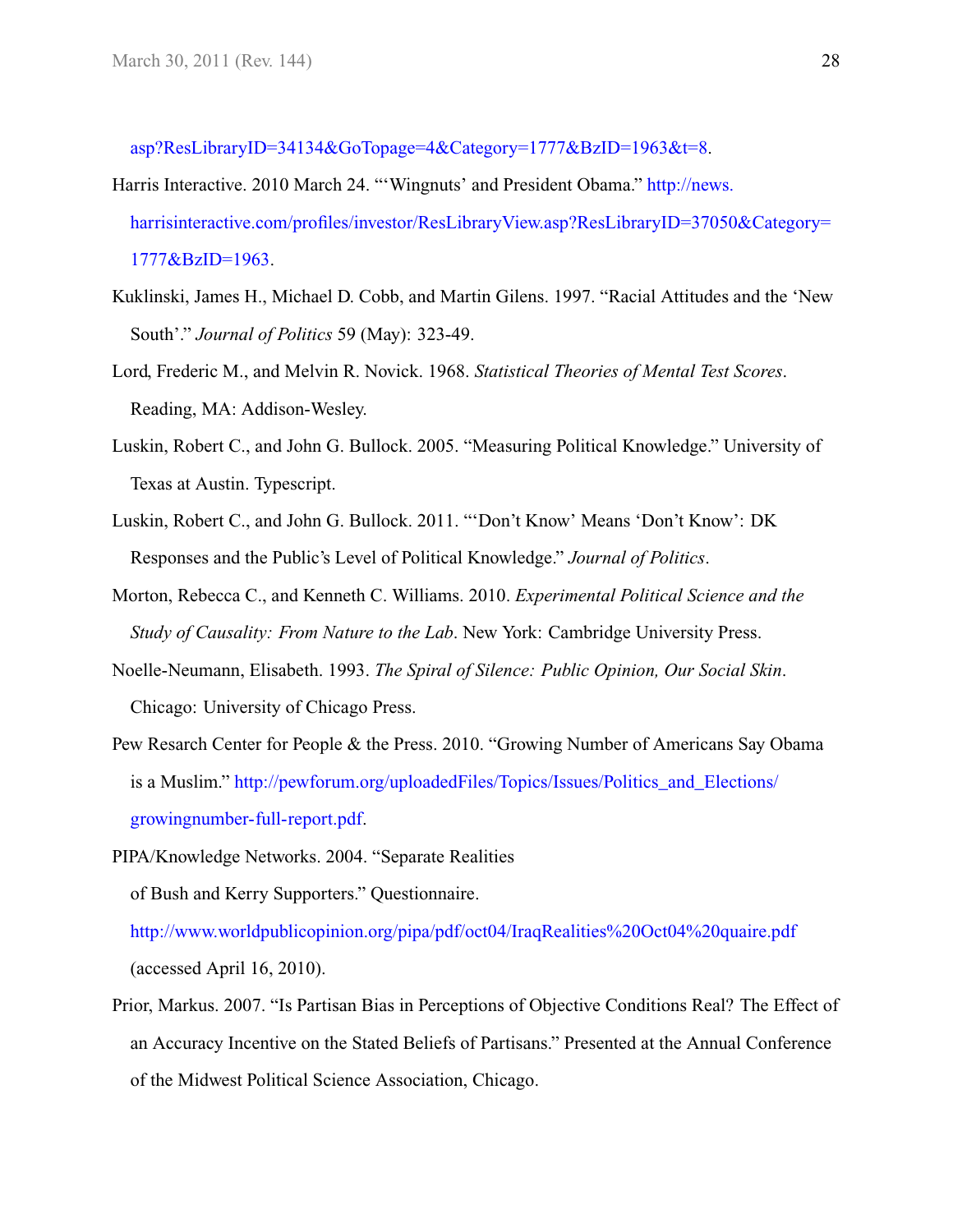- <span id="page-28-4"></span>Prior, Markus, and Arthur Lupia. 2008. "Money, Time, and Political Knowledge: Distinguishing Quick Recall and Political Learning Skills." *American Journal of Political Science* 52 (January): 169-83.
- <span id="page-28-0"></span>Rasch, Georg. 1960. *Probabilistic Models for Some Intelligence and Attainment Tests*. Copenhagen: Danmarks Paedogogische Institut.
- <span id="page-28-1"></span>Rasch, George. 1966. "An Item Analysis which Takes Individual Differences into Account." *British Journal of Mathematical and Statistical Psychology* 19: 45-57.
- <span id="page-28-3"></span>Shapiro, Robery Y., and Yaeli Bloch-Elkon. 2008. "Do the Facts Speak for Themselves? Partisan Disagreement as a Challenge to Democratic Competence." *Critical Review* 20 (1): 115-39.
- <span id="page-28-2"></span>U.S. Census Bureau. 1990. *Statistical Abstract of the United States: 1990*. 110th ed. Washington, D.C.: U.S. Government Printing Office.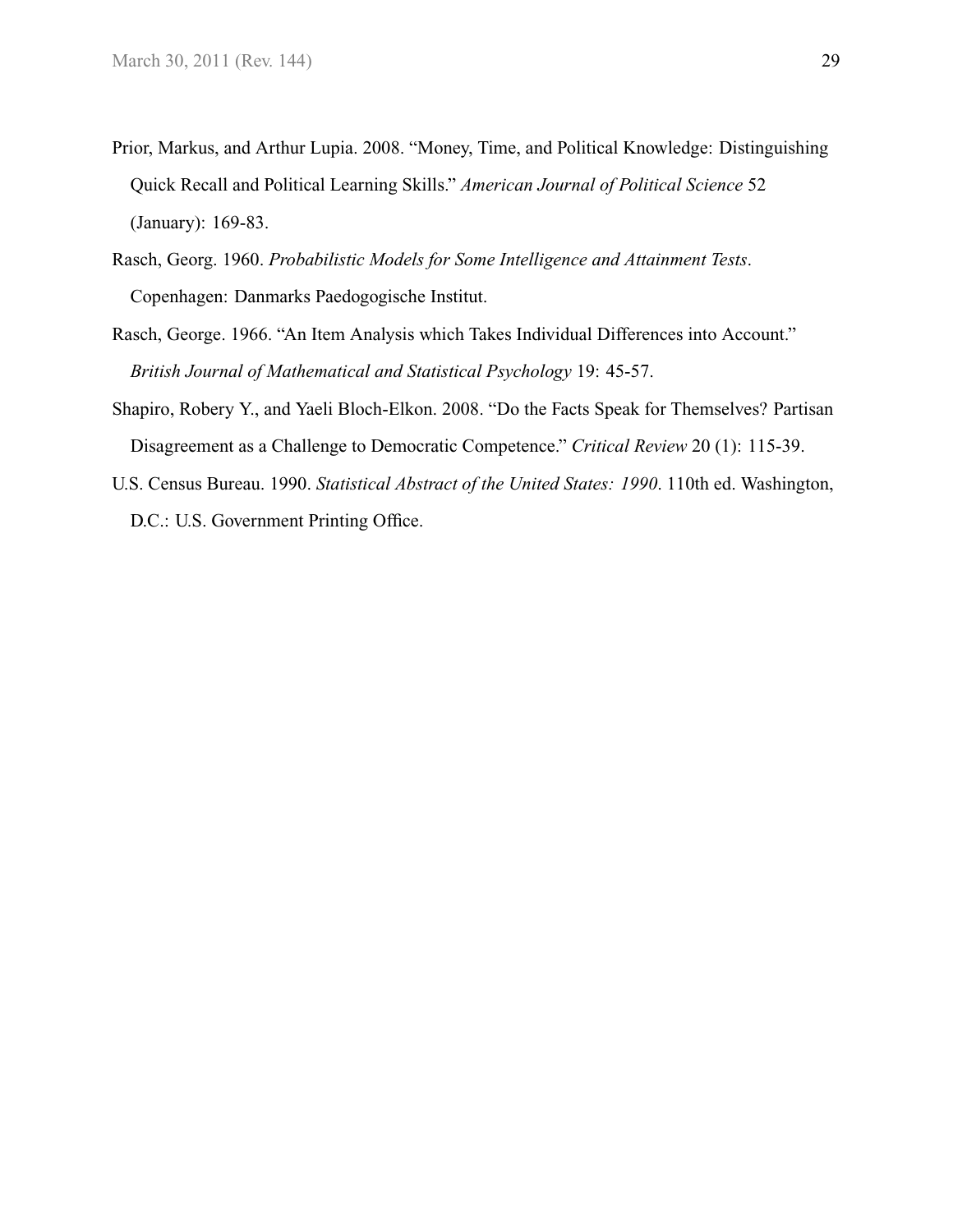# Online Appendix to "Partisan Bias in Factual Beliefs about Politics"

John G. Bullock, Alan S. Gerber, and Gregory A. Huber

March 30, 2011

| Low-Income Subjects: Overall and Item-by-Item Results A10 |
|-----------------------------------------------------------|
|                                                           |
|                                                           |
|                                                           |
|                                                           |
|                                                           |
|                                                           |
|                                                           |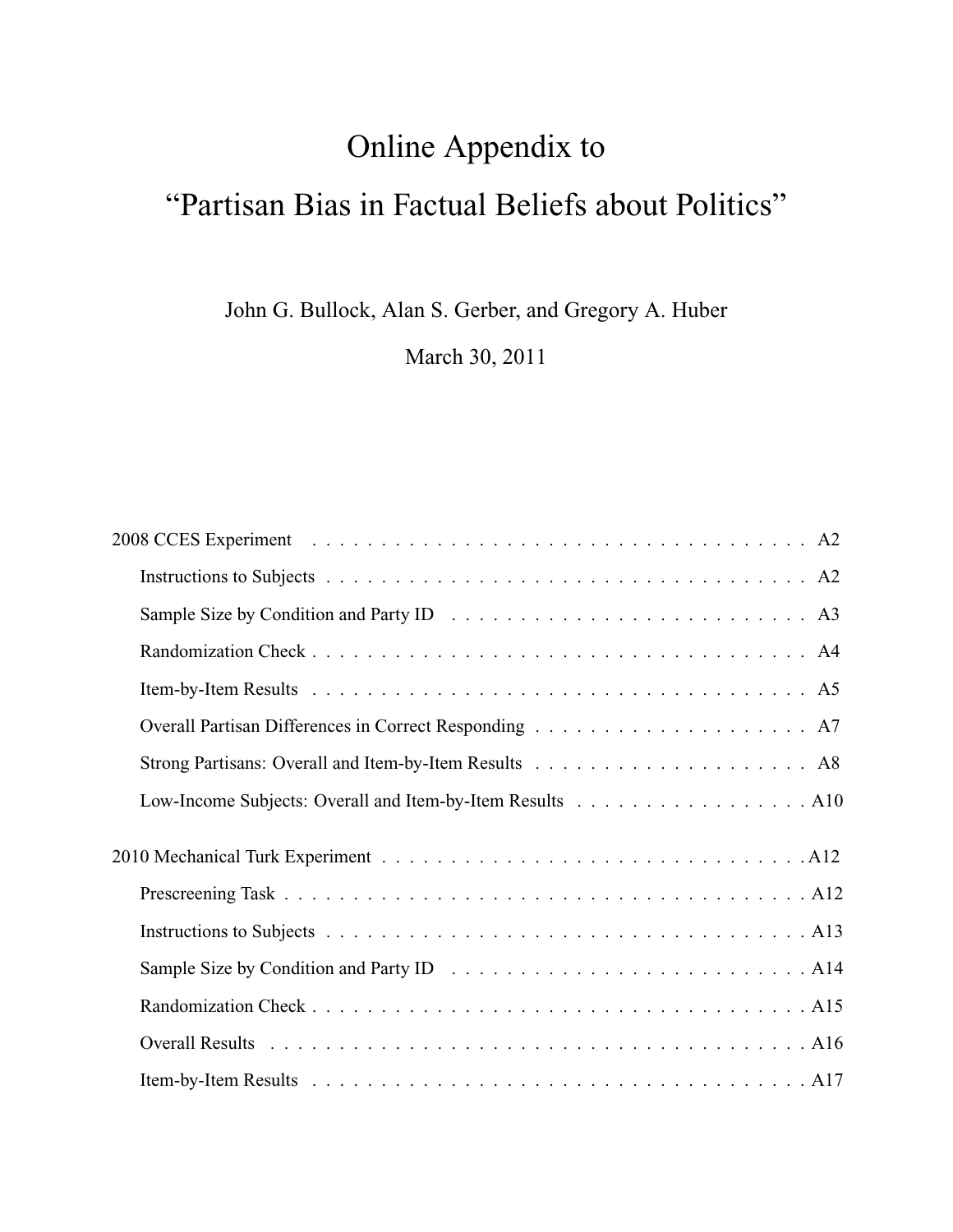#### <span id="page-30-1"></span><span id="page-30-0"></span>2008 CCES: Instructions to Subjects

Subjects were assigned with equal probability to the control group or the "prize" group. All subjects read

> The next 13 questions will ask about your knowledge of politics. You will have 20 seconds to read and answer each question. After 20 seconds, you will automatically be forwarded to the next question.

Next, control-group subjects read

Your performance and score will not be shared with anyone else.

while "prize"-group subjects read

**For each question that you answer correctly, your name will be entered in a drawing for a \$200 Amazon.com gift certificate. For example, if you answer 10 questions correctly you will be entered 10 times. The average chance of winning is about 1 in 100, but if you answer many questions correctly, your chance of winning will be much higher.** Your performance and score will not be shared with anyone else.

All subjects then read

**Please answer every question.** If you do not know the answer to a question, **please give your best guess.** The questions will begin in 45 seconds, or when you click the button at the bottom of the screen.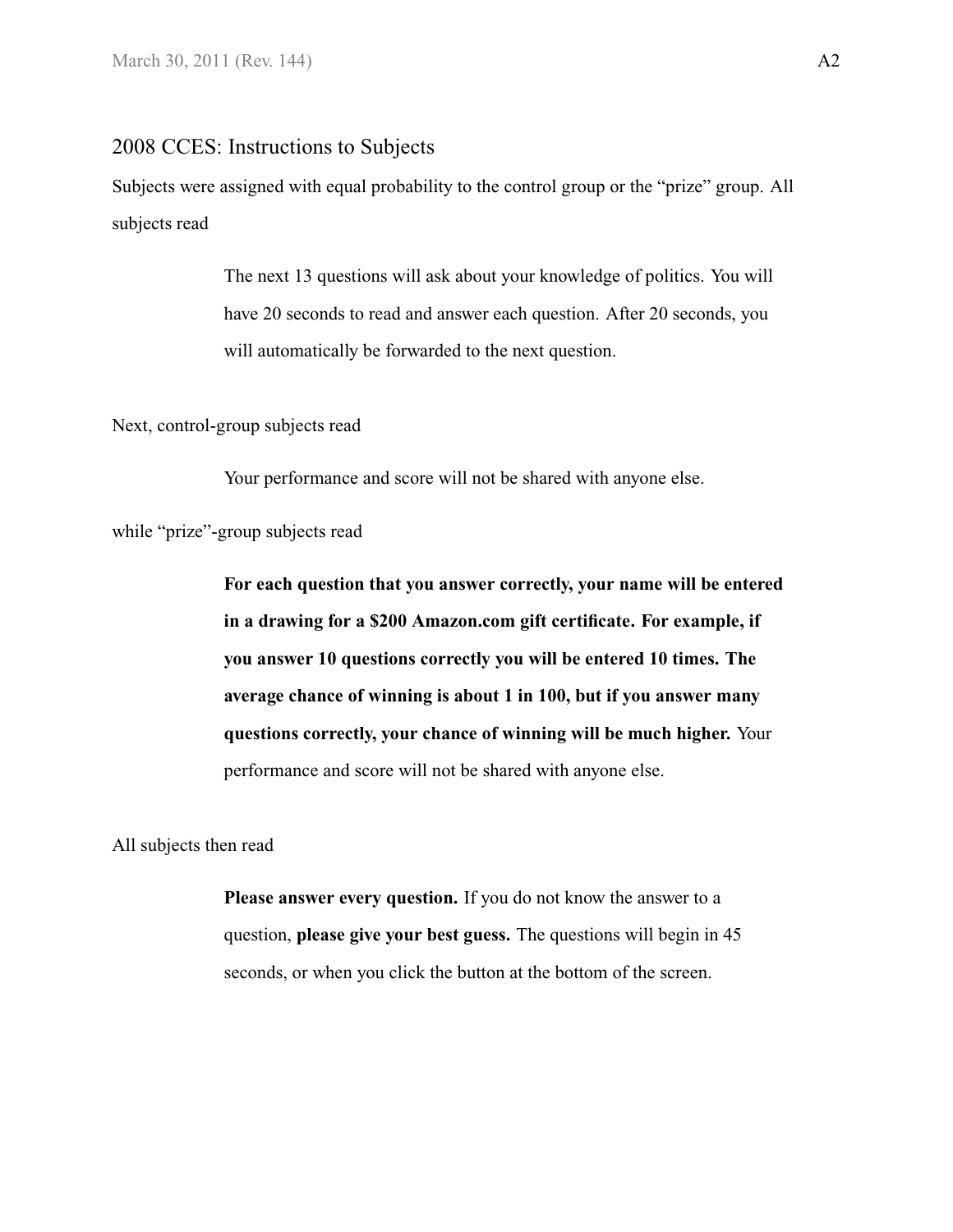|                       | Dem.  | Ind. |      | Rep. No Answer Total |     |
|-----------------------|-------|------|------|----------------------|-----|
| Control condition 148 |       | 37   | -126 | $\sim$ 1 $\sim$      | 312 |
| Prize condition       | - 140 | 42.  | 132  | $\theta$             | 314 |
| Total                 | 288   | 79   | 258  |                      | 626 |

# <span id="page-31-0"></span>Experiment 1: Sample Size by Condition and Party ID

*Table A1: Sample Size by Condition and Party ID in Experiment 1.* Democrats are those who identified with the Democratic Party on a standard seven-point measure of party ID, including those who "lean" toward the Democratic Party. Republicans were coded in the same way.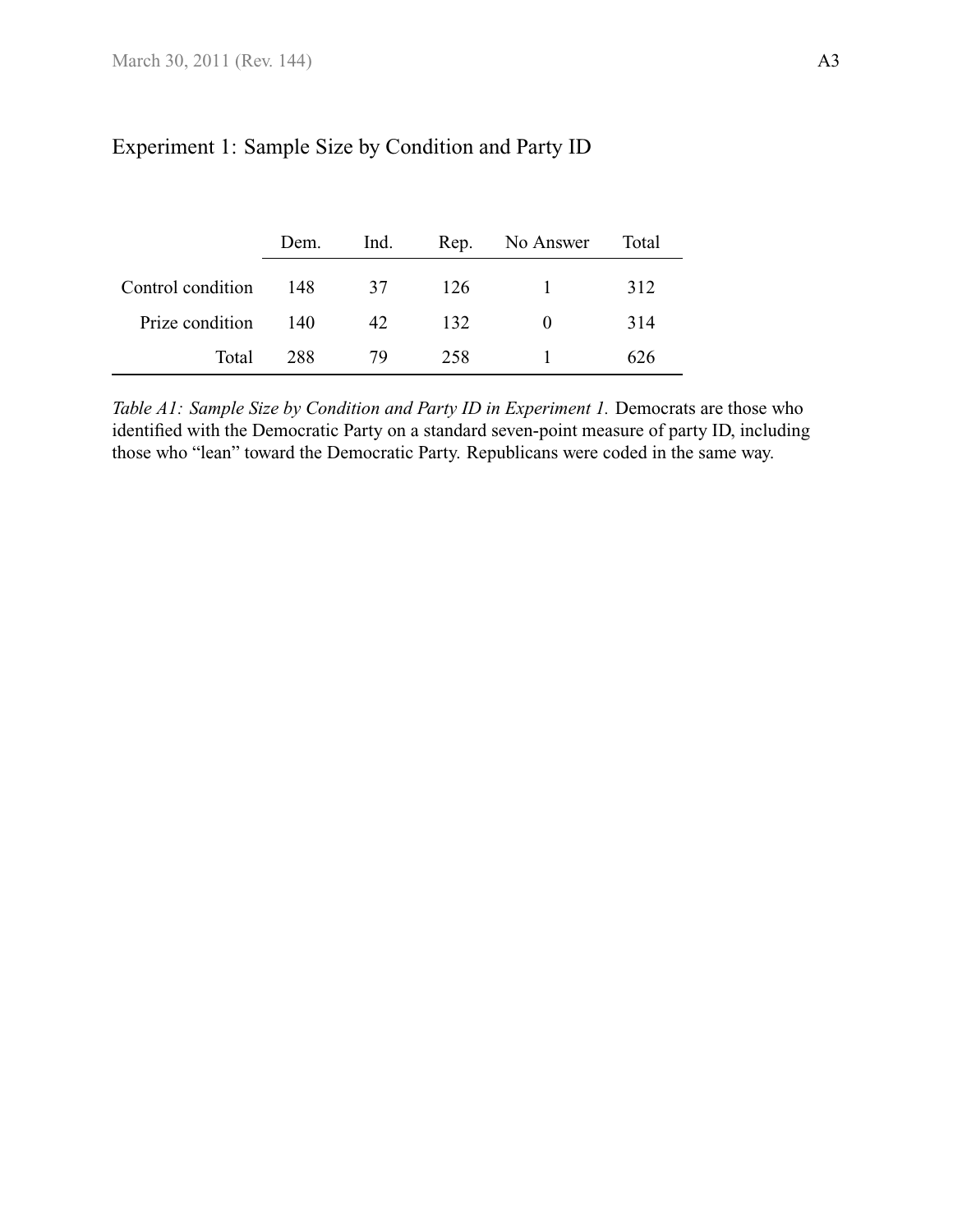# <span id="page-32-1"></span>Experiment 1: Randomization Check

<span id="page-32-0"></span>

| Intercept                            | .56             | .58             |
|--------------------------------------|-----------------|-----------------|
| Age                                  | .00             | .01             |
| High school                          | $-.58$ .43      |                 |
| Some college                         | $-.83$ .44      |                 |
| Two-year college $-.98$ .54          |                 |                 |
| Four-year college                    | $-.79$ .45      |                 |
| Postgraduate degree                  | $-.84$ .49      |                 |
| Female                               | $.25$ .17       |                 |
| Democrat                             | $.13$ .21       |                 |
| Republican                           | $\overline{10}$ | .21             |
| Registered voter $-.21$              |                 | .33             |
| Asian                                | $-1.74$ 1.12    |                 |
| Black                                | .20             | .36             |
| Hispanic $-.34$ .34                  |                 |                 |
| Middle Eastern                       | 14.82 623.93    |                 |
| Mixed race                           | .68 .89         |                 |
| Native American                      | $-.21$ .69      |                 |
| Other                                | $-.22$ .60      |                 |
| Midwest                              | $.12$ $.24$     |                 |
| South                                | .15             | .23             |
| West                                 | .21             | .25             |
|                                      |                 |                 |
| Log likelihood                       | $-424$          |                 |
| Likelihood ratio test                |                 | 18.72 $(p=.54)$ |
| Cragg and Uhler (1970) pseudo- $R^2$ | .03             |                 |
| Number of observations               | 625             |                 |

*Table A2: Randomization Check for Experiment 1.* Cell entries are parameter estimates and standard errors from a logistic regression in which assignment to treatment is regressed on pre-treatment variables. The baseline education category is "no high school." The baseline racial category is "white." The baseline region is the Northeast.

The "Likelihood ratio test" entry is a chi-square statistic for a comparison against an intercept-only model. It is statistically insignificant and the pseudo- $\overline{R}^2$  value is low, suggesting that random assignment to the treatment conditions worked as intended.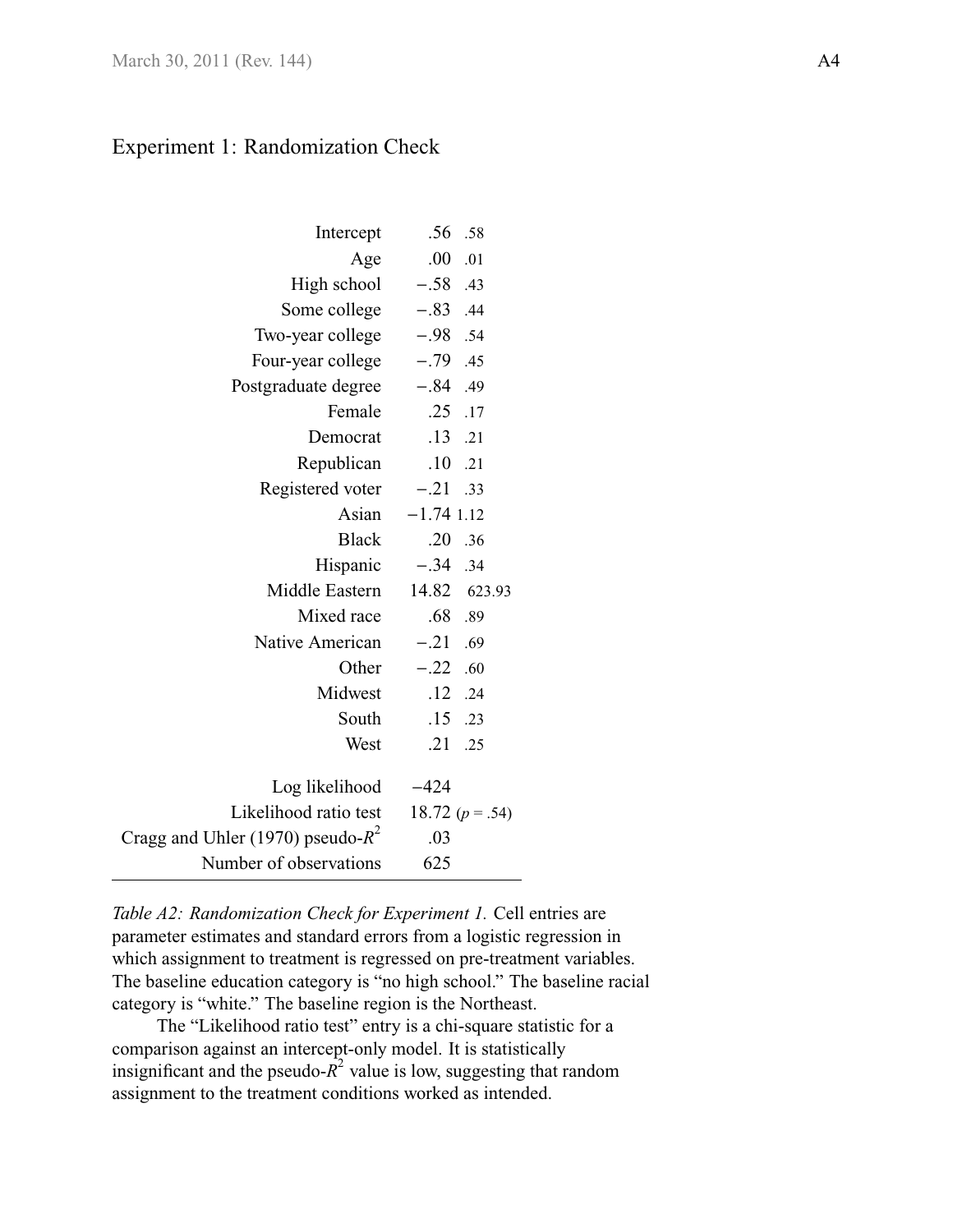#### <span id="page-33-0"></span>Experiment 1: Item-by-Item Results

Average results can mask item-by-item variation in responsiveness to the treatments. [Figure A1,](#page-34-0) which reports the percentages correct for each item, suggests little variation of this type in our experiment. The left-hand panel of the figure reports these percentages for all subjects, and it shows that the treatments made little overall difference in correct responding to any item. For three items, correct responses were most likely in the control group; for the other six items, correct responses were more likely in at least one of the treatment groups. The largest effects were found for the questions about Bush's approval rating among all Americans (92% of control-group subjects answered correctly against  $87%$  of treated subjects,  $p = .02$ ), Bush's approval rating among Republicans (18% against 23%, *<sup>p</sup>* <sup>=</sup> .02), and total American fatalities in Iraq (66% against 62%,  $p = .11$ ). All other differences were smaller and did not approach statistical significance.

A similar message is conveyed by the middle panels of [Figure A1,](#page-34-0) which report percentages of Democratic and Republican subjects answering correctly. As expected, partisans generally answered correctly more often when offered an incentive: for members of each party, correct responses were highest among treated subjects for seven of the nine questions. But the differences were generally slight. Treated Democrats were more likely to correctly answer the questions about Bush's approval rating among Republicans (16% vs. 24%, *<sup>p</sup>* <sup>=</sup> .06) and the trend in Iraq fatalities (46% vs. 52%,  $p = .15$ , but less likely to correctly answer the question about Obama's age (63% vs. 57%,  $p = .06$ ). Treated Republicans were more likely to correctly answer questions about unemployment and inflation trends during the George W. Bush presidency (44% vs. 55%,  $p = .04$  and 52% vs 60%,  $p = .09$ ). Surprisingly, they were also less likely to correctly answer the question about total Iraqi fatalities (74% vs.  $62\%$ ,  $p = .02$ ). All other treatment effects were smaller and did not approach statistical significance.

One might expect that the treatment reduces the size of the partisan gap by inducing correct responses among those who were motivated by partisanship to given an incorrect answer. Inspection of [Figure A1](#page-34-0) shows that this is indeed why the treatment narrowed the partisan gap for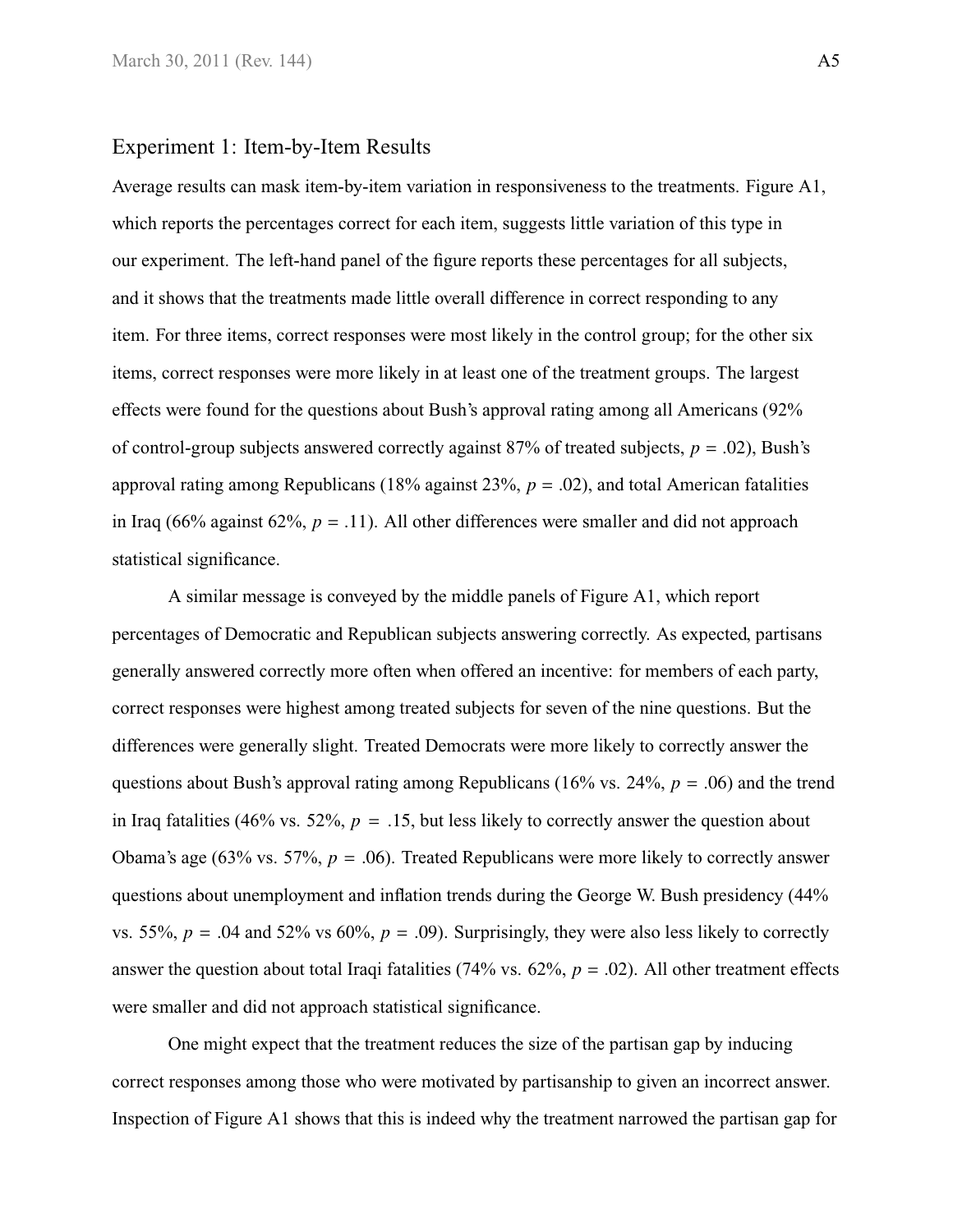

Figure A1: Proportions of Subjects Answering Correctly: Item-by-Item Results. Each panel plots the proportions of subjects answering correctly in the control (C) and prize (P) conditions. Black lines are 95% confidence intervals. The "retrospective trend" questions refer to trends during George W. Bush's terms as President. The "fatalities" question refersonly to deaths of U.S. soldiers. The exact wording of each item is given in [Table](#page-9-1) 1.

<span id="page-34-0"></span>Items are ordered according to the maximum of the absolute average treatment effects among Democrats and Republicans. Thus, "Total Iraq fatalities" appears at the top of each panel (treated Republicans were 12 percentage points less likely to answer correctly), and "Retrospective deficit trend" appears at the bottom of each panel (treated Republicanswere only three percentage points more likely to answer correctly, and the effect was smaller among Democrats).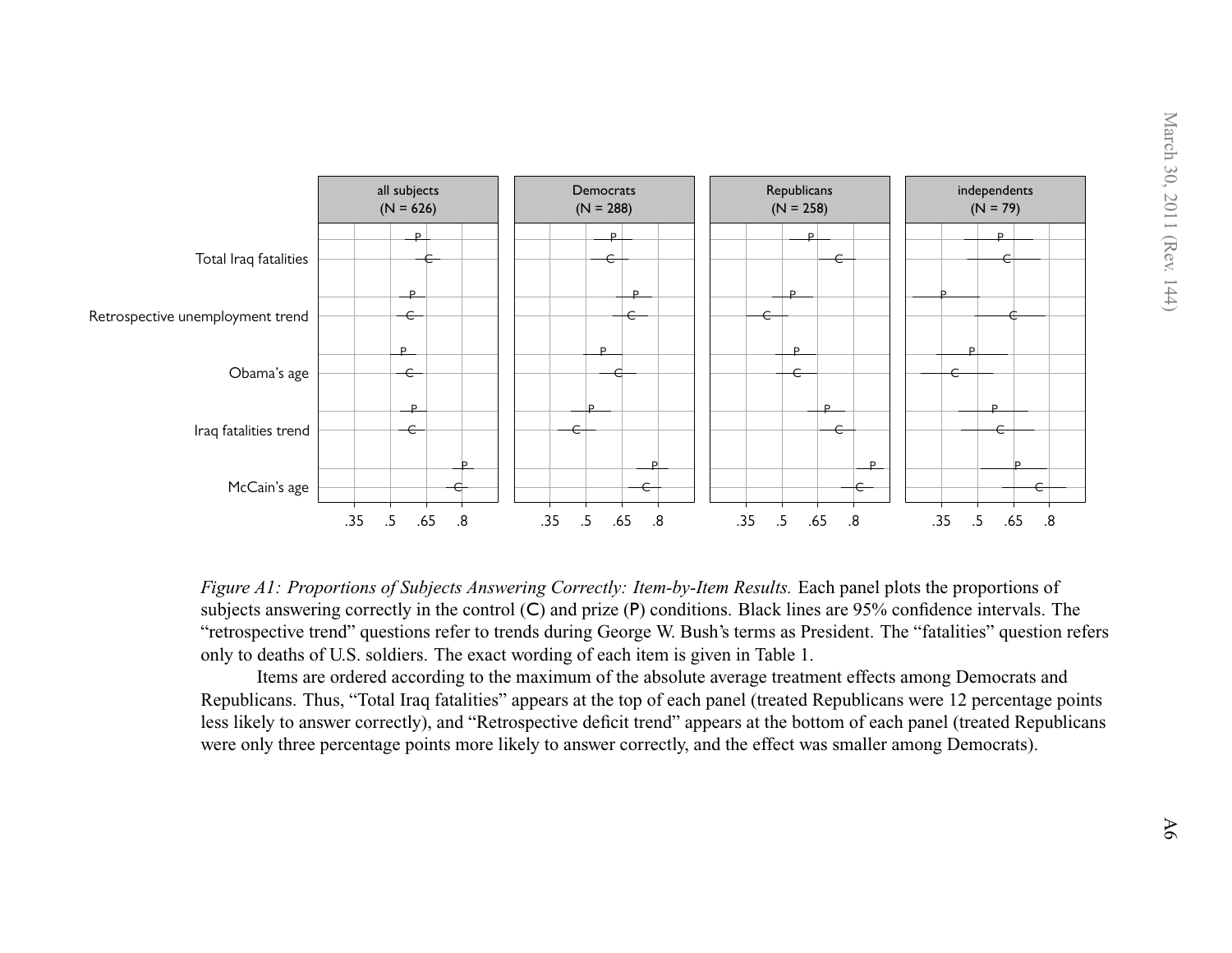retrospective economic evaluations: it had little effect on Democrats but made Republicans more willing to give the correct, negative response. But different mechanisms appear to be at work for the questions about Iraq. For the question about total U.S. fatalities in Iraq, Democrats were the subjects whom we expected to answer incorrectly, and they were therefore the subjects whom we expected to be affected by the incentives. That is not what happened. Instead, Democrats were unaffected by the treatment, but as noted above, Republicans were made substantially *less* likely to answer correctly. And for the question about the trend in Iraq fatalities, [Figure A1](#page-34-0) shows that the treatment made Democrats more likely to answer correctly while simultaneously making Republicans less likely to answer correctly. Neither of these within-party effects is statistically significant, but they collectively produce an 11-percentage-point reduction in the partisan gap  $(p=.08).$ 

#### <span id="page-35-0"></span>Experiment 1: Overall Partisan Differences in Correct Responding

The left-hand panel of [Figure A2](#page-36-1) presents the overall differences: the average, taken over all items, of the partisan gap in correct responses. Formally, the panel plots

$$
y_c = \left(\sum_i |D_{ci} - R_{ci}|\right)/9,
$$

where *c* indexes conditions (prize, control), *i* indexes the nine items in the experiment, and *Dci* and *Rci* are the percentages of Democrats and Republicans in condition *c* who correctly answer item *i*. The average partisan difference is 13% in the control condition, 8% in the prize condition  $(p = .04)$ . This difference is in the expected direction: incentives reduce the average partisan gap in correct responding.

The middle and right-hand panels of [Figure A2](#page-36-1) show that the overall effect is generated primarily among weak partisans. For them, the average partisan gap is 15% in the control condition, 8% in the prize condition ( $p = .03$ ). The corresponding percentages for strong partisans are 13% and 10% ( $p = .17$ ). [Figure 3,](#page-13-0) which shows item-by-item results, reveals that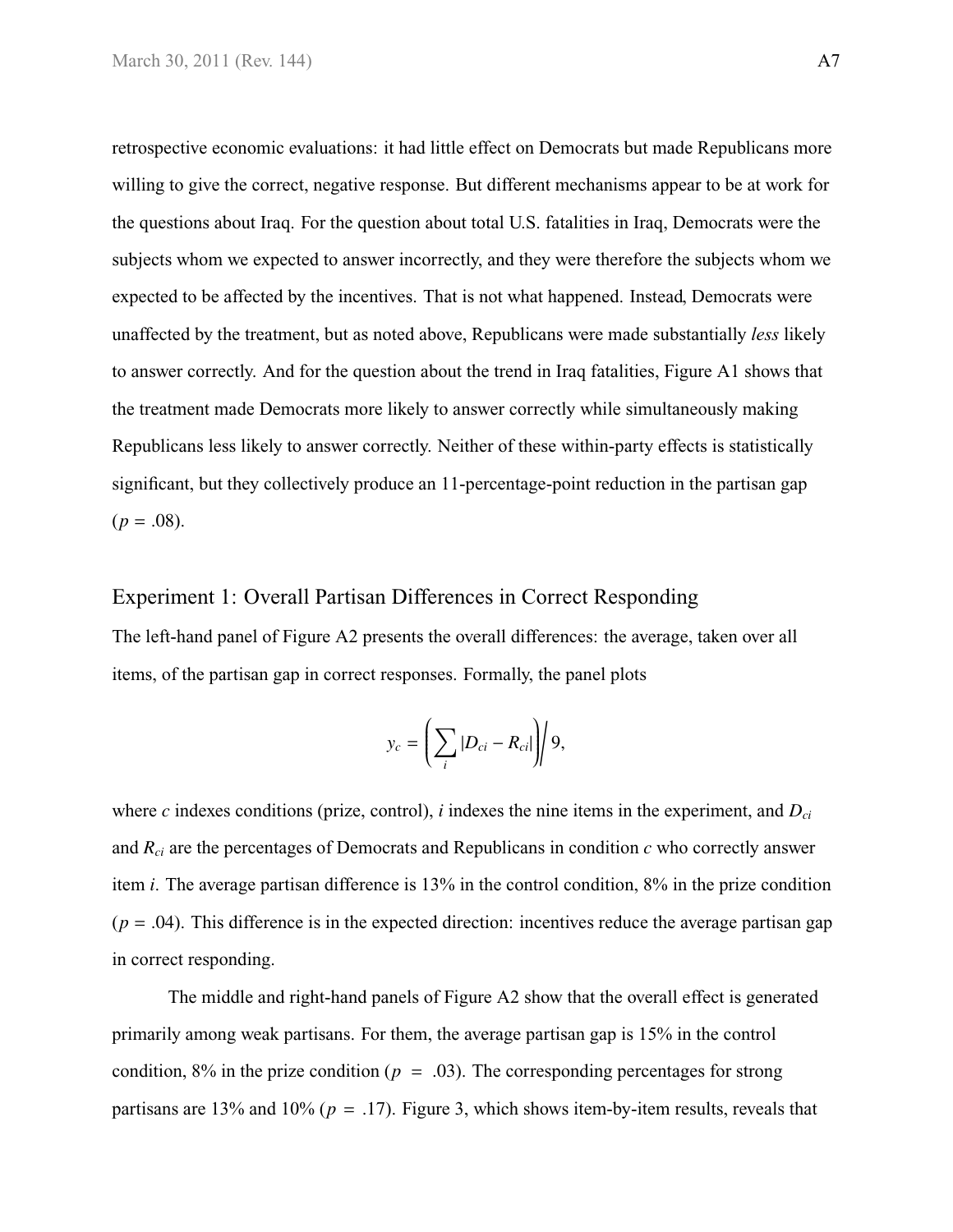<span id="page-36-1"></span>

*Figure A2: Overall Partisan Differences in Correct Responding.* Each panel plots the average, taken over all nine questions, of absolute differences between the proportion of correct answers by Democrats and the proportion of correct answers by Republicans. Black lines are bootstrapped 95% confidence intervals.

The first panel shows that, as expected, the treatments reduced partisan differences in correct responding. The second and third panels show that this overall effect was generated primarily among weak partisans. ("Weak partisans" includes "leaning" subjects who initially identify as independents. It also includes subjects who initially identify themselves as partisans but subsequently refuse to call themselves "strong" partisans. See [page](#page-0-0) **??**.)

treatment reduced the gap in correct responding among weak partisans for every item. But among strong partisans, the treatment reduced the partisan gap for only five items, increasing it for the other four. Our experiment does not shed light on whether strong partisans were actually more likely to believe their false claims or whether the incentives offered were simply insufficient to overwhelm their stronger partisan motives.

<span id="page-36-0"></span>Experiment 1: Strong Partisans: Overall and Item-by-Item Results



*Figure A3: Proportions of Subjects Answering Correctly: Strong Partisans Only.* Each panel plots the average proportion of correct answers given by strong partisans in the control and prize conditions. Black lines are 95% confidence intervals.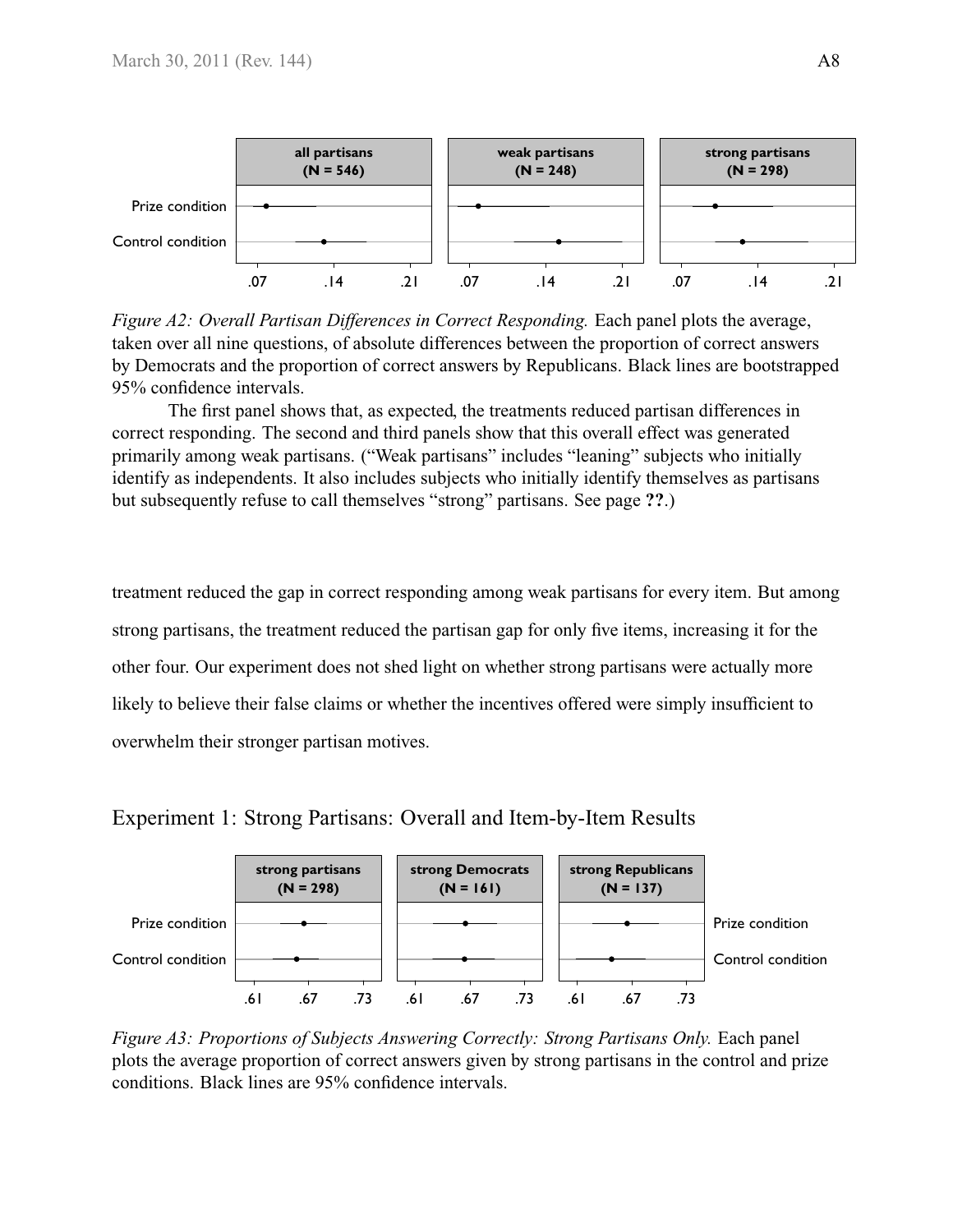

Figure A4: Proportions of Subjects Answering Correctly in Experiment 1: Strong Partisans Only. Each panel plots the proportions of strong partisans answering correctly in the control (C) and prize (P) conditions. Strong partisans are those who identified themselves as"strong Republicans" or "strong Democrats" in response to <sup>a</sup> party ID question with seven response options. Black lines are 95% confidence intervals. The "retrospective trend" questions refer to trends during George W. Bush's terms as President. The "fatalities"questions refer only to deaths of U.S. soldiers. The exact wording of each item is given in [Table](#page-9-1) 1.

Items are ordered according to the maximum of the absolute average treatment effects among strong Democrats and strong Republicans. Thus, "total Iraq fatalities" appears at the top of each panel (treated strong Republicans were 15 percentage points less likely than their control-group counterparts to answer correctly) and "retrospective inflation trend" appears at the bottom of each panel(treated strong Republicans were only five percentage points more likely to answer correctly, and the effect was smaller amongDemocrats).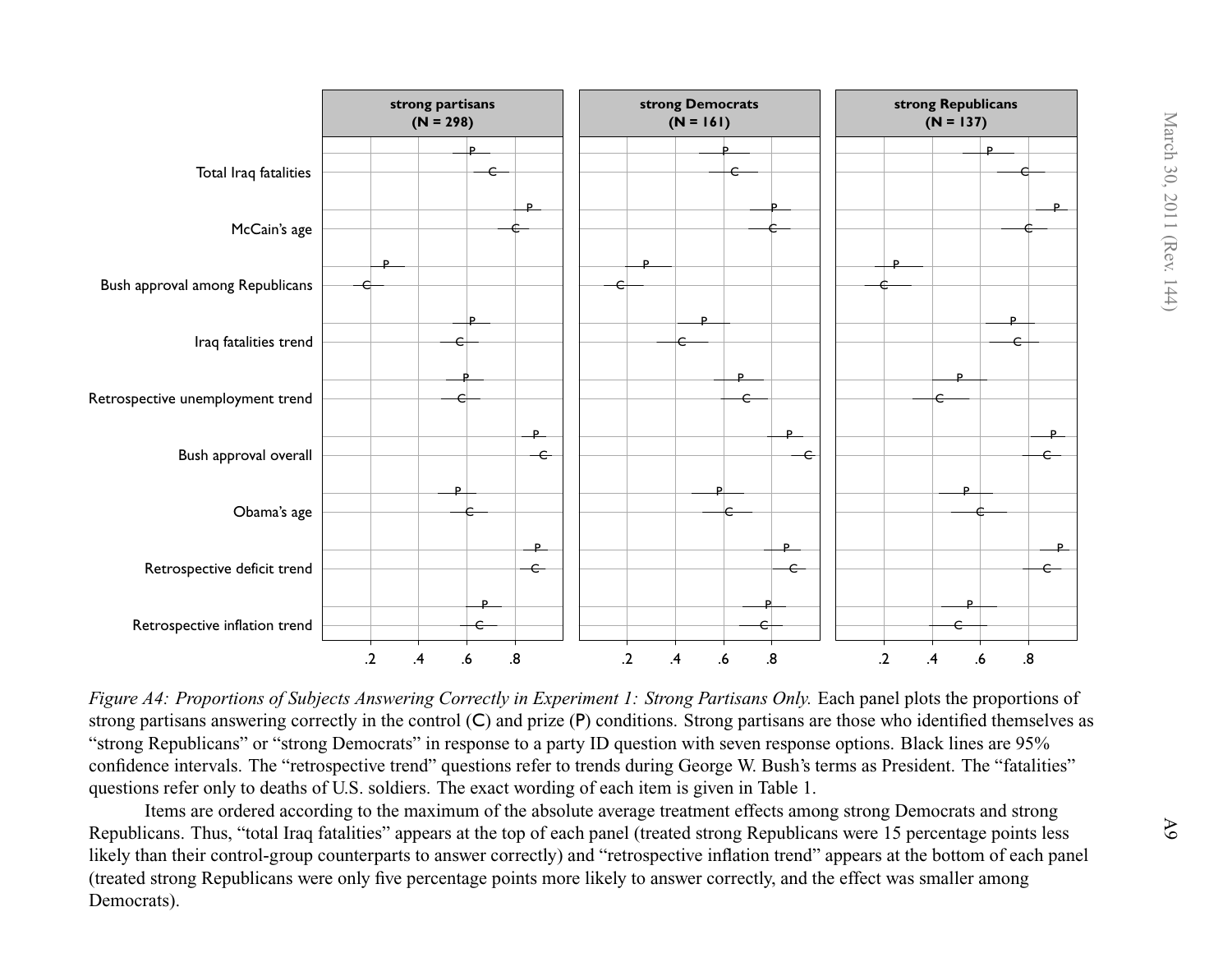

# <span id="page-38-0"></span>Experiment 1: Low-Income Subjects: Overall and Item-by-Item Results

*Figure A5: Proportions of Subjects Answering Correctly in Experiment 1: Low-Income Subjects Only.* Each panel plots the average proportion of correct answers given in the control and prize conditions by subjects who report income under \$50,000. Black lines are 95% confidence intervals.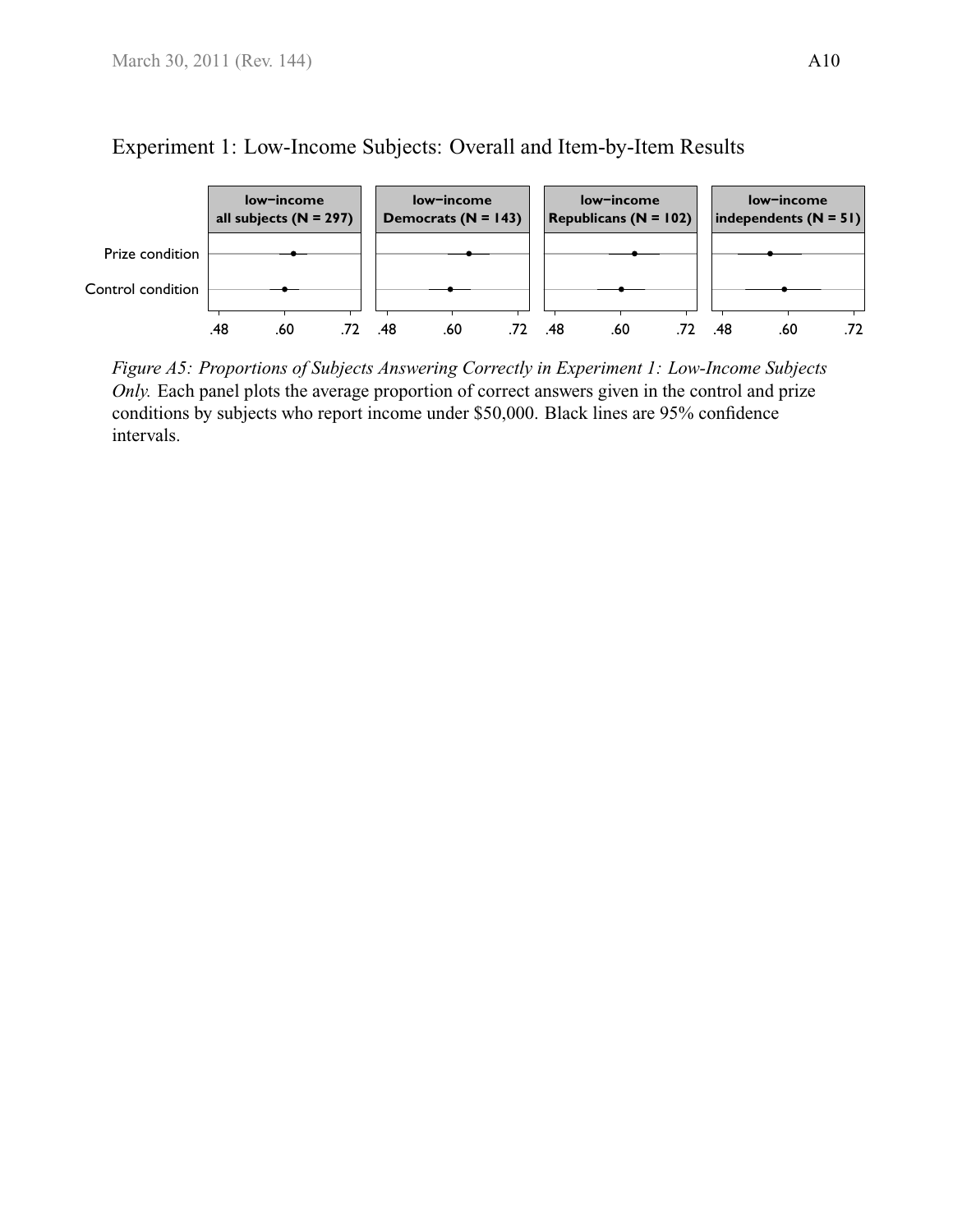

Figure A6: Proportions of Subjects Answering Correctly: Low-Income Subjects Only. Each panel plots the proportions of correct answers in the control (C) and prize (P) conditions among subjects who repor<sup>t</sup> annual income under of \$50,000. Black lines are 95% confidence intervals. The "retrospective trend" questions refer to trends during George W. Bush's terms as President. The "fatalities"questions refer only to deaths of U.S. soldiers. The exact wording of each item is given in [Table](#page-9-1) 1.

Items are ordered according to the proportion of all subjects answering correctly in the control condition.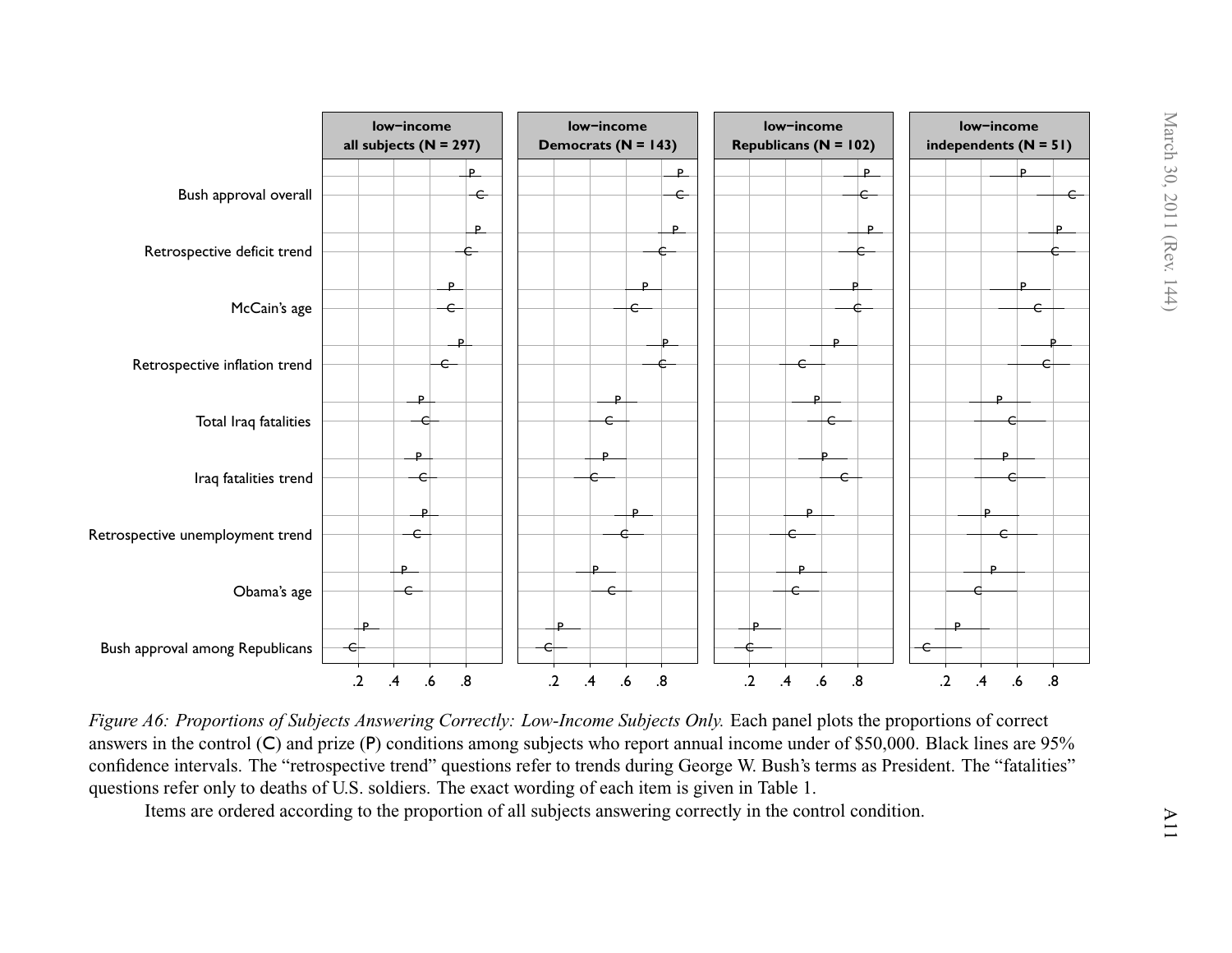## <span id="page-40-1"></span><span id="page-40-0"></span>Experiment 2: Prescreening Task

Before assignment to experimental condition, all subjects were given the following task:

#### **News Articles**

Here are two stories that were recently reported in Nebraska newspapers. When you have finished reading them, please proceed to the next screen.

BELLEVUE, Neb. – The Bellevue City Planning Commission planned to hear a proposal on Thursday that would allow residents to raise chickens in their yards. It would allow people to keep chickens, but regulate the size of pens and the distance to a neighbor's property. It would also impose fines for noise or health violations.

OMAHA, Neb. – The Omaha City Planning Department said a developer still has plans to build a hotel on a vacant lot near 12th and Jackson streets in the city's Old Market district. The site has remained empty for more than a year and financing for the project has not been finalized. City officials said the developer does want to build a Residence Inn on the site and recently submitted some new, cost-effective designs.

The 138 subjects who spent fewer than eight seconds viewing this information were not invited to participate in Experiment 2.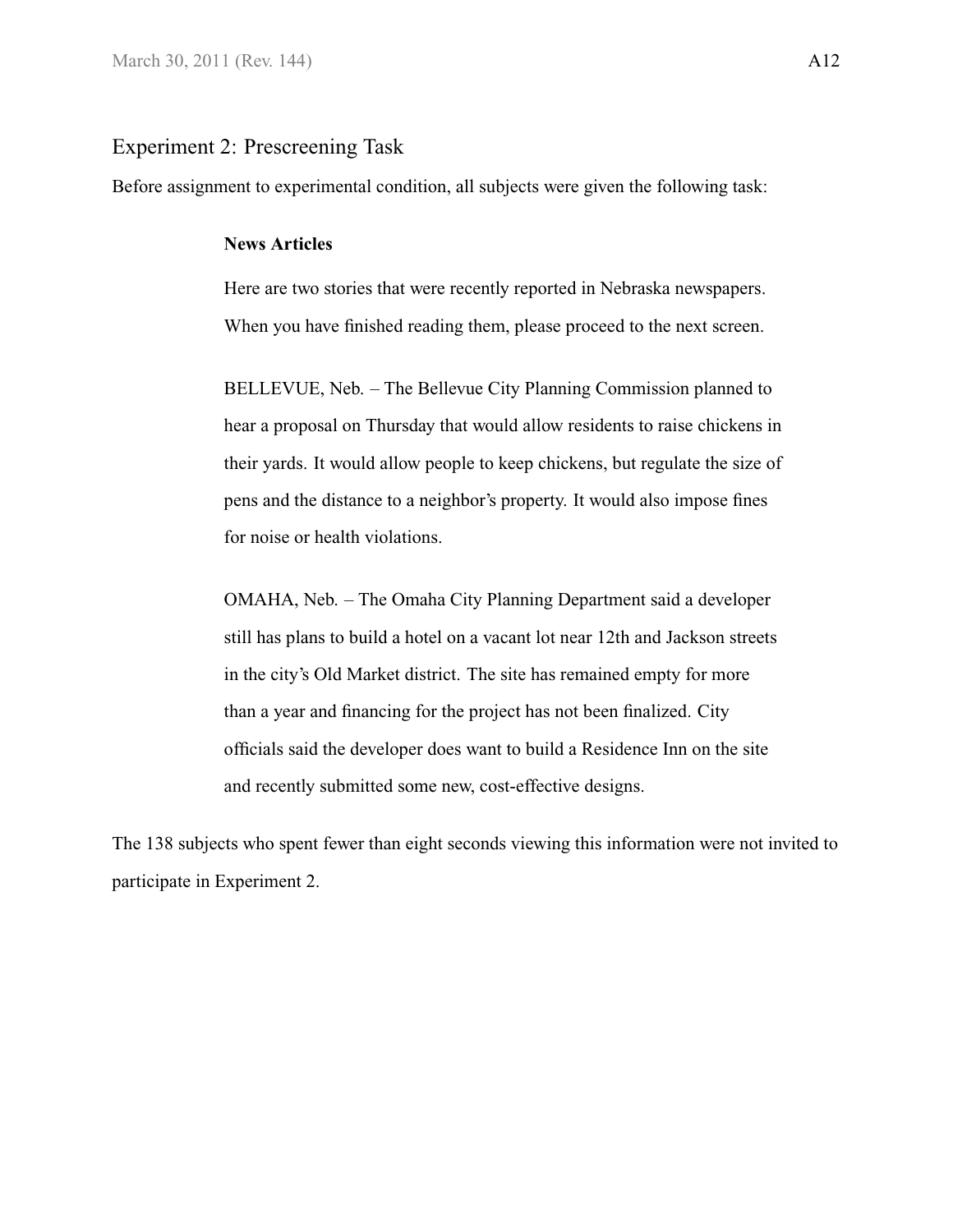#### <span id="page-41-0"></span>Experiment 2: Instructions to Subjects

Subjects assigned to receive a reward for each correct answer received the following instructions, where *amount per correct answer* was the financial reward, e.g., \$0.50:

> The next 14 questions are about politics and public affairs in America. You will have 35 seconds to answer each question. After 35 seconds, your screen will automatically advance to the next question.

> For each correct answer that you give to the next 14 questions, you will receive an extra [*amount per correct answer*]. For example, if you answer six of the questions correctly, you will receive an extra  $$$ [6  $\times$ *amount per correct answer*], and if you answer all 14 questions correctly, you will receive an extra \$[14 × *amount per correct answer*]. This prize money is in addition to the money that you receive just for participating in this study. The prize money will be sent as a bonus payment within four weeks.

Please do not look up the answers. We are trying to understand what people know about politics, not what they can look up.

Many people have trouble answering questions like these. So if you can't think of the answer to a question, please don't worry. Just skip the question.

Control-group subjects received the same instructions except for the second paragraph, which was omitted.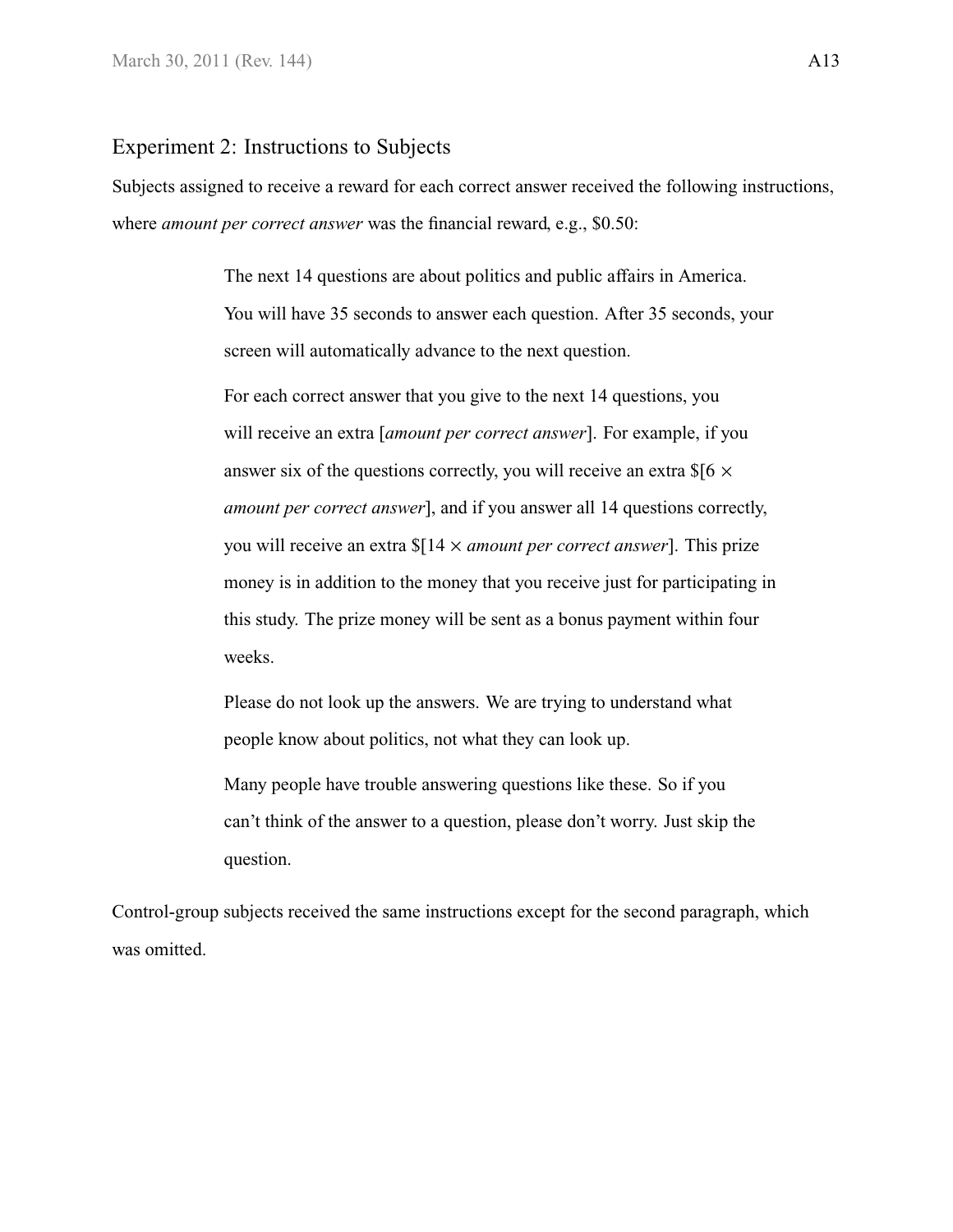# <span id="page-42-1"></span>Experiment 2: Sample Size by Condition and Party ID

<span id="page-42-0"></span>

|                                  |      |      |      | No     |       |
|----------------------------------|------|------|------|--------|-------|
|                                  | Dem. | Ind. | Rep. | Answer | Total |
| \$0 per correct answer (control) | 255  | 73   | 114  | 30     | 472   |
| \$0.50 per correct answer        | 132  | 44   | 75   | 21     | 272   |
| \$1.00 per correct answer        | 145  | 41   | 59   | 17     | 262   |
| \$1.50 per correct answer        | 154  | 38   | 65   | 20     | 277   |
| \$2.00 per correct answer        | 149  | 42   | 68   | 10     | 269   |
| Total                            | 835  | 238  | 381  | 98     | 1552  |

*Table A3: Sample Size by Condition and Party ID in Experiment 2.* Democrats are those who identified with the Democratic Party on a standard seven-point measure of party ID, including those who "lean" toward the Democratic Party. Republicans were coded in the same way.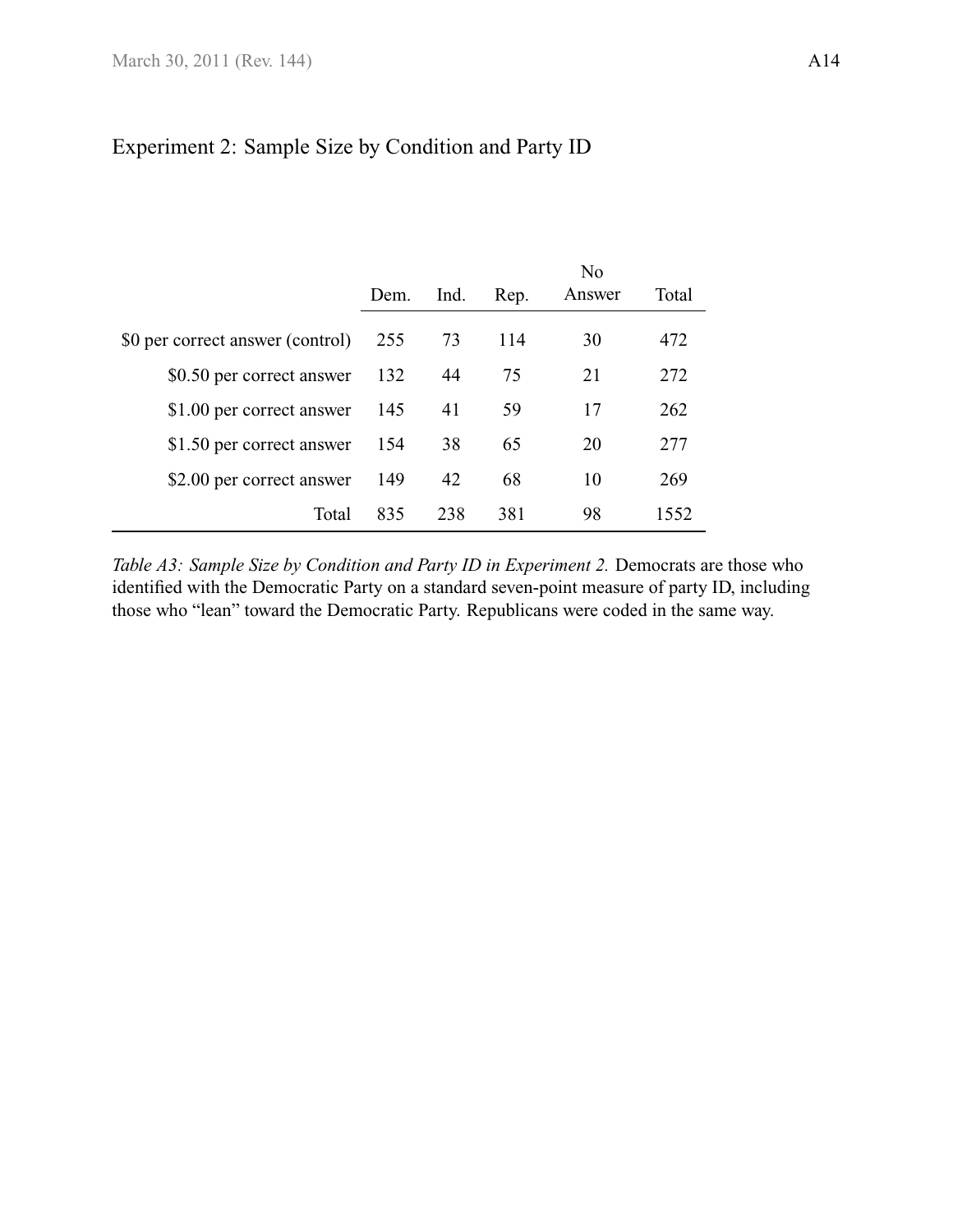# <span id="page-43-1"></span>Experiment 2: Randomization Check

<span id="page-43-0"></span>

| Intercept                    | .82     | .10           |
|------------------------------|---------|---------------|
| Female                       | .02     | .04           |
| Some college                 | $.08\,$ | .06           |
| Four-year college            | .05     | .07           |
| Postgraduate degree          | .01     | .08           |
| Age                          | .00     | .00           |
| Age <sup>2</sup>             | .00     | .00           |
| Midwest                      | $-.06$  | .06           |
| South                        | .04     | .06           |
| West                         | $-.01$  | .06           |
| Democrat                     | .04     | .06           |
| Republican                   | .02     | .06           |
|                              |         |               |
| $R^2$                        | .01     |               |
| Standard error of regression | .75     |               |
| F                            |         | .70 $(p=.71)$ |
| Number of observations       | 1446    |               |
|                              |         |               |

*Table A4: Randomization Check for Experiment 2.* Cell entries are OLS estimates and standard errors from a regression in which assignment to treatment is regressed on pre-treatment variables. The outcome is the payment condition to which subjects were assigned (\$0, \$0.50, \$1, \$1.50, or \$2). The baseline education category is "no education beyond high school." The baseline racial category is "white." The baseline region is the Northeast. One hundred and six observations were omitted from the analysis due to missing data on the pretreatment covariates.

The *F* statistic is statistically insignificant, suggesting that random assignment to the treatment conditions was uncorrelated with the observed pretreatment covariates.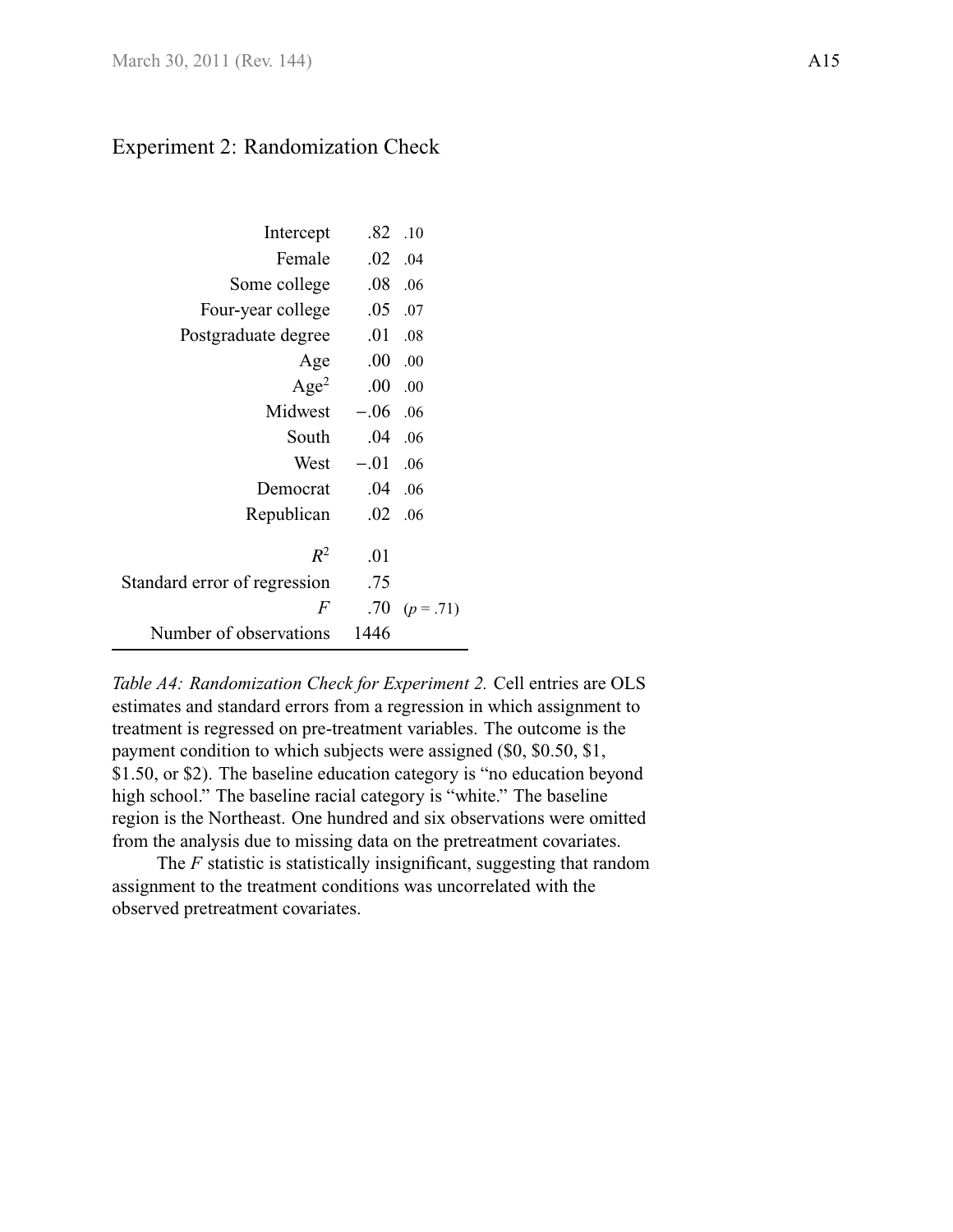|                              | Democratic<br>subjects | Republican<br>subjects |  |  |  |
|------------------------------|------------------------|------------------------|--|--|--|
| Intercept                    | 1.34 .42               | 1.63<br>.80            |  |  |  |
| Amount paid                  | .01<br>.07             | .18<br>.14             |  |  |  |
| General political knowledge  | $.86$ .16              | 1.31<br>.37            |  |  |  |
| Answered placebo correctly   | $-.08$ .12             | .25<br>.23             |  |  |  |
| Female                       | $-.29$ .09             | $-.52$<br>.18          |  |  |  |
| Some college                 | $-.10$ .14             | .17<br>.27             |  |  |  |
| B.A.                         | $.04$ .15              | .21<br>.29             |  |  |  |
| Advanced degree              | .01<br>.18             | .57<br>.34             |  |  |  |
| Age                          | .01<br>.02             | $-.02$ .04             |  |  |  |
| Age <sup>2</sup>             | .00.<br>.00            | .00.<br>.00            |  |  |  |
| Midwest                      | .31<br>.12             | $-.20$ .29             |  |  |  |
| South                        | .23<br>$\overline{11}$ | $-.04$ .27             |  |  |  |
| West                         | $.33$ .12              | $-.23$ .31             |  |  |  |
| $R^2$                        | .14                    | .15                    |  |  |  |
| Standard error of regression | .97                    | 1.33                   |  |  |  |
| Number of observations       | 577                    | 264                    |  |  |  |

# <span id="page-44-0"></span>2010 Mechanical Turk Experiment: Overall Results

*Table A5: Experiment 2 Knowledge Scores: Alternative Specifications.* Each column reports OLS estimates and standard errors. In the "Democratic subjects " regressions, the outcome is the sum of correct answers to the four questions that control-group Democrats were less likely to answer correctly than control-group Republicans. In the "Republican subjects" regressions, the outcome is the sum of correct answers to the six questions that control-group Republicans were less likely to answer correctly than control-group Democrats. See [Table 2](#page-16-0) for the text of each question. **See page XX for descriptions of the predictors.**

The regressions reported here are closely related to the regressions in [Table 3.](#page-21-0) The sole difference is that these regressions are estimated exclusively on data from subjects who were paid to answer questions correctly. Because we condition on payment amount in the [Table 3](#page-21-0) regressions, restricting the sample in this way should make little difference to our estimates. And indeed, comparison of these results to those in [Table 3](#page-21-0) show that there are no substantive differences.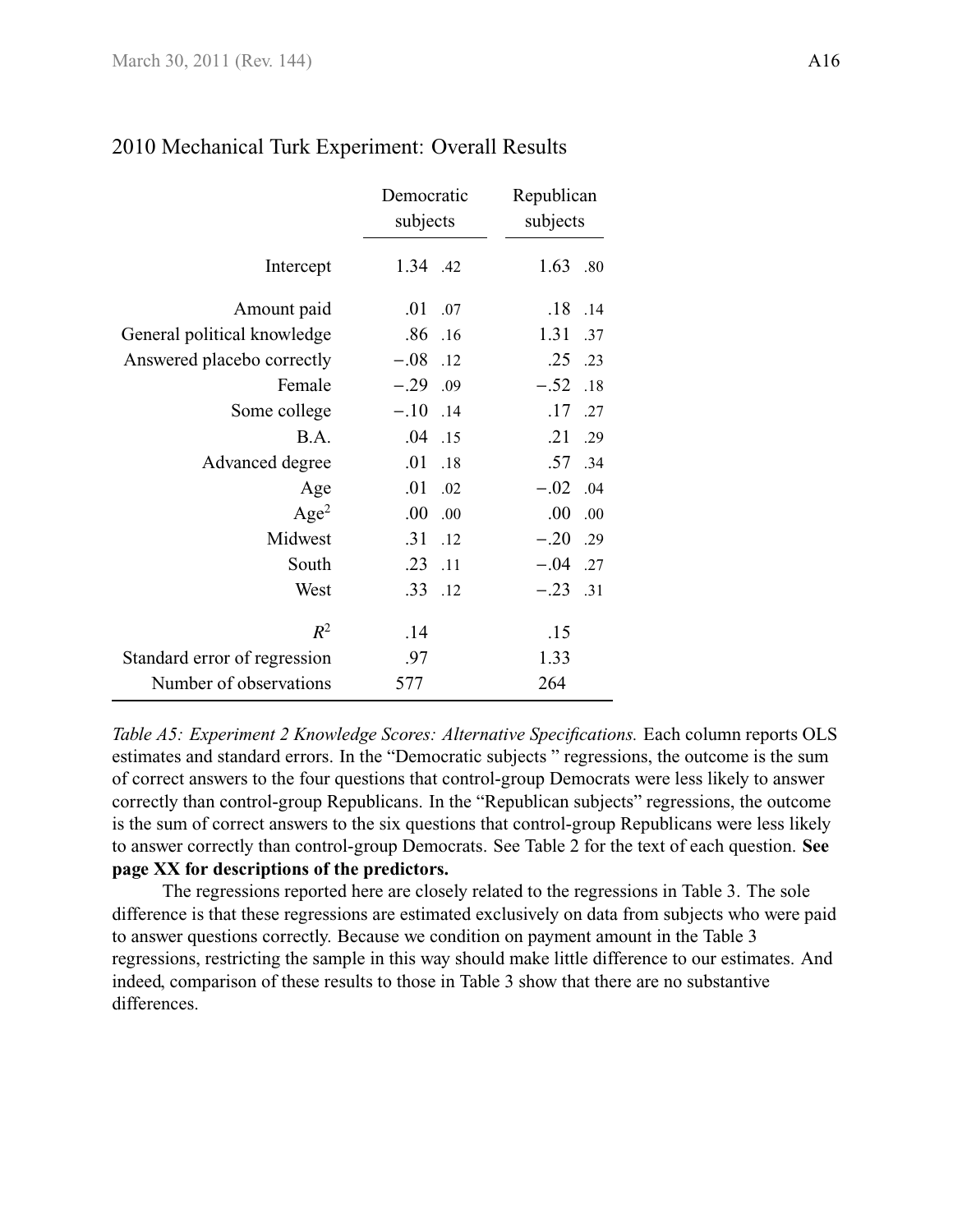<span id="page-45-0"></span>

Figure A7: Experiment 2 Proportions of Subjects Answering Correctly: Results by Item. Each panel plots the proportions of subjects answering correctly in the control (C) and prize (P) conditions. Black lines are 95% confidence intervals. The "retrospective trend" questions refer to trends during George W. Bush's terms as President. The "fatalities" question refers only to deaths of U.S. soldiers.The exact wording of each item is given in [Table](#page-9-1) 1.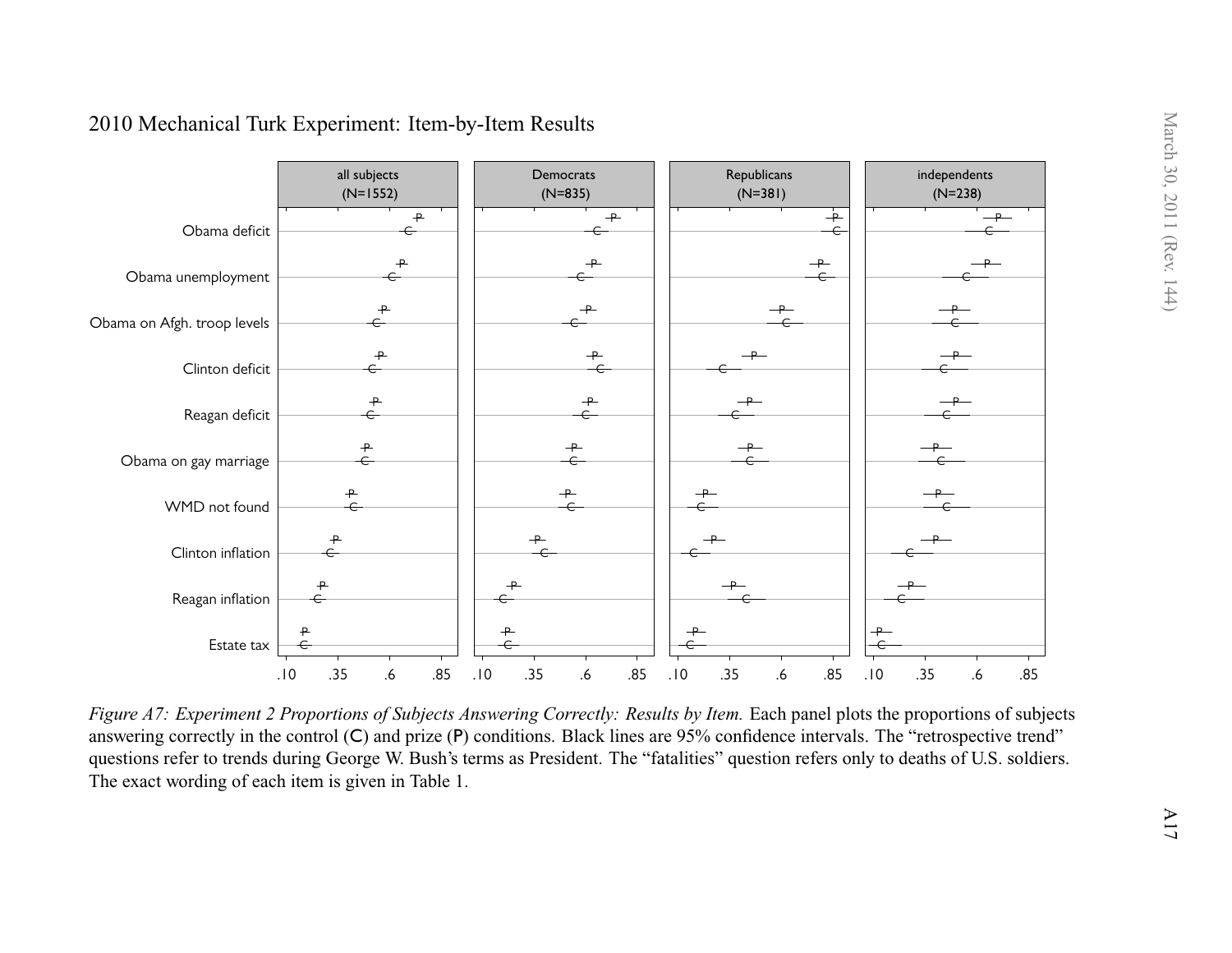

*Figure A8: Experiment 2 Proportions of Subjects Answering Correctly: Results by Item and by Amount Paid.* Each panel plots the proportions of subjects answering correctly in each payment condition. The first and third columns display proportions from Democratic subjects. The second and fourth columns display proportions from Republican subjects. Black lines are 95% confidence intervals. The exact wording of each item is given in [Table 1.](#page-9-0)